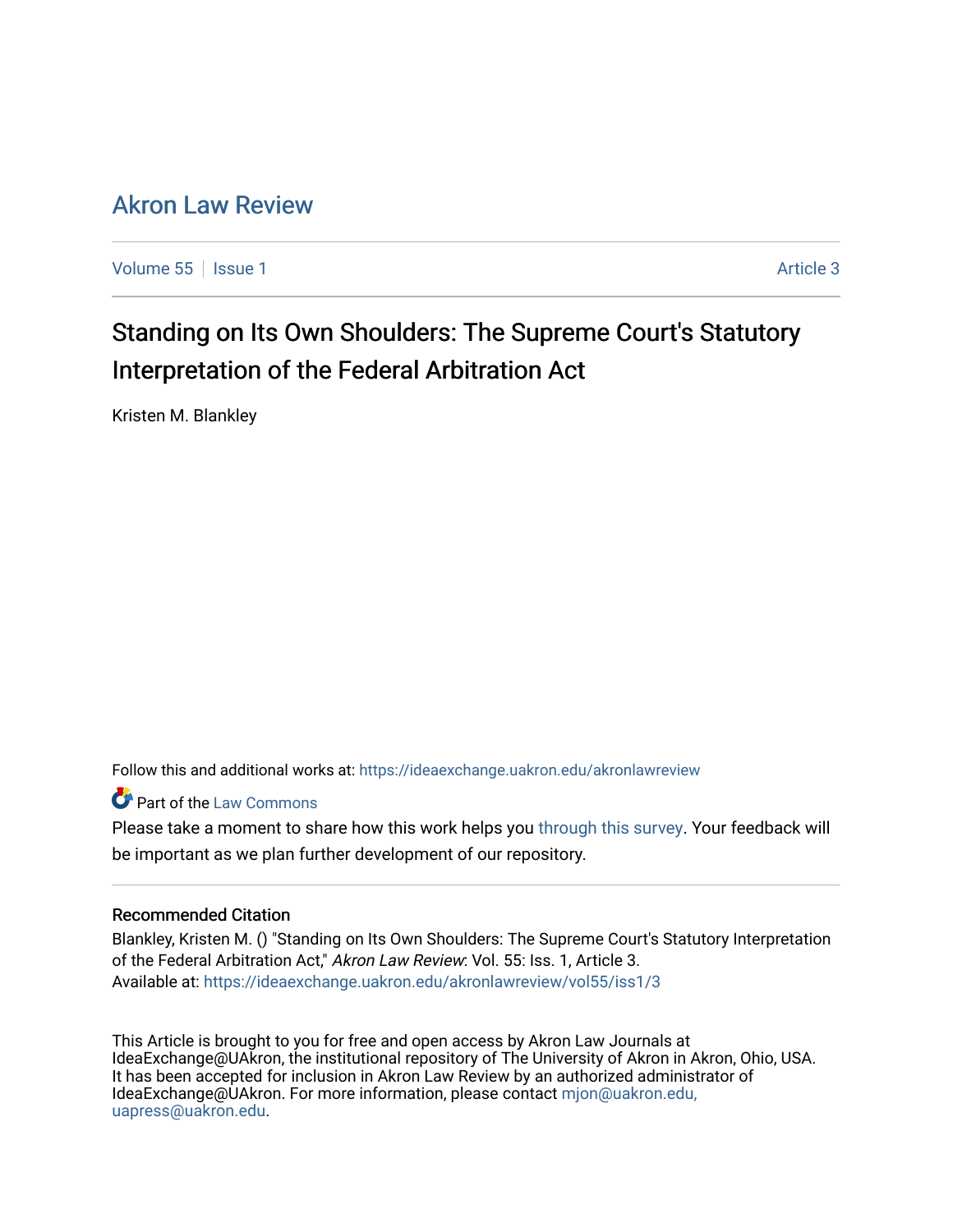# **STANDING ON ITS OWN SHOULDERS: THE SUPREME COURT'S STATUTORY INTERPRETATION OF THE FEDERAL ARBITRATION ACT**

*Kristen M. Blankley[\\*](#page-1-0)*

| $\mathbf{B}$ |                                                                                                                              |
|--------------|------------------------------------------------------------------------------------------------------------------------------|
|              |                                                                                                                              |
|              |                                                                                                                              |
|              |                                                                                                                              |
|              |                                                                                                                              |
|              |                                                                                                                              |
|              |                                                                                                                              |
|              |                                                                                                                              |
|              |                                                                                                                              |
|              |                                                                                                                              |
| $\mathbf{B}$ |                                                                                                                              |
|              |                                                                                                                              |
|              |                                                                                                                              |
|              |                                                                                                                              |
|              |                                                                                                                              |
|              |                                                                                                                              |
| D.           |                                                                                                                              |
| Е.           |                                                                                                                              |
|              | 1. Breadth of Cases Researched110<br>2. Linguistic Canons of Interpretation132<br>3. Substantive Canons of Interpretation134 |

101

<span id="page-1-0"></span><sup>\*</sup> Professor of Law, University of Nebraska College of Law. Professor Blankley would like to thank Lisa Pytlik-Zillig from the University of Nebraska Social and Behavior Science Research Consortium for her help in research design and statistical analysis, as well as Francia Baltazar Parra for her help in the statistical analysis. Thanks also to Anita Krishnakumar for her assistance in the design of my study. Thanks to Eric Berger, Steven Wilborn, Jeff Stempel, Carli Conklin, Brian Farkas, and Jonathan Dean for helpful comments on drafts of this paper. Additional thanks to Rachel Dick for her invaluable help as my research assistant; and to Stefanie Pearlman for coordinating this research assistance through the Schmid Research Fellowship Program at the University of Nebraska College of Law.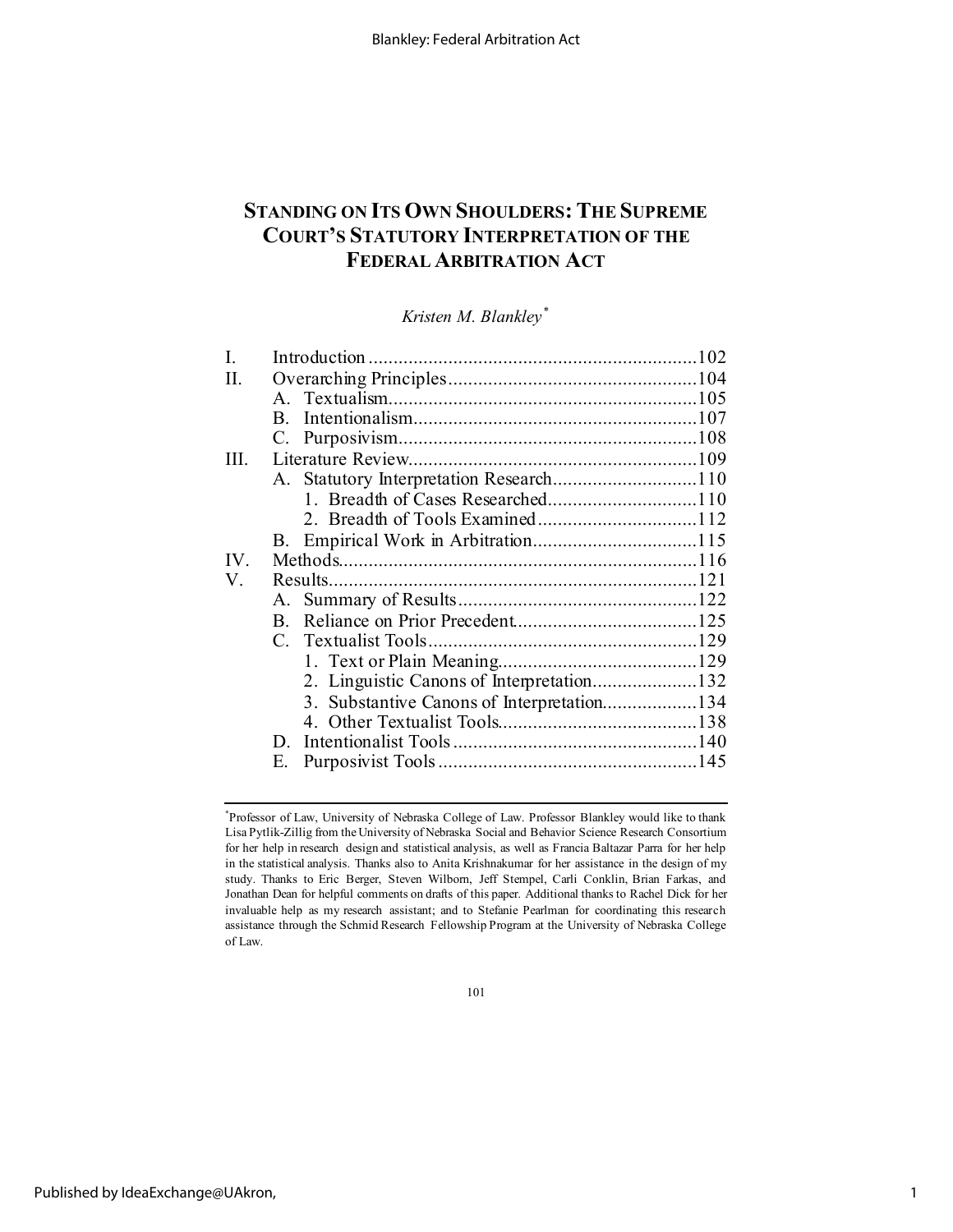| 102 | <b>AKRON LAW REVIEW</b>                                                                                                        | [55:101] |
|-----|--------------------------------------------------------------------------------------------------------------------------------|----------|
|     | F. Overarching Observations and Musings on the                                                                                 |          |
|     | 1. The Court Interprets the FAA in an<br>Outcome-Determinative Manner150<br>2. Congressional Override of FAA Jurisprudence?153 |          |
|     |                                                                                                                                |          |

"[T]he court is standing on its own shoulders" when it relies on its own opinions in interpreting the FAA.  $\sim$  Circuit City v. Adams, 532 U.S. 105, 132 (2001) (Stevens, dissenting).

# I. INTRODUCTION

Arbitration scholars have long questioned whether the Supreme Court treats the Federal Arbitration Act (FAA) like other statutes. Over the last two decades, individual Justices used tools of interpreting the FAA that are inconsistent with their overarching philosophies regarding statutory interpretation. For instance, Justice Scalia, a renowned textualist, often appeals to public policy and business-specific interests in interpreting the FAA.<sup>[1](#page-2-0)</sup> Justice Breyer, a famous purposivist, cites textualists tools, such as dictionaries and canons in arbitration opinions.[2](#page-2-1) This Article examines empirical data from all Supreme Court FAA cases to determine what tools of interpretation the Court finds most influential. Although scholars have completed similar analyses in other areas of the law, this Article is the first specifically analyzing arbitration cases.

<span id="page-2-3"></span>Following the lead of statutory interpretation scholars, this Article is both empirical and doctrinal.<sup>[3](#page-2-2)</sup> This Article provides descriptive statistics

<span id="page-2-0"></span><sup>1</sup>*. See* FRANK B. CROSS, THE THEORY AND PRACTICE OF STATUTORY INTERPRETATION 140 (2009) (Justice Scalia "is a devout supporter of textualism as an interpretive approach and a persistent critic of any reliance on legislative history."); Am. Express Co. v. Italian Colors, 570 U.S. 228, 237– 39 (2013) (citing the lack of inefficiency as a reason for interpreting the FAA to apply to bilateral arbitration but not classwide arbitration); AT&T Mobility LLC v. Concepcion, 536 U.S. 333, 348–50 (2011) (relying on broad, practical concerns in holding that the FAA is intended to regulate bilateral, but not classwide, arbitration).

<span id="page-2-1"></span><sup>2</sup>*. See* CROSS, *supra* note **Error! Bookmark not defined.**, at 140–41 (describing Justice Breyer as having "clearly expressed views" on the use of tools such as legislative history). *See, e.g.*, Lamps Plus, Inc. v. Varela, 139 S. Ct. 1407, 1426 (2019) (Breyer, J., dissenting) (invoking a canon of construction of reading a statute to give meaning to all portions); Allied–Bruce Terminix Co. v. Dobson, 513 U.S. 265, 274 (1995) (considering roughly contemporaneous dictionaries to determine the meaning of the phrase "involving" commerce).

<span id="page-2-2"></span><sup>3</sup>*. See* Anita S. Krishnakumar, *Statutory Interpretation in the Roberts Court's First Era: An Empirical and Doctrinal Analysis*, 62 HASTINGS L.J. 221, 222–26 (2010) [hereinafter *Roberts Court*] (describing the empirical and doctrinal aspects of her statutory interpretation project).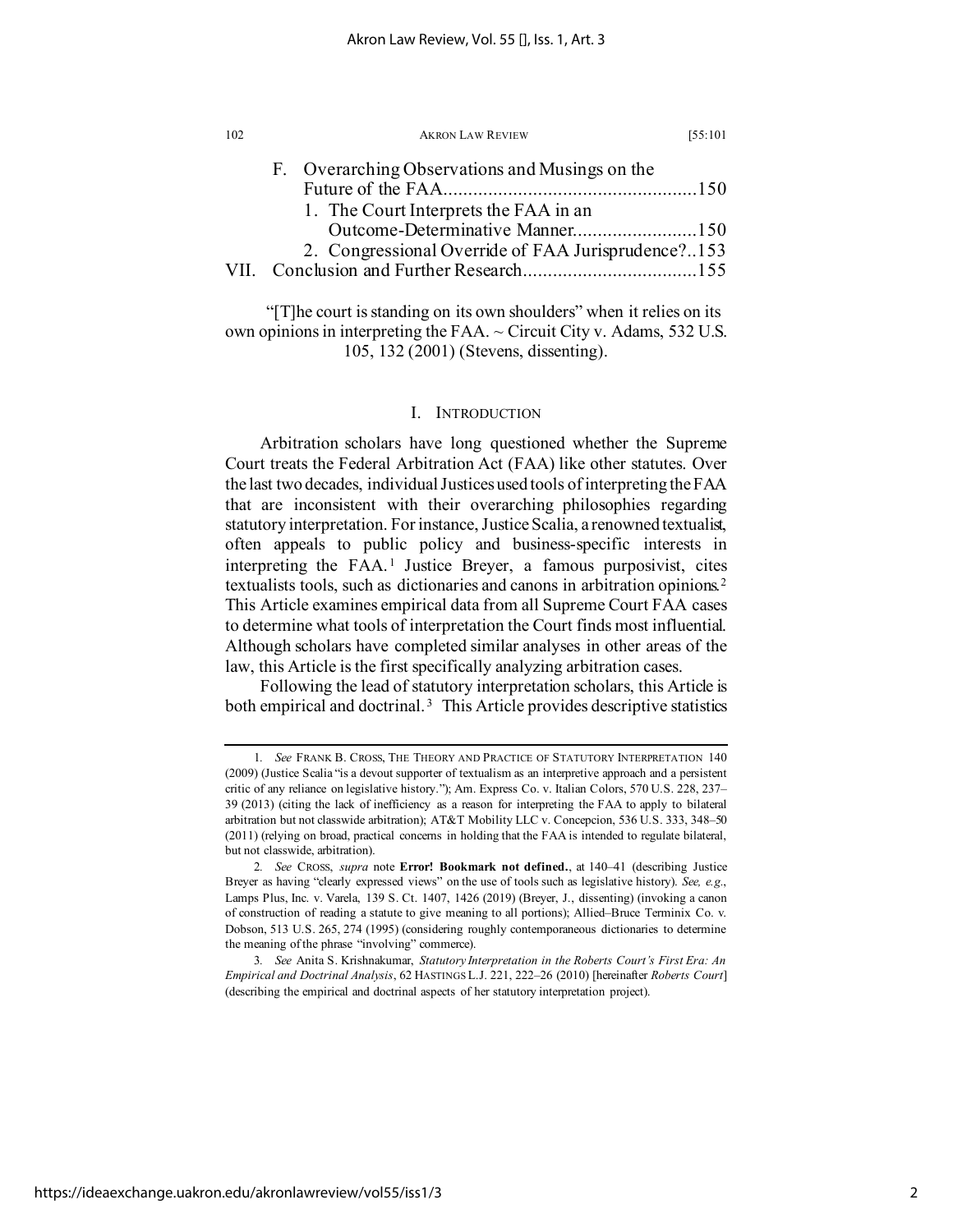on statutory interpretation of the FAA since its inception in 1925. [4](#page-3-0) In addition, this Article provides doctrinal analysis of patterns unique to the arbitration docket. This analysis is intended to be compatible with and comparable to other studies involving anslyis of tools of statutory interpretation.

This research shows empirically what Justice Stevens observed in the opening quotation— the Court's arbitration jurisprudence is insular, building more off itself than anything else. Compared to other scholars' studies, my analysis shows an overreliance on three key tools of interpretation: former Supreme Court precedent, the text of the FAA, and the arbitration canon.

Arbitration decisions appear more controversial over time, as evidenced by a rising number of dissenting and concurring opinions and narrower vote margins. As the reach of the FAA expands, more disputes are subject to arbitration, including consumer and employee disputes.<sup>[5](#page-3-1)</sup> Additionally, recent cases demonstrate a clear preference for bilateral arbitration (i.e., arbitration between two parties) at the exclusion of classwide arbitration (or arbitration involving unnamed class members).[6](#page-3-2) These two trends pose interesting questions of statutory interpretation because these types of arbitration cases did not exist at the time of the FAA's passage. [7](#page-3-3)

<span id="page-3-3"></span>7. Class action rules were first promulgated in 1938, but the modern-day damages classes are a product of the revisions of the 1966 revisions to the Federal Rules. *See* Deborah R. Hensler, *Happy 50th Anniversary Rule 23! Shouldn't We Know You Better After All This Time?*, 165 U. PA. L. REV. 1599, 1600 (2017) (providing history of Rule 23 of the Federal Rules of Civil Procedure). In addition, many of the employment and consumer claims now subject to arbitration did not exist at the time of the FAA's passing. *See* Jean Sternlight, *Hurrah for the Consumer Financial Protection Bureau: Consumer Arbitration as a Poster Child for Regulation*, 48 ST. MARY'S L.J. 343, 346 (2016) ("Once upon a time, arbitration was a dispute resolution process that was adopted knowingly and voluntarily by two or more businesses that preferred to resolve disputes outside of court."); Carmen Comsti, *A Metamorphosis: How Forced Arbitration Arrived in the Workplace*, 35 BERKLEY. J. EMP. & LAB. L. 5, 11–12 (2014) (recounting the history of the FAA how its purpose was to enforce arms-length agreements between businesses).

<sup>4.</sup> 9 U.S.C. §§ 1–14 (1925).

<span id="page-3-1"></span><span id="page-3-0"></span><sup>5</sup>*. See, e.g.*, Gilmer v. Interstate/Johnson Lane Corp., 500 U.S. 20 (1991) (allowing arbitration of a claim under the Age Discrimination in Employment Act); Buckeye Check Cashing v. Cardegna, 546 U.S. 440 (2006) (requiring arbitration of claims of usury under Florida law for checking cashing customer).

<span id="page-3-2"></span><sup>6.</sup> The first case hostile to classwide arbitration was *Stolt-Nielsen, N.A. v. International AnimalFeeds, Int'l Corp.*, 599 U.S. 662 (2009) (holding arbitrator exceeded authority by reading a "silent" clause as permitting classwide arbitration). This precedent has been further expanded in cases such as *AT&T Mobility LLC v. Concepcion*, 563 U.S. 333 (2011) (preempting a California precedent that would have invalidated class action waivers in arbitration), and *American Express Co. v. Italian Colors Restaurant*, 570 U.S. 228 (2013) (upholding class action waiver despite expert testimony that proving the substantive antitrust violation would cost significantly in excess of any individual putative class member's potential recovery).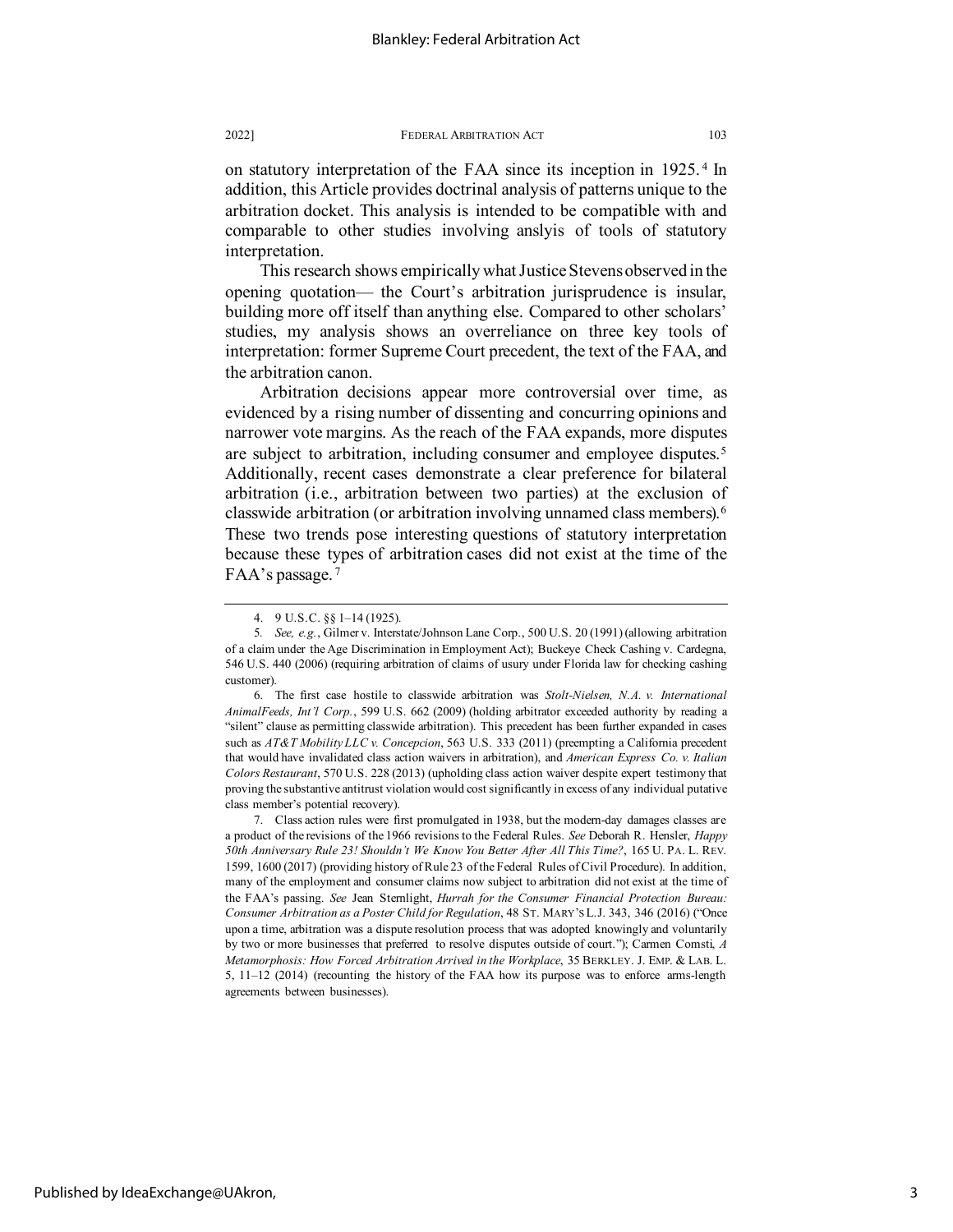This Article proceeds in five parts. Part II provides an overview of notable principles in statutory interpretation. Part III presents a literature review of empirical work in statutory interpretation and arbitration. Part IV provides my methodology. Part V relates the conclusions of this research and compares this study to others done in the past. Finally, Part VI discusses the next steps for this research, particularly additional work that can be done as it relates to arbitration jurisprudence.

# II. OVERARCHING PRINCIPLES

Judges have great latitude in how they interpret statutes. [8](#page-4-0) Judges usually look first to the statute to determine its meaning without interpretive aids, [9](#page-4-1) but no rule of law prohibits a judge from using such tools even if the language is clear. [10](#page-4-2) Although "there is nothing close to consensus regarding the correct way to engage in statutory interpretation," the set of interpretive tools used by judges have been relatively consistent over time and have "not undergone all that much change for 200 years.["11](#page-4-3) Today's primary theories of statutory interpretation include textualism, purposivism, and intentionalism. [12](#page-4-4) A judge's philosophy may limit or expand the types of tools used. This section outlines major theories of statutory interpretation and how those theories relate to specific tools of interpretation for judges adhering to those philosophies.

<span id="page-4-0"></span><sup>8</sup>*. See* CROSS, *supra* note **Error! Bookmark not defined.**, at 1–10 (describing the imperfect theory of the judiciary as the agent of Congress to determine how to interpret the laws passed by the legislative branch).

<span id="page-4-1"></span><sup>9.</sup> Nina A. Mendelson, *Change, Creation, and Unpredictability in Statutory Interpretation: Interpretive Canon Use in the Roberts Court's First Decade*, 117 MICH. L. REV. 71, 73–74 (2018) ("When text straightforwardly suffices to answer a question, no further investigation is needed, and evidence about congressional purpose will not override it. Even ambiguous or unclear text can bound the range of permissible interpretations that interpretive strategies such as legislative purpose analysis might otherwise open up."); Morell E. Mullins, Sr., *Tools, Not Rules: The Heuristic Nature of Statutory Interpretation*, 30 J. LEGIS. 1, 7 (2003) ("If the relevant statutory text is deemed to be clear and unambiguous (a.k.a. has a plain meaning), then the court simply applies that statutory text unless there is some ill-defined exception, such as absurd results, or clearly expressed legislative intent to the contrary.") (citations omitted) (internal citations omitted).

<span id="page-4-2"></span><sup>10.</sup> Mullins, *supra* note 9, at 8 ("When aid to construction of the meaning of words, as used in the statute, is available, there certainly can be no 'rule of law' which forbids its use, however clear the words may appear on 'superficial examination.'") (quoting United States v. Am. Trucking Ass'n, 310 U.S. 534, 543–44 (1940)).

<span id="page-4-3"></span><sup>11.</sup> Lawrence Baum & James J. Brudney, Two Roads Diverged: Statutory Interpretation by the Circuit Courts and Supreme Court in the Same Cases, 88 FORDHAM L. REV. 823, 832 (2019); Mullins, supra note 9, at 14–15.

<span id="page-4-4"></span><sup>12.</sup> Mark Tushnet, *Theory and Practice in Statutory Interpretation*, 43 TEX. TECH. L. REV. 1185, 1185 (2011) (noting that these labels and ideas are largely theoretical and "[w]hen it comes down to actually interpreting statutes, the differences between the Justices become quite small.").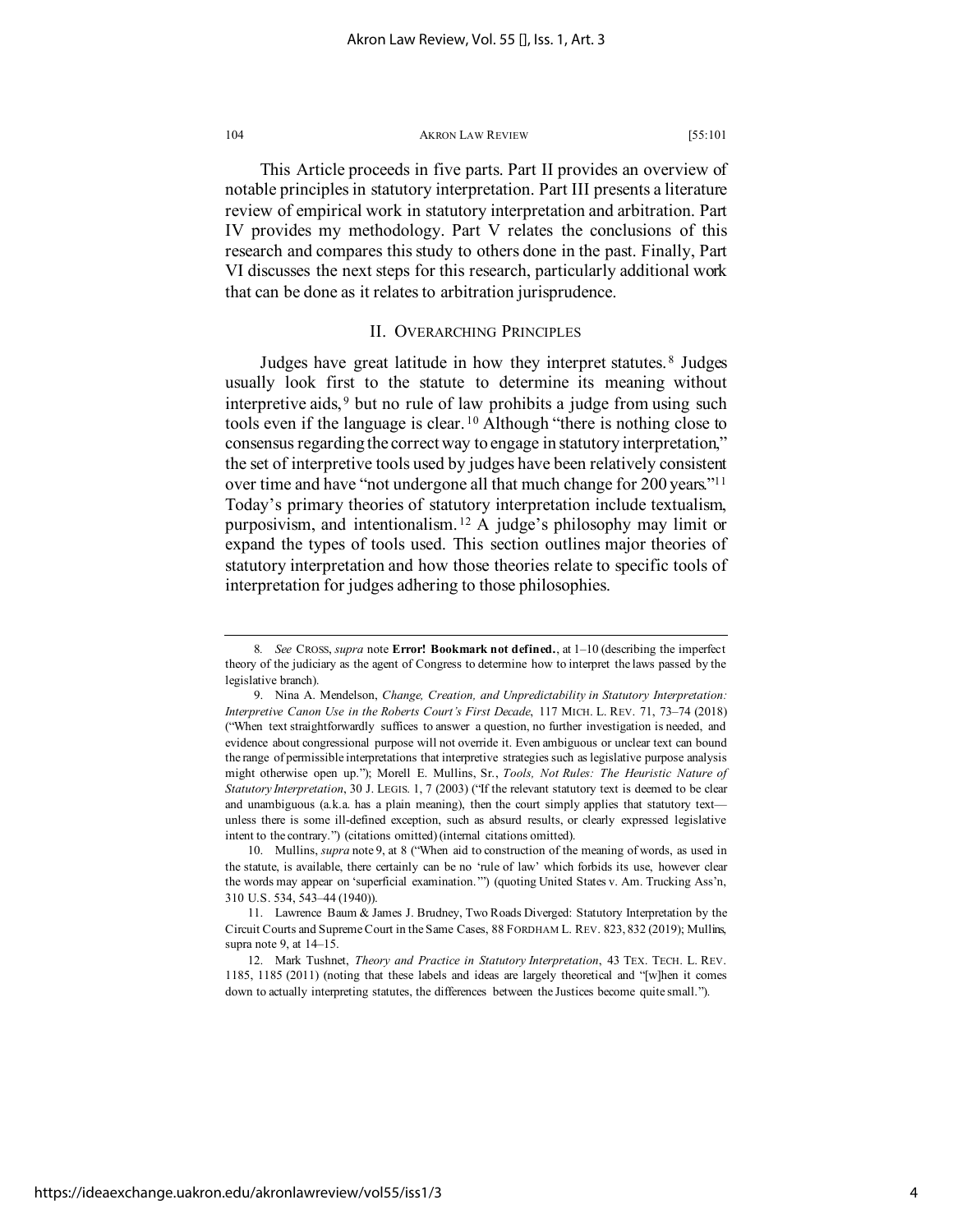# *A. Textualism*

Textualism is a method of statutory interpretation seeking meaning primarily from the language of the statute.<sup>[13](#page-5-0)</sup> Under this theory, the intent of the legislature is largely irrelevant. [14](#page-5-1) Some jurists subscribe to textualism because they consider the collective intent of legislators to be impossible to determine. [15](#page-5-2) Others, such as Justice Scalia, found textualism appealing because it theoretically binds judges to a narrower set of possible interpretations. [16](#page-5-3)

If the statute is ambiguous, textualists often consider tools such as dictionaries, the whole act rule, and canons of interpretation. [17](#page-5-4) The intent of canons is to reduce bias in statutory interpretation. [18](#page-5-5) The canons have

<span id="page-5-0"></span><sup>13.</sup> Anita Krishnakumar, *Dueling Canons*, 65 DUKE L.J. 909, 981 (2016) [hereinafter *Dueling Canons*] ("Textualism is a formalist method of statutory interpretation that seeks answers primarily from the official language of the statute. It directs judges to identify the ordinary meaning, at the time of enactment, of the statutory term in question."); *see also* Daniel J. Olds, *Ordinary Meaning, Context, and Textualism in Texas Statutory Interpretation*, 52 TEX. TECH. L. REV. 485, 489 (2020) ("[T]extualists believe that the best indication of legislative intent is the text of the statute itself.").

<span id="page-5-1"></span><sup>14</sup>*. See* David S. Law & David Zaring, *Law Versus Ideology: The Supreme Court and the Use of Legislative History*, 51 WM. & MARY L. REV. 1653 (2010) (discussing the underlying theories for textualism).

<span id="page-5-2"></span><sup>15</sup>*. Id.* at 1661 ("Judge Easterbrook, for one, has insisted that no such 'intent' can be divined: 'The meaning of statutes is to be found not in the subjective, multiple mind of Congress,' he has argued, for the simple reason that a multimember body such as Congress cannot formulate or act upon a single intent as if it were a unitary entity.") (citations omitted).

<span id="page-5-3"></span><sup>16</sup>*. See id.* ("Justice Scalia . . . condemned [using legislative history] in memorable terms as 'that last hope of lost interpretive causes, that St. Jude of the hagiology of statutory construction.' In his view, legislative history materials provide 'increasingly unreliable evidence of what the voting Members of Congress actually had in mind.'") (citations omitted); Abbe R. Gluck, *The States as Laboratories of Statutory Interpretation: Methodological Consensus and the New Modified Textualism*, 119 YALE L. J. 1750, 1762 (2010) (describing textualism as a "an interpretive approach that emphasizes textual analysis, interpretive predictability, and cabined judicial discretion"). Justice Scalia has a modified textualist view that relies primarily on the text, but he is also willing to consider the "apparent purpose" of the statute, as well as policy consequences of decisions. CROSS, *supra* note **Error! Bookmark not defined.**, at 140.

<span id="page-5-4"></span><sup>17</sup>*. See* Jonathan H. Choi, *An Empirical Study of Statutory Interpretation in Tax Law*, 95 N.Y.U. L. REV. 363, 383 (2020) (noting that textualists are most likely to consider plain meaning, dictionaries, and language canons); *Dueling Canons*, *supra* note 13, at 982–83 (discussing the tools of interpretation most likely to be utilized by a textualist); Gluck, *supra* note 16, at 1763 ("[T]extualists place a heavy emphasis on text and text-based interpretive rules (for example, dictionary definitions, textual 'context,' and the so-called 'linguistic' or 'textual' canons—default presumptions based on common rules of grammar and word usage) rather than looking for other, extrinsic evidence."); Olds, *supra* note 13, at 490 ("First, judges will often analyze the ambiguous word or phrase to determine what its ordinary meaning is. A favorite way to do this is by simply looking up the word's definition in a dictionary.").

<span id="page-5-5"></span><sup>18.</sup> ANTONIN SCALIA & BRYAN A. GARNER, READING LAW: THE INTERPRETATION OF LEGAL TEXTS, xxviii (2012) (noting that canons "will narrow the range of acceptable judicial decisionmaking and . . . will curb—even reverse—the tendency of judges to imbue authoritative texts with their own policy preferences"); Mendelson, *supra* note 9, at 80 (2018) ("Textual canons are often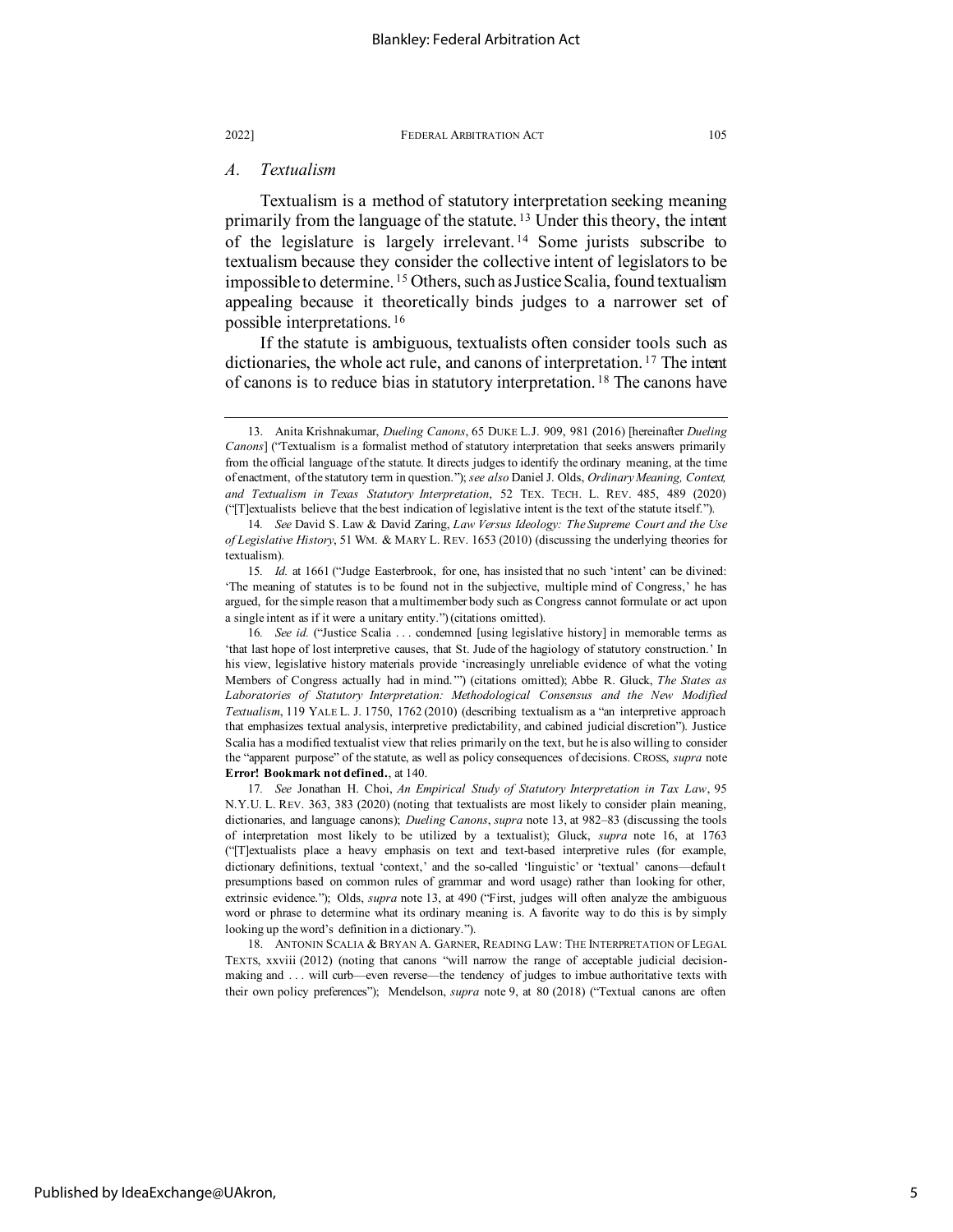different goals, some of which are grammatical,  $19$  some seek rules to interpret words based on linguistic conventions, [20](#page-6-1) while others invoke substantive policy.<sup>[21](#page-6-2)</sup> Arbitration law has generated many canons, including a presumption to enforce arbitration agreements in labor and non-labor settings, deference to arbitral awards, and a rule favoring arbitration of statutory claims. [22](#page-6-3) Yet, canon use is not without criticism. Different canons may lead to different outcomes, and the "sheer number and variety of canons" may end up "widening," rather than constraining "judicial discretion."<sup>[23](#page-6-4)</sup>

Textualists generally do not use legislative history to interpret statutes. [24](#page-6-5) Textualists deny the ability to know the mental state of a collective legislating body and criticize picking and choosing pieces of

<span id="page-6-2"></span>21*. See* James J. Brudney & Corey Ditslear, *The Warp and Woof of Statutory Interpretation: Comparing Supreme Court Approaches in Tax Law and Workplace Law*, 58 DUKE L.J. 1231, 1240 (2009) [hereinafter *Warp and Woof*] ("Most of the statute-based substantive canons are couched in broadly applicable terms, but some relate to specific subject areas including a number of tax lawrelated substantive canons."); *Canons of Construction*, *supra* note 20, at 13 ("Substantive canons, unlike their linguistic counterparts, are generally meant to reflect a judicially preferred policy position. . . . [They] reflect judicially-based concerns, grounded in the courts' understanding of how to treat statutory text with reference to judicially perceived constitutional priorities, pre-enactment common law practices, or specific statutorily based policies."); William N. Eskridge, Jr. & Philip P. Frickey, *Foreword: Law As Equilibrium*, 108 HARV. L. REV. 26, 97–108 (1994) (providing a comprehensive list of canons of statutory interpretation).

<span id="page-6-5"></span>24. Law & Zaring, *supra* note 14, at 1658 (discussing the *possibility* that judges use legislative history "cynically" to achieve a desired outcome, rather than adhering to the true meaning of a statute).

described as policy-neutral tools to decode the meaning of Congress's language. They include grammatical and punctuation rules, as well as rules that assume internal consistency and nonredundancy in textual drafting.").

<span id="page-6-0"></span><sup>19</sup>*. See* Cross, *supra* note **Error! Bookmark not defined.**, at 87 (describing cannons that apply basic rules of grammar such as the difference between "may" and "must"); James Durling, Comment, *Diagramming Interpretation*, 35 YALE J. ON REG. 325, 339 (2018) (describing grammar canons as those that "identify a few specific syntactical rules").

<span id="page-6-1"></span><sup>20</sup>*. See* James J. Brudney & Corey Ditslear, *Canons of Construction and the Elusive Quest for Neutral Reasoning*, 58 VAND. L. REV. 1, 12 (2005) [hereinafter *Canons of Construction*] ("Language canons consist of predictive guidelines as to what the legislature likely meant based on its choice of certain words rather than others, or its grammatical configuration of those words in a given sentence, or the relationship between those words and text found in other parts of the" statute.).

<span id="page-6-3"></span><sup>22.</sup> Eskridge & Frickey, *supra* note 21, at 106 (noting arbitration-related canons of construction).

<span id="page-6-4"></span><sup>23</sup>*. See* Michael Sinclair, *"Only a Sith Thinks Like That": Llewellyn's "Dueling Canons," Eight to Twelve*, 51 N.Y.L. SCH. L. REV. 1002, 1004–08 (2006) (providing a background Karl Llewellyn's of the fourteen "dueling canons" that can be used to arrive at different outcomes depending on which canon the judge chooses). Mendelson, *supra* note 9, at 77.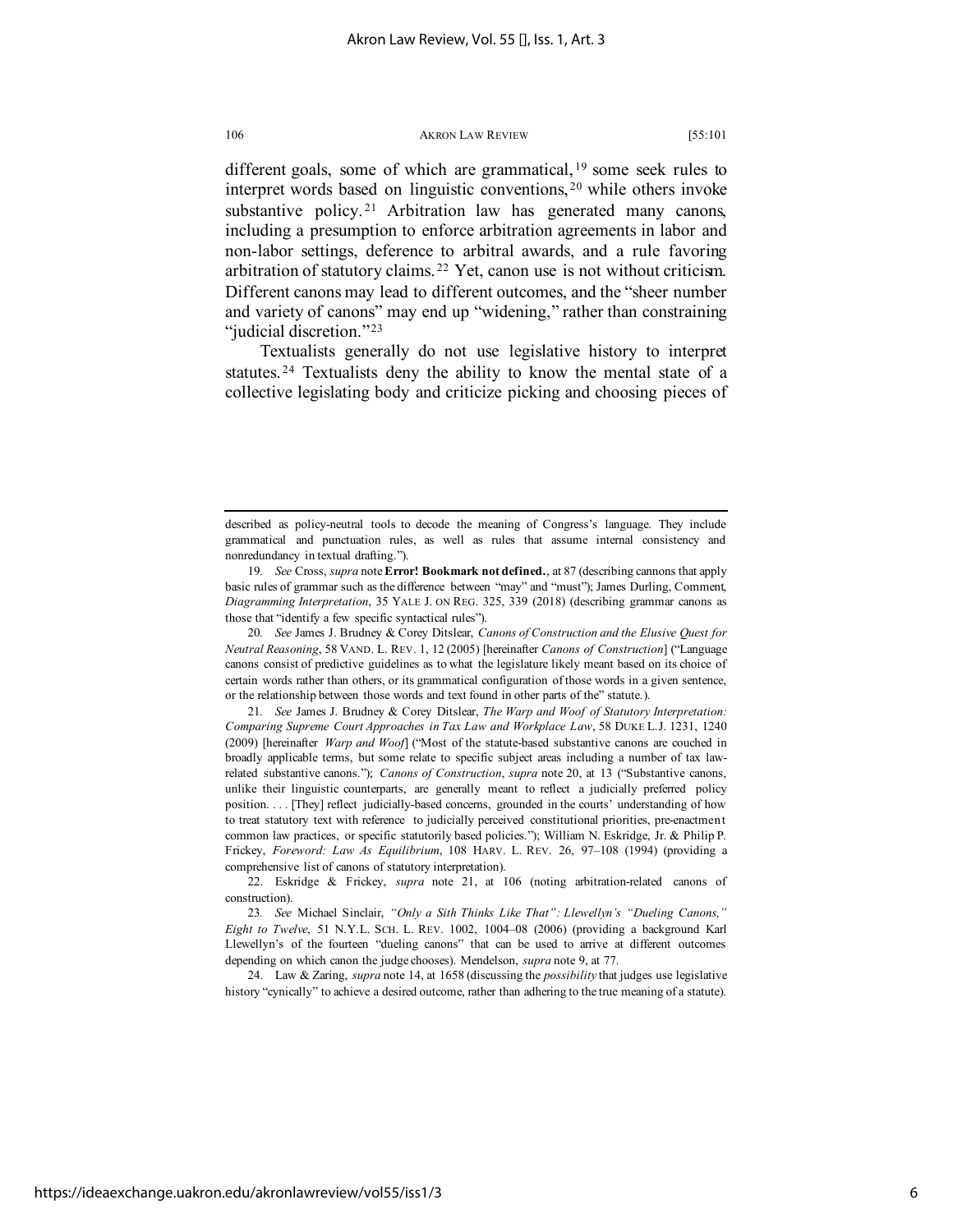legislative hisotry to support an outcome.<sup>25</sup> Further, textualists worry that reliance on legislative history unduly elevates its status. [26](#page-7-1)

## *B. Intentionalism*

The intentionalist theory considers the intent of the legislature passing the statute. [27](#page-7-2) Many intentionalists consider the "constructive intent" by considering the intent of the bill sponsors or the committees first reviewing the legislation. [28](#page-7-3) Others try to step into the shoes of the legislature to determine how it would have applied the statute to a given situation. [29](#page-7-4) The intentionalist theory is grounded in principles of agency and democracy, with judges acting as agents of the legislature to interpret and follow its choices, advancing "democracy by carrying out the will of the elected legislators."[30](#page-7-5)

If the text is ambiguous, [31](#page-7-6) intentionalist (and purposivist) judges may consider legislative history and other historical documents.<sup>[32](#page-7-7)</sup> While

<span id="page-7-1"></span>26. Gluck, *supra* note 16, at 1763 ("Some textualists also argue that reliance on legislative history works an unconstitutional delegation of lawmaking authority to subportions of Congress (committees), or worse, congressional staffers (who write the reports).").

<span id="page-7-2"></span>27. Theo I. Ogune, *Judges and Statutory Construction: Judicial Zombism or Context Activism?*, 30 U. BALT. L. F. 4, 17 ("'Intent,' thus, reveals more of the text's intended meaning, and 'purpose' is simply the broad goal of the statute.").

<span id="page-7-3"></span>28*. Id.* (describing constructive intentionalism and the tools of interpretation associated with the theory).

<span id="page-7-4"></span>29*. Id.* (discussing "imaginative intentionalism" and how Judge Posner of the Seventh Circuit describes the theory).

<span id="page-7-5"></span>30. WILLIAM N. ESKRIDGE, JR., DYNAMIC STATUTORY INTERPRETATION 1, 14 (1994); *see also* Madeline June Kaas, *A Least Bad Approach for Interpreting ESA Stealth Provisions*, 32 WM. & MARY ENV. L. & POL'Y REV. 427, 432 (2008) (noting that intentionalism upholds the tri-part system of government in the United States).

<span id="page-7-6"></span>31. Law & Zaring, *supra* note 14, at 1658 ("A different and long-popular view, which in recent years has been most visibly championed by Justice Breyer, is that judges should and do cite legislative history for the innocuous reason that it is a useful aid to interpreting statutes that lack clear meaning."); Tushnet, *supra* note 12, at 1192 ("Both Justices Scalia and Breyer agree that their differences over statutory interpretation arise only when the text is to some degree uncertain.").

<span id="page-7-7"></span>32. Choi, *supra* note 17, at 383 (noting how purposivist jurists are more likely to rely on legislative history than textualists); *Dueling Canons*, *supra* note 13, at 989 ("Purposive statutory interpretation typically involves inquiries into legislative history, the societal problem that prompted

<span id="page-7-0"></span><sup>25.</sup> Tushnet, *supra* note 12, at 1186 ("Justice Scalia abjures the use of the word 'intent,' believing that it refers to inner mental states of individual legislators and is therefore inappropriate in statutory interpretation."); Law & Zaring, *supra* note 14, at 1662 ("Judge Leventhal of the D.C. Circuit famously likened the selective use of legislative history by judges to 'looking over a crowd and picking out your friends.' . . . [Given the vast material] from which they have to choose, it is all too tempting for a judge to take only what is convenient.") (citation omitted); *Dueling Canons*, *supra*  note 13, at 983 ("Textualists trust such bounded interpretive aids to lead courts to the proper statutory construction— and to restrict the opportunity for 'strong-willed judges to substitute their own personal political views for those of the legislature.'") (citation omitted).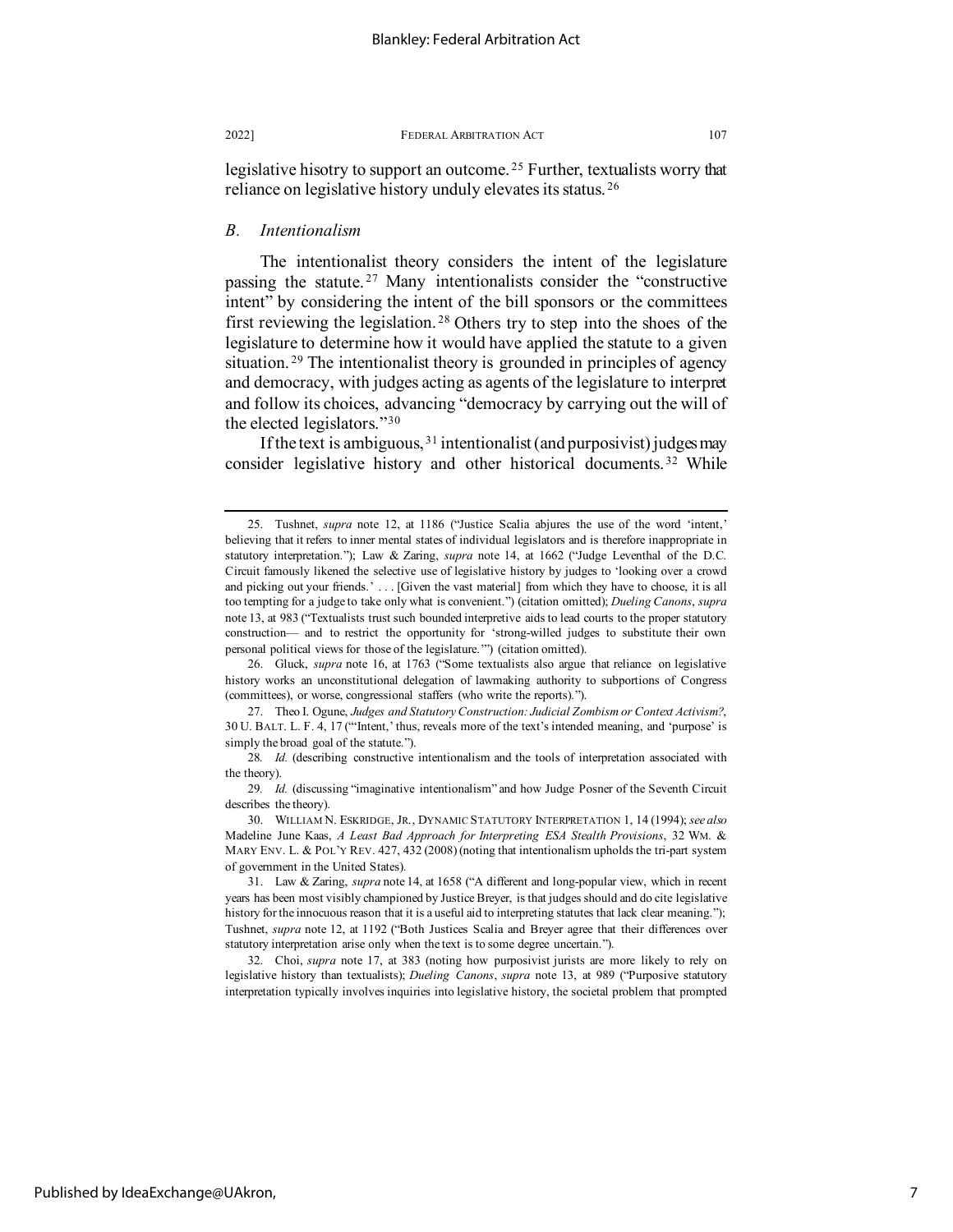*legislative history* is included in many documents, some bears greater weight than others.<sup>[33](#page-8-0)</sup> Reports and other documents demonstrating legislative consensus are often considered the most reliable type of legislative history. [34](#page-8-1) Conversely, statements by individuals hold less weight, with statements of witnesses and lobbyists carrying the least amount of weight. [35](#page-8-2) Legislative history, while not part of the text, still helps "attribute meaning to text."<sup>[36](#page-8-3)</sup> When legislative history is expansive, this theory permits using pieces consistent with the text to determine meaning.

## *C. Purposivism*

The term *purposivism* is difficult to define because it is a "slippery term, with no single definition."<sup>[37](#page-8-4)</sup> The theory grew from the "Legal Process School," and the techniques outlined by Henry Hart and Albert Sacks became highly influential in the mid-twentieth century. [38](#page-8-5) Judges adhering to a purposivist philosophy try to determine what the legislature sought to accomplish in passing the legislation.<sup>[39](#page-8-6)</sup> At its core, purposivism attempts to answer the following question: How would a "'reasonable

36*. Id.*, at 1244.

<span id="page-8-4"></span><span id="page-8-3"></span>37. Michael Herz, Purposivism and Institutional Competence in Statutory Interpretation, 2009 MICH. ST. L. REV. 89, 92 (2009).

<span id="page-8-5"></span>38. John David Ohlendorf, *Purposivism Outside Statutory Interpretation*, 21 TEX. REV. L. & POL. 235, 237 (discussing the history of purposivism).

the legislature to enact the statute, legislative intent, and other sources that might illuminate a statute's objectives.").

<span id="page-8-0"></span><sup>33</sup>*. Warp and Woof*, *supra* note 21, at 1243 ("[T]he legislative history most frequently invoked by courts is standing committee reports. Courts also rely on other legislative record items, including original bill language, committee hearings, floor statements and related developments such as proposed amendments and conference reports.").

<span id="page-8-1"></span><sup>34</sup>*. See, e.g.*, Mark Deforrest, *Taming a Dragon: Legislative History in Legal Analysis*, 39 U. DAYTON L. REV. 37, 70 (2013) ("One type of legislative history that carries a good deal of weight is Committee Reports. These reports have long been used by courts when examining legislative history.")

<span id="page-8-2"></span><sup>35</sup>*. Warp and Woof*, *supra* note 21, at 1244–45 ("Unlike the canons or judicial precedent, committee and floor statements are produced by partisans—individuals with a policy stake in the lawmaking contest to which they are contributing.").

<span id="page-8-6"></span><sup>39</sup>*. Dueling Canons*, *supra* note 13, at 989 ("In contrast to textualism, it advocates that jurists interpret the words of a statute by identifying the statute's purpose and selecting the meaning that best effectuates that purpose."); Herz, *supra* note 37, at 92–93 ("'[P]urpose' refers to what the legislature ultimately sought to accomplish. Intent is about means; purpose about ends."); Richard H. Fallon, Jr., *The Statutory Interpretation Muddle*, 114 NW. U. L. REV. 269, 296 (2019) ("I shall emphasize the strand of purposivist thought that seeks to approximate the model of conversational interpretation by viewing purposes as closely analogous substitutes for, rather than a sharp alternative to, legislative intent as a basis for statutory interpretation.").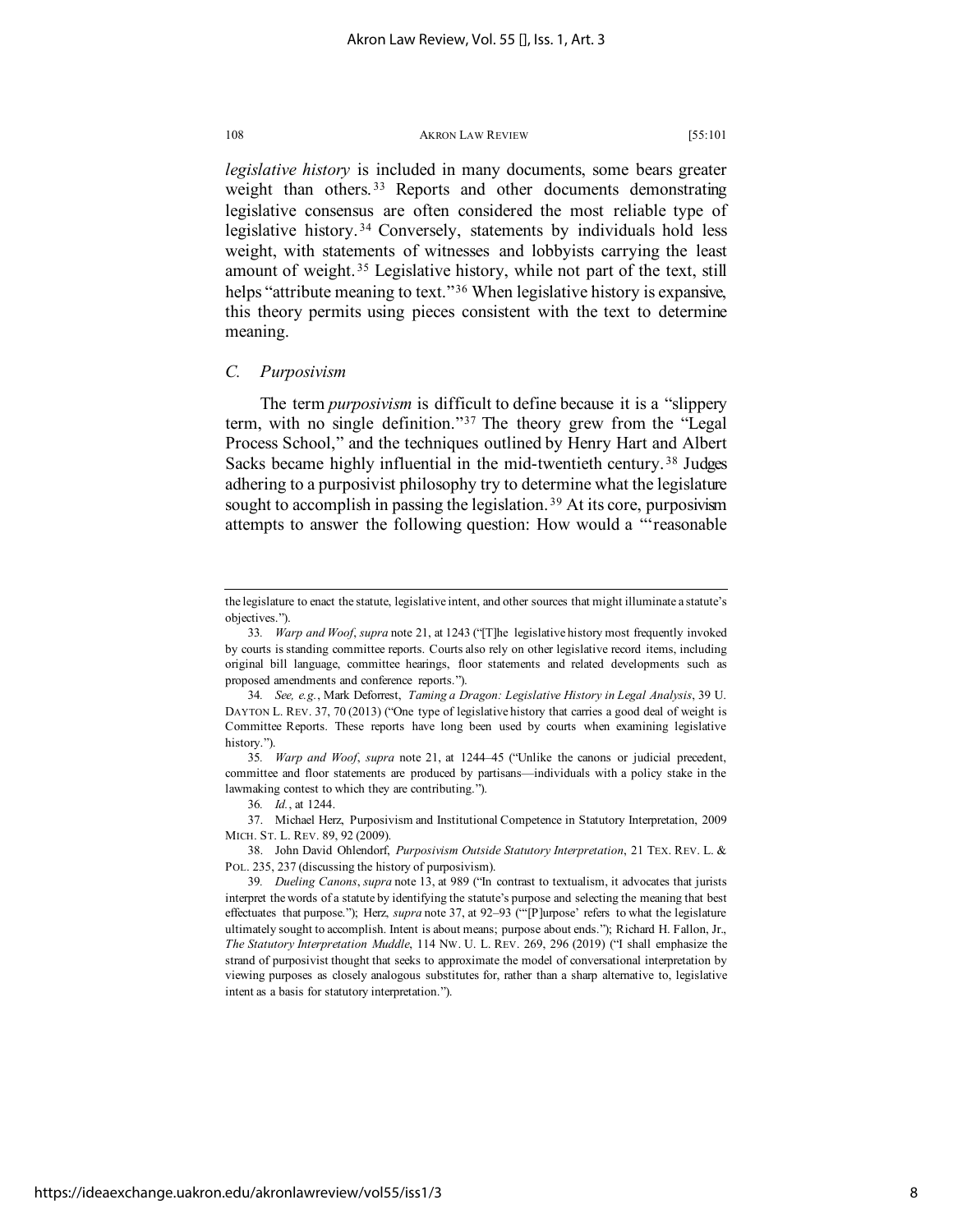legislator' . . . resolve[] the problem addressed by the statute?"[40](#page-9-0) Other articulations of the question include: "What was the problem Congress was trying to solve? (This is the 'evil' rule.) What were Congress's purposes in enacting this provision? What did Congress have in mind when it enacted this provision?"<sup>[41](#page-9-1)</sup> Purposivism assumes that every statute has a purpose but recognizes that statutes may have multiple purposes.<sup>[42](#page-9-2)</sup> Once the purpose is determined, the statute is interpreted to meet the purpose. [43](#page-9-3) Justice Breyer, a well-known purposivist, is comfortable relying on legislative history to determine both purpose and meaning. [44](#page-9-4)

Perhaps the biggest difference between intentionalism and purposivism is that the former considers intent at a locked point in time (when the statute was enacted) while the latter allows for a more dynamic view of legislation that considers the current needs of society. [45](#page-9-5) Today, the practical difference in these philosophies is shrinking, largely because the textualist movement has reigned in purposivist judges. [46](#page-9-6)

# III. LITERATURE REVIEW

This section considers two separate lines of research. The first considers studies in statutory interpretation, and the second considers empirical work in arbitration.

<span id="page-9-5"></span>45. O'Gorman, *supra* note 43, at 195 ("Because purposivism states Congress's purpose in more general terms than identifying what Congress's intent was or would have been with respect to the particular issue, purposivism allows statutory interpretation to be more flexible and to thereby change a statute's meaning in response to new circumstances."); Nicholas S. Zeppos, *The Use of Authority in Statutory Interpretation: An Empirical Analysis*, 70 TEX. L. REV. 1073, 1081 (1992) ("Under the dynamic approach, judges interpreting statutes focus on the current needs or values of society.").

<span id="page-9-6"></span>46. Jonathan T. Molot, *The Rise and Fall of Textualism*, 106 COLUM. L. REV. 1, 36 (2006) ("[N]either side of the [legislation] debate has been eager to acknowledge just how much we have all become textualists."); *see also* Manning, *supra* note 40, at 78 ("Conversely, certain features of purposivism reflect textualist practices and assumptions more deeply than textualists sometimes acknowledge.").

<span id="page-9-0"></span><sup>40.</sup> John F. Manning, *What Divides Textualists from Purposivists?*, 106 COLUM. L. REV. 70, 78 (2006).

<sup>41.</sup> Tushnet, *supra* note 12, at 1198 (internal quotation marks omitted).

<sup>42.</sup> Ogune, *supra* note 27, at 15–16 (discussing difficulties with the purposivist theory).

<span id="page-9-3"></span><span id="page-9-2"></span><span id="page-9-1"></span><sup>43</sup>*. See* Daniel O'Gorman, *Construing the National Labor Relations Act: The NLRB and Methods of Statutory Construction*, 81 TEMP. L. REV. 177, 194 (2008) ("Purposivism provides that judges should identify the statute's purpose and then determine which interpretation would best effectuate that purpose.").

<span id="page-9-4"></span><sup>44.</sup> Law & Zaring, *supra* note 14, at 1660 ("[Legislative history] can also help judges to avoid[] an absurd result, explain [] specialized meanings, choos[e] among reasonable interpretations of a politically controversial statute, and even illuminate drafting errors that courts should correct—as the Court itself has demonstrated on various occasions.") (internal quotation marks omitted).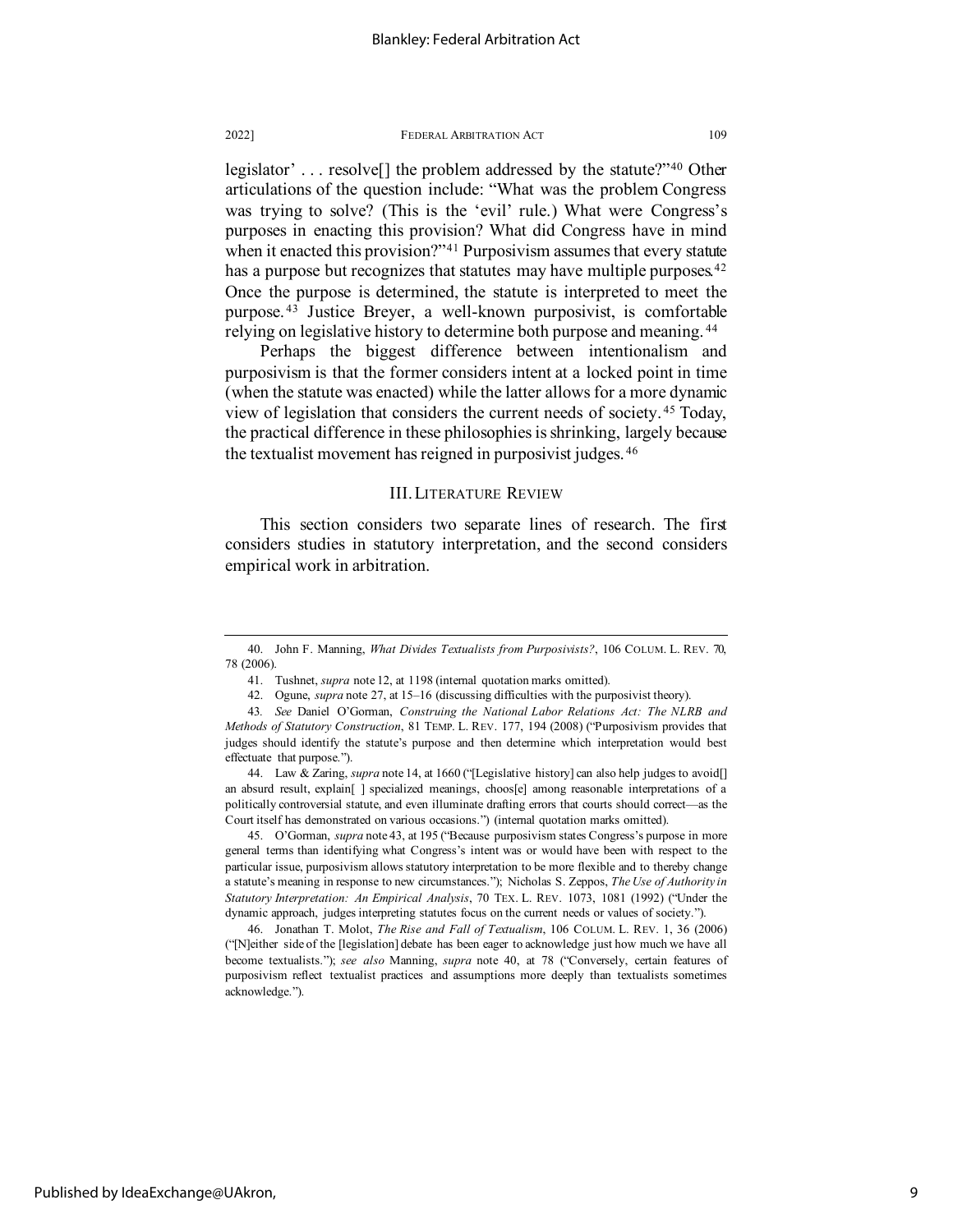# *A. Statutory Interpretation Research*

Empirical analysis of court decisions by legal scholars is growing.[47](#page-10-0) Studies examining the use of tools of statutory interpretation generally fall along two dichotomies. The first considers the breadth of cases. The second considers the types of tools the researcher considers within the analysis.

## 1. Breadth of Cases Researched

Research to date has varied in the number and types of cases studied. My study is modeled closely after the research of Professor Anita Krishnakumar, who published a series of articles analyzing all Supreme Court cases during the Roberts Court era. Her first article considers all statutory interpretation decisions in the first three years of the Roberts Court, leading to an examination of 166 cases and 352 opinions looking for broad trends in the Court's decisions. [48](#page-10-1) Her second study expanded the timeframe, adding cases through 2010, leading to an examination of 255 cases and 528 opinions. [49](#page-10-2) However, this second article had a narrower focus that looked primarily at a phenomenon known as *dueling canons*, or interpreting the same canon in multiple opinions. [50](#page-10-3) Professor Krishnakumar's third article added cases through July 2017, resulting in 499 cases and 995 total opinions. [51](#page-10-4) The third article asked whether Supreme Court justices use *backdoor purposivism*, textualist tools used in an outcome-determinative way. [52](#page-10-5) Professor Nina Mendelson also studied the Roberts Court use tools of interpretation. [53](#page-10-6) Her article examines the first decade of the Roberts Court, covering "838 majority, plurality, concurring, and dissenting opinions, found in 460 separate decisions."[54](#page-10-7)

Other scholars used smaller samples. For instance, Professor Frank Cross examined roughly 120 Supreme Court cases between 1994 and

<span id="page-10-1"></span><span id="page-10-0"></span><sup>47.</sup> CROSS, *supra* note **Error! Bookmark not defined.**, at 135–39 (providing a historical overview of the study of statutory interpretation).

<sup>48</sup>*. Roberts Court*, *supra* note 3, at 231.

<sup>49</sup>*. Dueling Canons*, *supra* note 13, at 921–22 (2016) (discussing methodology).

<span id="page-10-3"></span><span id="page-10-2"></span><sup>50</sup>*. Id.* at 925 (discussing how a "dueling canon" is one in which a majority or concurrence *and* a dissent all rely on the same canon to determine the outcome of a case).

<span id="page-10-4"></span><sup>51.</sup> Anita Krishnakumar, *Backdoor Purposivism*, 69 DUKE L.J. 1275, 1292 (2020) [hereinafter *Backdoor Purposivism*] (describing methodology).

<span id="page-10-7"></span><span id="page-10-6"></span><span id="page-10-5"></span><sup>52</sup>*. Id.* at 1278 ("This Article is the first to expose and chronicle the decidedly purposivist and intentionalist undertones to the Roberts Court's use of textualist canons, interpretive tools, and practical consequences arguments.").

<sup>53.</sup> Mendelson, *supra* note 9.

<sup>54</sup>*. Id.* at 90.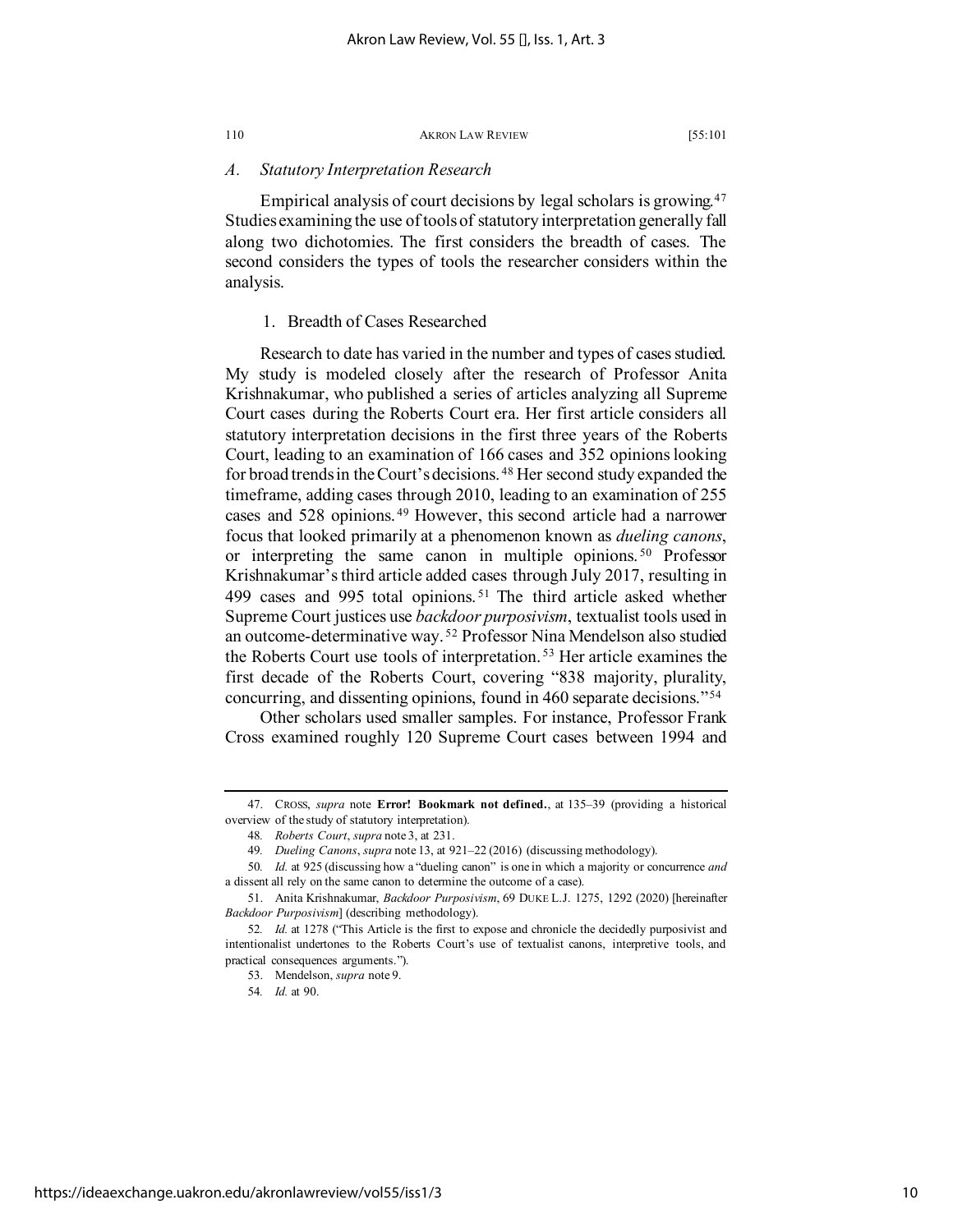2002 to determine interpretive tools used by individual justices.<sup>[55](#page-11-0)</sup> Professor Cross's analysis considers each justice's vote in each case.<sup>[56](#page-11-1)</sup> Similarly, Professor Nicholas Zeppos sampled cases by randomly selecting twenty terms between 1890 to 1990, yielding a study of 413 cases. [57](#page-11-2) In contrast, Professors David Law and David Zaring considered "all Supreme Court statutory interpretation cases decided from the 1953 term through the 2006 term," provided the statute was interpreted nine or more times. [58](#page-11-3) Law and Zaring's dataset involved 1479 cases and 3095 different opinions, making it one of the largest studies in statutory interpretation. [59](#page-11-4)

Other scholars focus on more limited inquiries, such as cases within specific subject matter. For example, Professor James Brudney has authored a number of studies analyzing labor and employment cases and comparing those cases to other areas of the law. In 2019, he published a study with Professor Lawrence Baum covering Supreme Court and circuit court labor and employment cases from 1969 to 2017. [60](#page-11-5) These two professors also authored a study looking specifically at criminal, business, and labor and employment cases.<sup>[61](#page-11-6)</sup> An earlier study Professor Baum

<span id="page-11-1"></span>56. CROSS*, supra* note 1, at 143 (noting that he studied "over one thousand separate justicevotes for analysis" with the "vote of each justice" as "the basic unit of analysis for this study").

<span id="page-11-5"></span>60*. See* Baum & Brudney, *supra* note 11, at 837–38 (reviewing "321 cases: 116 from the Burger Court, 100 from the Rehnquist Court, and 105 from the Roberts Court").

<span id="page-11-6"></span>61. James J. Brudney & Lawrence Baum, *Oasis or Mirage: The Supreme Court's Thirst for Dictionaries in the Rehnquist and Roberts Eras*, 55 WM. & MARY L. REV. 483, 516–17 (2013) (analyzing "695 Supreme Court Cases from 1986–2010").

Published by IdeaExchange@UAkron,

<span id="page-11-0"></span><sup>55.</sup> CROSS, *supra* note **Error! Bookmark not defined.**, at 142–43 (discussing methodology); *see also Roberts Court*, *supra* note 3, at 229 ("Cross's aim was to measure the Court's and individual Justices' patterns of canon usage for consistency with the different theoretical approaches, as well as to test the various interpretive methodologies' ability to constrain ideological decisionmaking.").

<span id="page-11-2"></span><sup>57.</sup> Zeppos, *supra* note 45, at 1088. Unlike the other studies noted in this literature review, the Zeppos analysis only analyzed majority opinions, and not concurring or dissenting opinions. In contrast, Professor Schacter conducted a relatively small analysis (45 cases) of cases solely during the 1996 Term. *See* Jane S. Schacter, *The Confounding Common Law Originalism in Recent Supreme Court Statutory Interpretation: Implications for the Legislative History Debate and Beyond*, 51 STAN. L. REV. 1, 10 (1998) (discussing cases analyzed).

<sup>58.</sup> Law & Zaring, *supra* note 14, at 1683–84.

<span id="page-11-4"></span><span id="page-11-3"></span><sup>59</sup>*. Id.* at 1685. Other studies of note include Matthew R. Christiansen & William N. Eskridge, *Congressional Overrides of Supreme Court Statutory Interpretation Decisions, 1967–2011*, 92 TEX. L. REV. 1317, 1329 (2014) ("286 overrides of 275 Supreme Court decisions that had interpreted a federal statute" between 1967 and 2011."); Brian J. Broughman & Deborah A. Widiss, *After the Override: An Empirical Analysis of Shadow Precedent*, 46 J. LEGAL STUD. 51, 61 (2017) (considering 166 Supreme Court "statutory interpretation cases subsequently overridden by Congress, 55 cases subsequently overruled by the Court, and a matched control group of 141 Supreme Court decisions that were neither overridden nor overruled"); William Eskridge, Jr. & Lauren Baer, *The Continuum of Deference: Supreme Court Treatment of Agency Statutory Interpretation from* Chevron *to* Hamdan, 96 GEO. L.J. 1083, 1094 (2008).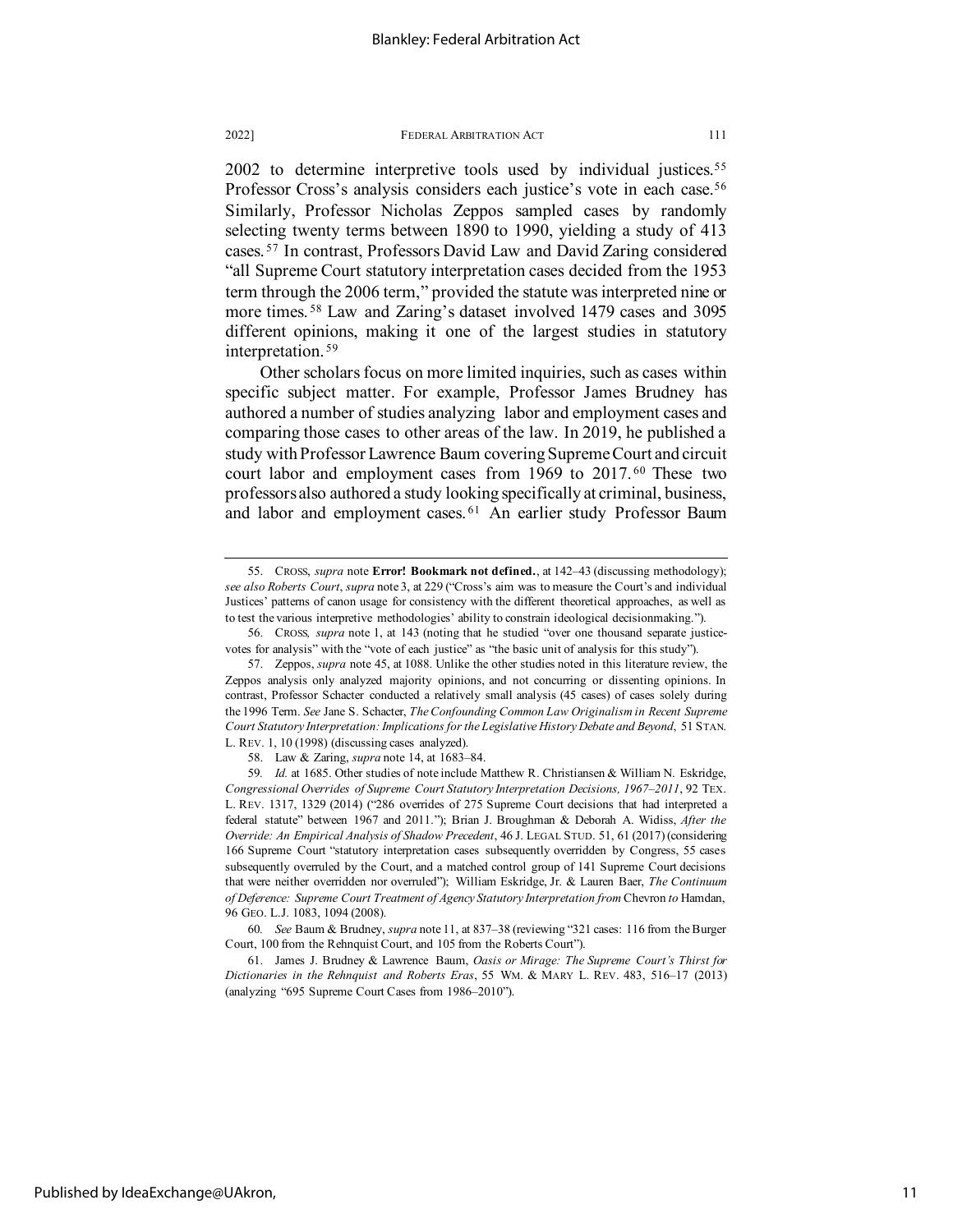conducted with Professor Corey Distlear focused solely on statutory interpretation in workplace and tax laws. [62](#page-12-0) The Baum and Distlear study analyzed 623 cases involving "employees in their status as employees" since the beginning of the Berger Court. [63](#page-12-1) Professor Jonathan Choi, in what may be an analysis of the largest number of decisions, studied all Internal Revenue Service publications since 1919 to consider whether the IRS and the Tax Court employed purposivist or originalist tools. [64](#page-12-2) In another study of tax cases, a team of researchers led by Professor Nancy Staudt considered 922 cases from 1912 to 2000. [65](#page-12-3) These studies give a flavor of research done to date, but this review is not comprehensive. <sup>[66](#page-12-4)</sup>

# <span id="page-12-7"></span>2. Breadth of Tools Examined

Scholars also vary in the type of tools considered for their research. For example, Professor Krishnakumar's database is more extentive than other scholars, capturing the presence or absence of fourteen different interpretive tools.. [67](#page-12-5) However, Professor Krishnakumar only coded for tools an opinion actually relied on, <sup>[68](#page-12-6)</sup> and her cases were coded by human

<span id="page-12-4"></span>66. Additional studies of note include Lyman Johnson & Jason A. Cantone, *Justice Stevens and Securities Law*, 12 J.L. ECON. & POL'Y 77, 84 (2016) (analyzing eighty-six cases to determine Justice Stevens' legacy in the area of securities), Miranda McGowan*, Do as I Do, Not as I Say: An Empirical Investigation of Justice Scalia's Ordinary Meaning Method of Statutory Interpretation*, 78 MISS. L.J. 129, 144 (2008) (analyzing "a sample of forty-two randomly selected statutory interpretation dissents that Justice Scalia wrote between 1986 and 2006").

<span id="page-12-5"></span>67*. Roberts Court*, supra note 3, at 231–32. The fourteen interpretive tools are: (1) the text or plain meaning, (2) dictionary definitions, (3) grammar-based canons, (4) the whole act rule, (5) other statutes, (6) precedent, (7) substantive canons, (8) agency deference, (9) Supreme Court precedent, (10) purpose, (11) practical consequences, (12) intent, (13) legislative history, and (14) language canons. *See also Dueling Canons*, *supra* note 13, at 922 (coding for all the same tools, except agency deference); *Backdoor Purposivism*, *supra* note 51, at 1292–93 (providing a list of the fourteen tools used for coding the cases, which are the same as those from the *Roberts Court* article). While Krishnakumar's fourteen coded categories cover more variables than most of these statutory interpretation studies, Professors Eskridge and Baer coded 156 different variables in their study of Supreme Court decisions involving agency interpretations. *See* Eskridge & Baer, *supra* note 59 at 1203–26 (providing codebook information).

<span id="page-12-6"></span>68*. Roberts Court*, supra note 3, at 232 ("In recording the Court's reliance on these interpretive tools, I counted only references that reflected substantive judicial reliance on the tool in reaching an interpretation."); *see also Dueling Canons*, *supra* note 13, at 923 (noting a similar coding method).

<sup>62.</sup> See Warp and Woof, supra note 21; Canons of Construction, supra note 20.

<sup>63.</sup> Canons of Construction, supra note 20, at 16.

<sup>64.</sup> Choi, *supra* note 17, at 382–83 (discussing data set).

<span id="page-12-3"></span><span id="page-12-2"></span><span id="page-12-1"></span><span id="page-12-0"></span><sup>65</sup>*. See* Nancy Staudt, Lee Epstein, Peter Wiedenbeck, René Linst. . .dt & Ryan J. Vander Wielen, *Judging Statutes: Interpretive Regimes*, 38 LOY. L.A. L. REV. 1909, 1297 (2005) (discussing case selection). A final study worth noting was a limited examination of 42 bankruptcy cases between 1983 and 2000, which considered a wide range of interpretive tools. *See* Alan Schwartz, *The New Textualism and the Rule of Law Subtext in the Supreme Court's Bankruptcy Jurisprudence*, 45 N.Y. L. SCH. L. REV. 149, 154–55, 197 (2001).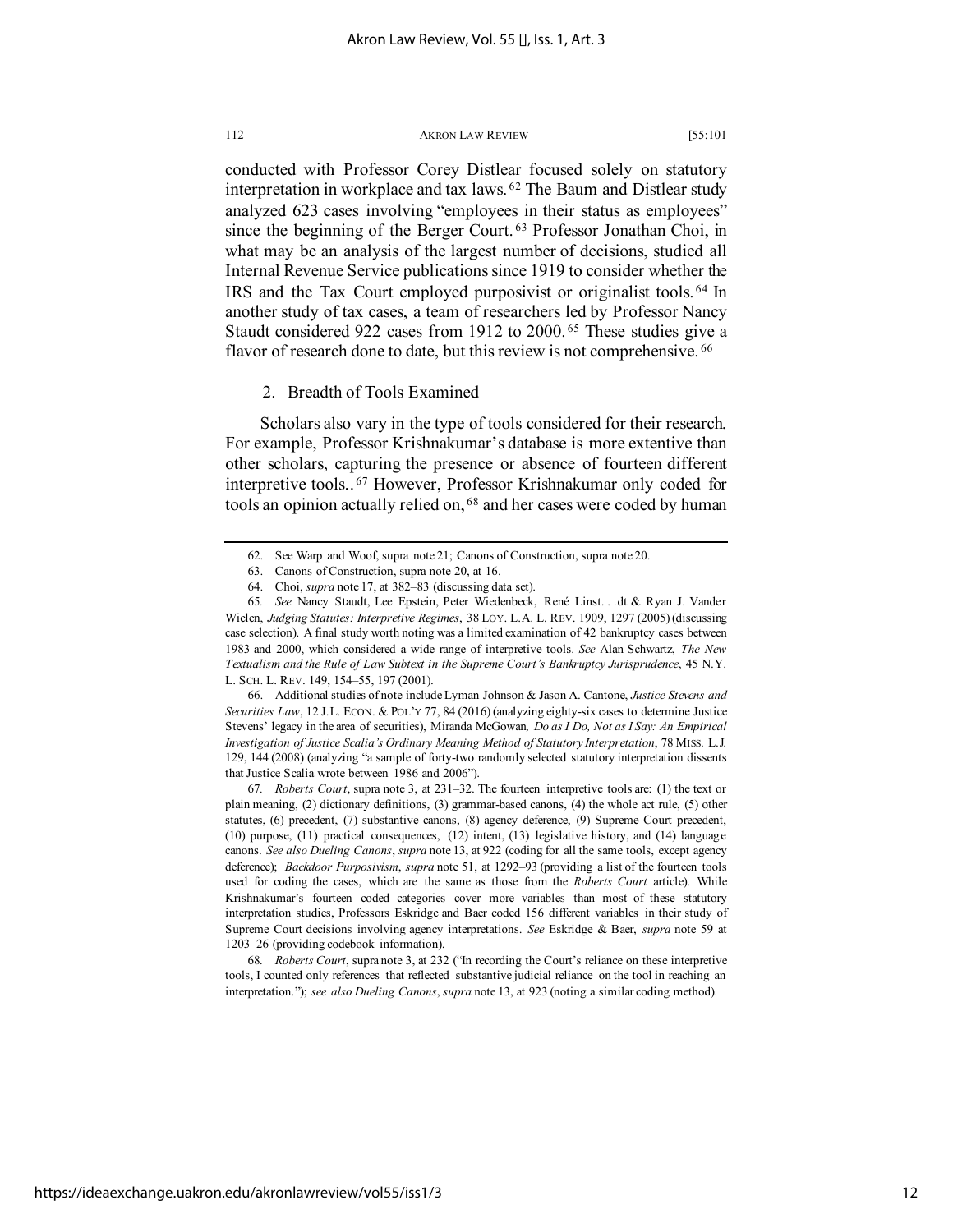beings who used a certain amount of discretion to determine reliance. Professor Krishnakumar's methodology followed the earlier work of Professors Brudney and Ditslear, who captured data on ten similar categories, also coded by human beings (as opposed to computers).[69](#page-13-0) However, Professors Brudney and Ditslear coded not only reliance on tools but also situations in which a tool is referenced but not relied upon, thus creating a more nuanced dataset. [70](#page-13-1) Professor Brudney's most recent paper modifies both the number of tools used and reverted to coding for presence or absence of tools relied on and when they coded each individual tool. [71](#page-13-2)

Some scholars who code for a wide range of tools group them into categories corresponding with interpretive theories. [72](#page-13-3) For instance, Professor Cross grouped tools into four categories: textualism, legislative intent, pragmatism, and canons. [73](#page-13-4) Professor Zeppos considered whether a tool used fell into one of the following: legislative, executive, judicial, constitutional, canons of interpretation, and other.[74](#page-13-5) Professor Choi, using natural language searches and machine learning for his extraordinarily large database, grouped tools as: purposivist terms, textualist terms,

<span id="page-13-0"></span><sup>69</sup>*. Canons of Construction*, *supra* note 20, at 23–24 (using (1) the text or plain meaning, (2) dictionary definitions, (3) language canons, (4) legislative history, (5) purpose, (6) legislative inaction, (7) Supreme Court precedent, (8) common law precedent, (9) substantive canons, and (10) agency deference); *see also Warp and Woof*, *supra* note 21, at 1249 (discussing "ten distinct interpretive resources on which the Court relies with some frequency"). The Brudney and Distlear list is similar to the nine categories of interpretive tools employed by Professor Schacter. *See* Schacter, *supra* note 57, at 11–12 (using the categories of: statutory language, legislative history, other statutes, judicial opinions, canons of construction, "administrative materials," secondary sources, dictionaries, and "miscellaneous other").

<span id="page-13-1"></span><sup>70</sup>*. Canons of Construction*, *supra* note 20, at 24 (discussing coding three levels of reliance); *see also Warp and Woof*, *supra* note 21, at 1249 (discussing levels of reliance). Professor Schacter's research considered "only opinions making substantive use of particular interpretive resources . . . as using the resource." Schacter, *supra* note 57, at 13. However, she counted any tool "as long as an opinion identified an interpretive resource as a legitimate source of judicial guidance on the statute's meaning and did not conclude that the resource was inappropriate for judicial consideration." *Id.*

<span id="page-13-2"></span><sup>71.</sup> Baum & Brudney, *supra* note 11, at 837 n. 69 (coding only for ordinary meaning, dictionaries, language canons, legislative history, purpose, and agency deference but not for prior precedent).

<span id="page-13-3"></span><sup>72</sup>*. See* Christiansen & Eskridge, *supra* note 59, at 1330 (coding for plain meaning, whole act, legislative history, precedent, agency deference, dictionaries, rule of lenity, and invocations by the Court for Congress to revisit the issue).

<span id="page-13-4"></span><sup>73.</sup> CROSS, *supra* note **Error! Bookmark not defined.**, at 143–44 (discussing each of these broad categories and the tools that fall within each of the categories).

<span id="page-13-5"></span><sup>74.</sup> Zeppos, *supra* note 45, at 1089 ("Each category contained further breakdowns. For example, in the broad category denominated "legislative" there were six subcategories. Category and subcategory totals were generated for each case. These totals then provided a basis for the data used in the analysis.").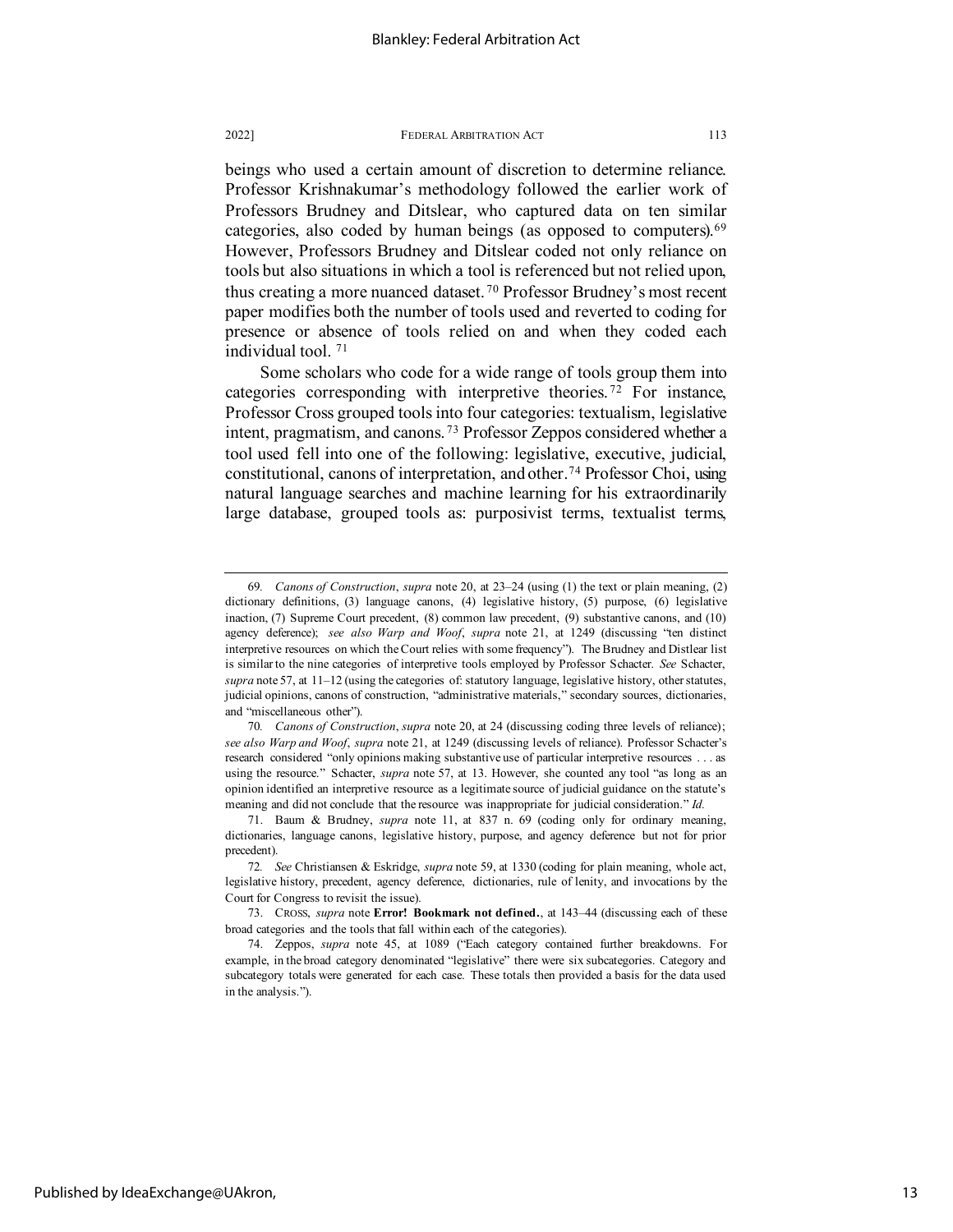statutory terms, normative terms, and substantive canons.<sup>[75](#page-14-0)</sup> The studies using computer assistance simply code for presence or absence and do not consider the weight of reliance on the tool, thus reducing some subjectivity on the part of human coders.

Other studies consider a limited number of tools, looking for answers to more detailed research questions. For example, the research conducted by Professors Law and Zaring only examined references to legislative history collected through electronic searches.<sup>76</sup> One study by Professors Brudney and Baum focused on dictionary use. [77](#page-14-2) Professor Mendelson coded her data for the presence of, and reliance on, thirty-two different canons of construction, aggregating them into groups of textual and substantive canons.<sup>[78](#page-14-3)</sup> Professor Staudt's research team focusing on tax cases specifically tracked the Court's use of fourteen canons, [79](#page-14-4) and recorded the Court's level of reliance on the cannons. [80](#page-14-5) 

All of these studies track opinion type and author. Many also consider how many justices join an opinion as an indication of how controversial an opinion may be. [81](#page-14-6) These studies create a blueprint for

<span id="page-14-0"></span><sup>75.</sup> Choi, *supra* note 17, at 420–42 (discussing categories of terms). Most of the studies undertaken to date have involved human coders looking for the presence or absence of certain tools of interpretation. In contract, because Professor Choi used machine learning and other computer technology, he was able to capture not only *whether* a tool was used but the *frequency* of various search terms. *Id.* at 384–86 (describing methodology). In her study based on Justice Scalia's opinions, Professor McGowen grouped the tools into three general categories: text, secondary sources, and canons. McGowan, *supra* note 66, at 195–98.

<span id="page-14-1"></span><sup>76.</sup> Law & Zaring, *supra* note 14, at 1685–88 (describing methodology). Law and Zaring also tracked whether more than one opinion in the same case discussed the legislative history. *Id.* at 1686 ("This we did simply by noting, for each opinion, whether any other opinion in the same case had made some reference to legislative history."). Tracking specifically for multiple opinions discussing the same interpretive tool is similar to the analysis that Krishnakumar conducted in her *Dueling Canons* article. *Duelinig Canons*, *supra* note 13.

<span id="page-14-2"></span><sup>77.</sup> Brudney & Baum, *supra* note 61, at 518, n.127 (coding for dictionary use and basic case information).

<span id="page-14-3"></span><sup>78.</sup> Mendelson, *supra* note 9, at 90 (describing methodology). Although this study considered whether the Court relied on a canon, it did not grade the amount of reliance (central reliance, reliance with other tools, etc.). *Id.* at 94-95.

<sup>79.</sup> Staudt, et al., *supra* note 65, at 1932-34 (discussing the tools considered in the study).

<span id="page-14-5"></span><span id="page-14-4"></span><sup>80</sup>*. Id.* at 1934 (coding "whether the Court (1) relied on it, (2) refused to rely on it, (3) found the canon inconclusive, or (4) did not discuss the canon but implicitly relied upon it").

<span id="page-14-6"></span><sup>81</sup>*. Dueling Canons*, *supra* note 13, at 924 ("[E]ach case and opinion was recorded as unanimous, close margin, or wide margin (cases with six or more Justices in the majority)."); *Warp and Woof*, *supra* note 21, at 1258–59 (coding whether the "decision (i) was unanimous (zero dissenters); (ii) enjoyed a wide margin of support (vote differential of five, six, or seven); (iii) was supported by a moderate-size majority (vote margin of three or four); or (iv) was a close case (vote margin of one of two)"); *see also* Brian J. Broughman & Deborah Widiss, *After the Override: An Empirical Analysis of Shadow Precedent*, 46 J. LEGAL STUD. 51, 62 (2017) (in a study about the continued use of overridden and overruled Supreme Court cases, the researchers coded for number of Justices signing on to the majority opinion).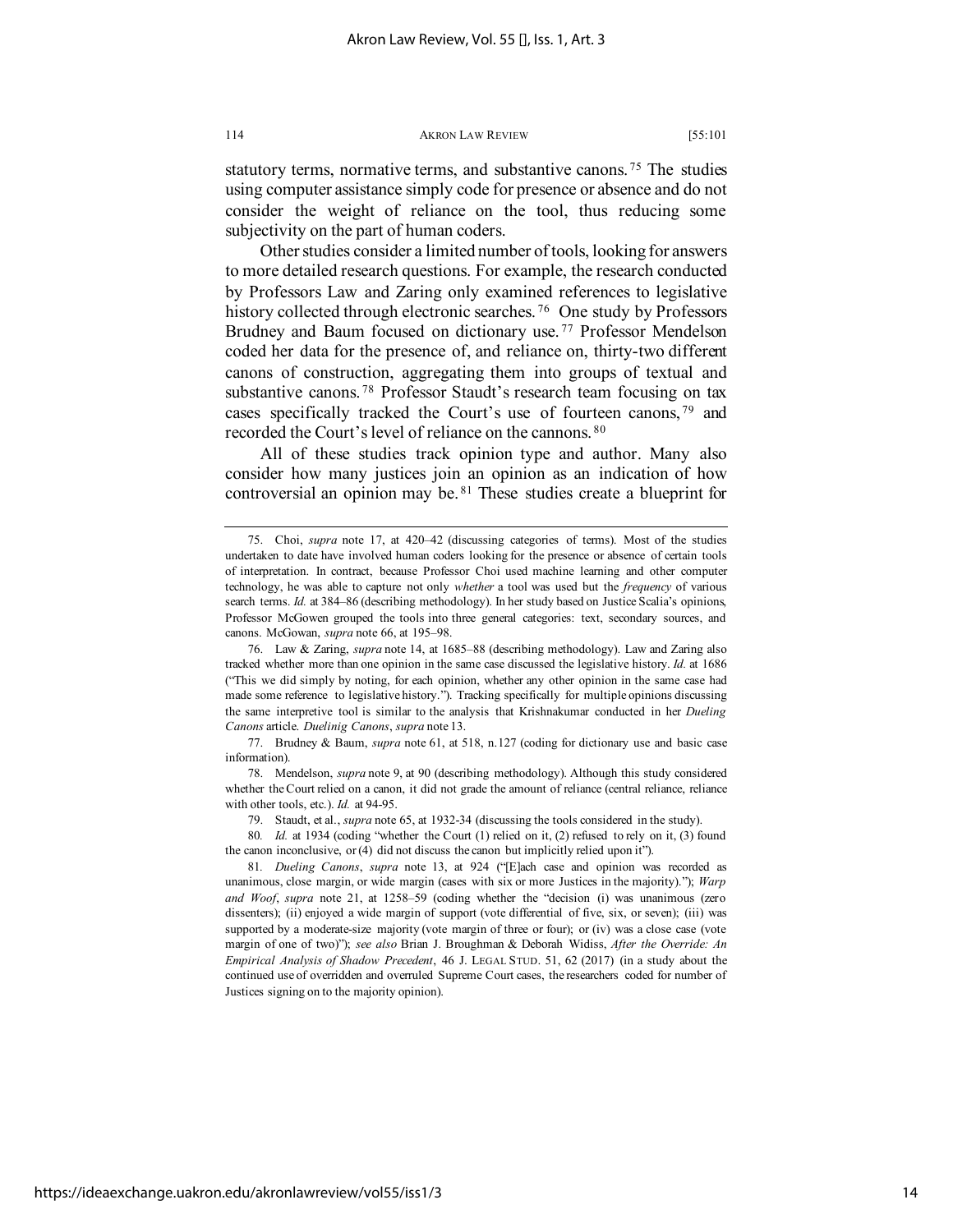additional work in this area. As discussed below, I fashioned my study to be comparable with previous works. [82](#page-15-0)

# *B. Empirical Work in Arbitration*

This study appears to be the first study looking at statutory interpretation of Supreme Court arbitration precedent. Most arbitration studies look at some aspect of the arbitration process or decisions made by arbitrators.

Although the arbitration process is generally private and not open to the public, researchers have conducted studies on publicly available arbitration agreements and awards, and surveys to arbitrators and lawyers. [83](#page-15-1) For example, arbitration scholars authored various studies on whether arbitrators follow the law and what types of authority arbitrators cite in their awards. [84](#page-15-2) Some scholars used empirical means to determine whether arbitration or litigation is the more advantageous forum for certain claims, [85](#page-15-3) while other scholars consider issues related to the agreement to arbitrate itself, such as readability and the substantive terms. [86](#page-15-4) Empirical studies appear to be more common among scholars of

<sup>82</sup>*. See* discussion *infra* Part III (discussing methodology).

<span id="page-15-1"></span><span id="page-15-0"></span><sup>83.</sup> KRISTEN M. BLANKLEY & MAUREEN A. WESTON, UNDERSTANDING ADR 180 (2017) ("Arbitration also permits the parties to agree to privacy.").

<span id="page-15-2"></span><sup>84</sup>*. See, e.g.*, Ariana R. Levinson, et al., *Predictability of Arbitrators' Reliance on External Authority*, 69 AM. U. L. REV. 1827, 1844–51 (2020) (conducting literature review of empirical studies primarily consisting of labor arbitration awards); *id.* at 1856–57 (discussing findings on citation patterns to statutes, case law, administrative sources, and secondary sources); Mark C. Weidemaier, *Judging-Lite: How Arbitrators Use and Create Precedent*, 90 N.C. L. REV. 1091, 1111 (2012) (noting the citing patterns in arbitrator awards); Christopher Drahozal, *Is Arbitration Lawless?*, 40 LOY. L.A. L. REV. 187, 203 (2006) (noting that whether arbitrators "follow the law in their awards is inconclusive").

<span id="page-15-3"></span><sup>85</sup>*. See, e.g.*, David Horton, *Forced Remote Arbitration*, 108 Cornell L. Rev. \_\_ (forthcoming 2022) (comparing outcomes of claimants in remote arbitration compared to in-person arbitration); Mark D. Gough, The High Costs of an Inexpensive Forum: An Empirical Analysis of Employment Discrimination Claims Heard in Arbitral and Civil Litigation, 35 BERKELEY J. EMP. & LAB. L. 91, 112 (2014) ("An analysis of approximately 700 contemporary employment discrimination cases shows outcomes in arbitration are starkly inferior to outcomes reported in litigation: employees are nearly forty percent more likely to win and receive average awards nearly twice as large in cases adjudicated in the civil litigation system compared to those that are arbitrated."); Christopher R. Drahozal & Samantha Zyontz, An Empirical Study of AAA Consumer Arbitrations, 25 OHIO ST. J. DISP. RESOL. 843, 845–46 (2010) (reporting on fees for arbitration, time lengths for arbitration, and relief provided in arbitration); *See generally* Sarah R. Cole & Kristen M. Blankley, Empirical Research on Consumer Arbitration: What the Data Reveals, 113 PENN. ST. L. REV. 1051 (2009) (discussing general trends in AAA consumer arbitration, including success rate for consumers).

<span id="page-15-4"></span><sup>86</sup>*. See, e.g.*, Theodore Eisenberg, Geoffrey P. Miller & Emily Sherwin, *Arbitration's Summer Soldiers: An Empirical Study of Arbitration Clauses in Consumer and Nonconsumer Contracts*, 41 U. MICH. J.L. REFORM 871, 876 (2008) (finding that organizations include arbitration clauses in contracts with employees and consumers, but not in their own business-to-business contracts);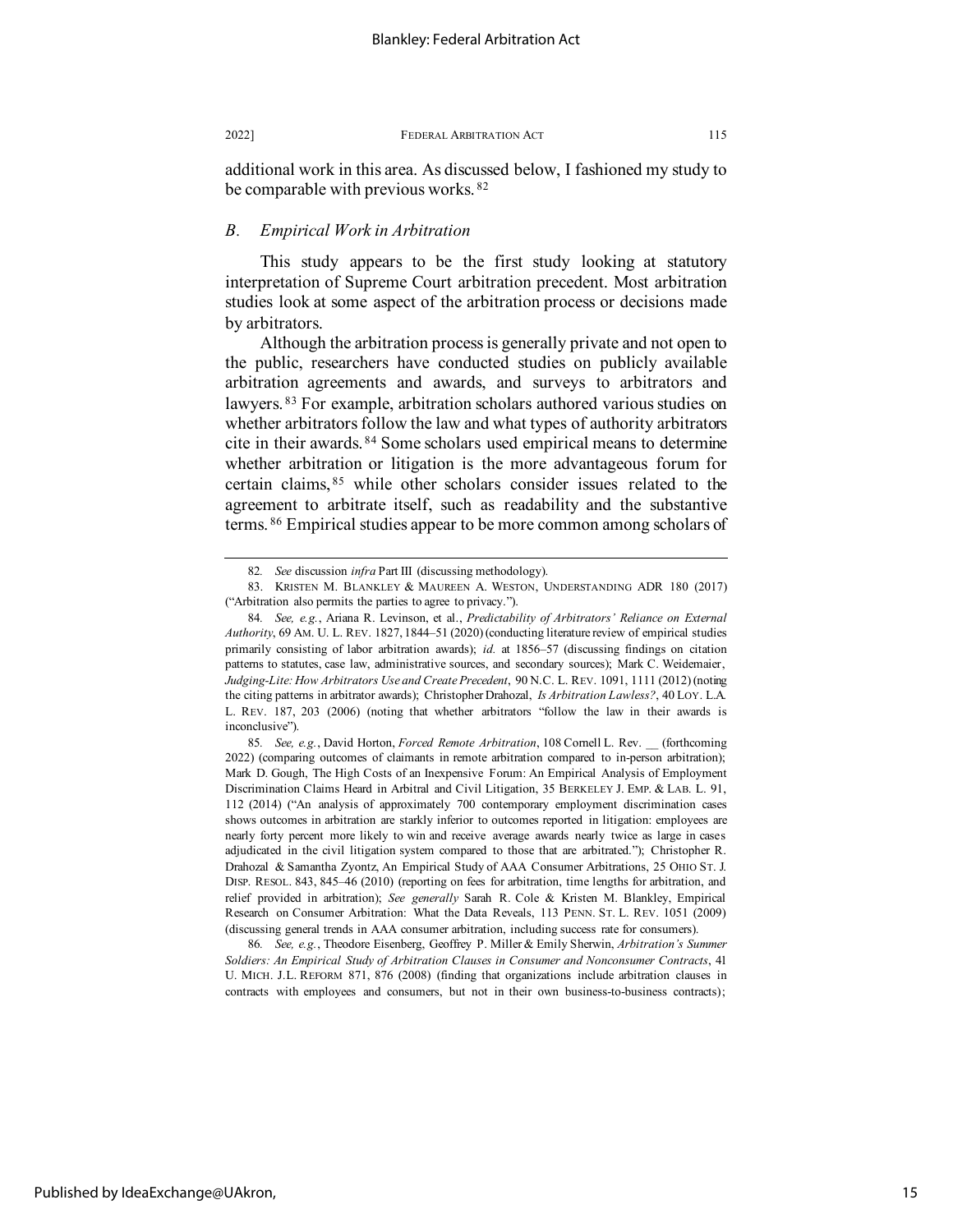international arbitration than domestic arbitration in the United States.<sup>[87](#page-16-0)</sup> Because previous arbitration research focused on one aspect of arbitration—from arbitration agreement to award—this study adds to the body of empirical literature by looking at the law surrounding arbitration.

# IV. METHODS

This study builds on the literature but focuses exclusively on Supreme Court cases interpreting the FAA. To collect the cases, I ran electronic searches of Supreme Court cases citing each of the sixteen sections of the FAA.<sup>[88](#page-16-1)</sup> Although the statute was enacted almost 100 years ago, the sixteen searches yielded an initial data set of eighty-six unique cases. Of those, fifty-two interpreted the FAA. Those fifty-two cases yielded one-hundred and fourteen opinions. These cases primarily involve disputes among businesses, as well as disputes between businesses, consumers, and employees. This study does not consider Chapters 2 or 3 of Title 9, as those chapters deal with international arbitration. [89](#page-16-2) This study also does not cover cases decided exclusively under statutes relating to labor arbitration, such as the Labor Management Relations Act (LMRA). [90](#page-16-3) Under this methodology, the *Steelworkers Trilogy* was not included because the Court did not interpret the FAA in its decision.<sup>[91](#page-16-4)</sup> However, the data set does include cases that rely on interpretations of the FAA and labor law, such as *14 Penn Plaza v. Pyett* and *Epic Systems v. Lewis*. [92](#page-16-5)

Christopher Drahozal, *Arbitration Costs and Forum Accessibility: Empirical Evidence*, 41 U. MICH. J.L. REFORM 813, 840–41 (2008) (concluding that some fees in arbitration are more expensive than litigation, but overall fees may be less in arbitration, and also concluding that arbitration may be more accessible than litigation, while suggesting more research on class action issues).

<span id="page-16-0"></span><sup>87</sup>*. See, e.g.*, Catherine A. Rogers, *The Politics of International Investment Arbitrators*, 12 SANTA CLARA J. INT'L L. 223, 232 (2013) ("Some of the same questions that inspire research into judicial decision-making have also inspired empirical research into investment arbitrators' decisionmaking."); Chiara Giorgetti, *Is Truth in the Eyes of the Beholder? The Perils and Benefits of Empirical Research in International Investment Arbitration*, 12 SANTA CLARA J. INT'L L. 263, 266 (2013) ("The increasing reliance on empirical data in legal scholarship focused on international investment arbitration is recent."); Susan D. Franck, *Empiricism and International Law: Insights for Investment Treaty Dispute Resolution*, 48 VA. J. INT'L L. 767, 775–78 (2008) (discussing trends in empirical research in international arbitration).

<sup>88.</sup> 9 U.S.C. §§ 1–16 (1947).

<sup>89.</sup> 9 U.S.C. §§ 201–208, 301–307.

<sup>90</sup>*. See, e.g.*, 29 U.S.C. § 173(f) (regarding arbitration under the LRMA).

<span id="page-16-4"></span><span id="page-16-3"></span><span id="page-16-2"></span><span id="page-16-1"></span><sup>91.</sup> United Steelworkers v. Am. Mfg. Co., 363 U.S. 564 (1960); United Steelworkers. v. Warrior & Gulf Nav. Co., 363 U.S. 574 (1960); United Steelworkers v. Enter. Wheel & Car Corp., 363 U.S. 593 (1960).

<span id="page-16-5"></span><sup>92.</sup> 14 Penn Plaza LLC v. Pyett, 556 U.S. 247 (2009); Epic Sys. Corp. v. Lewis, 138 S. Ct. 1612 (2018). The *Pyett* decision was the first major Supreme Court case to rely on the FAA in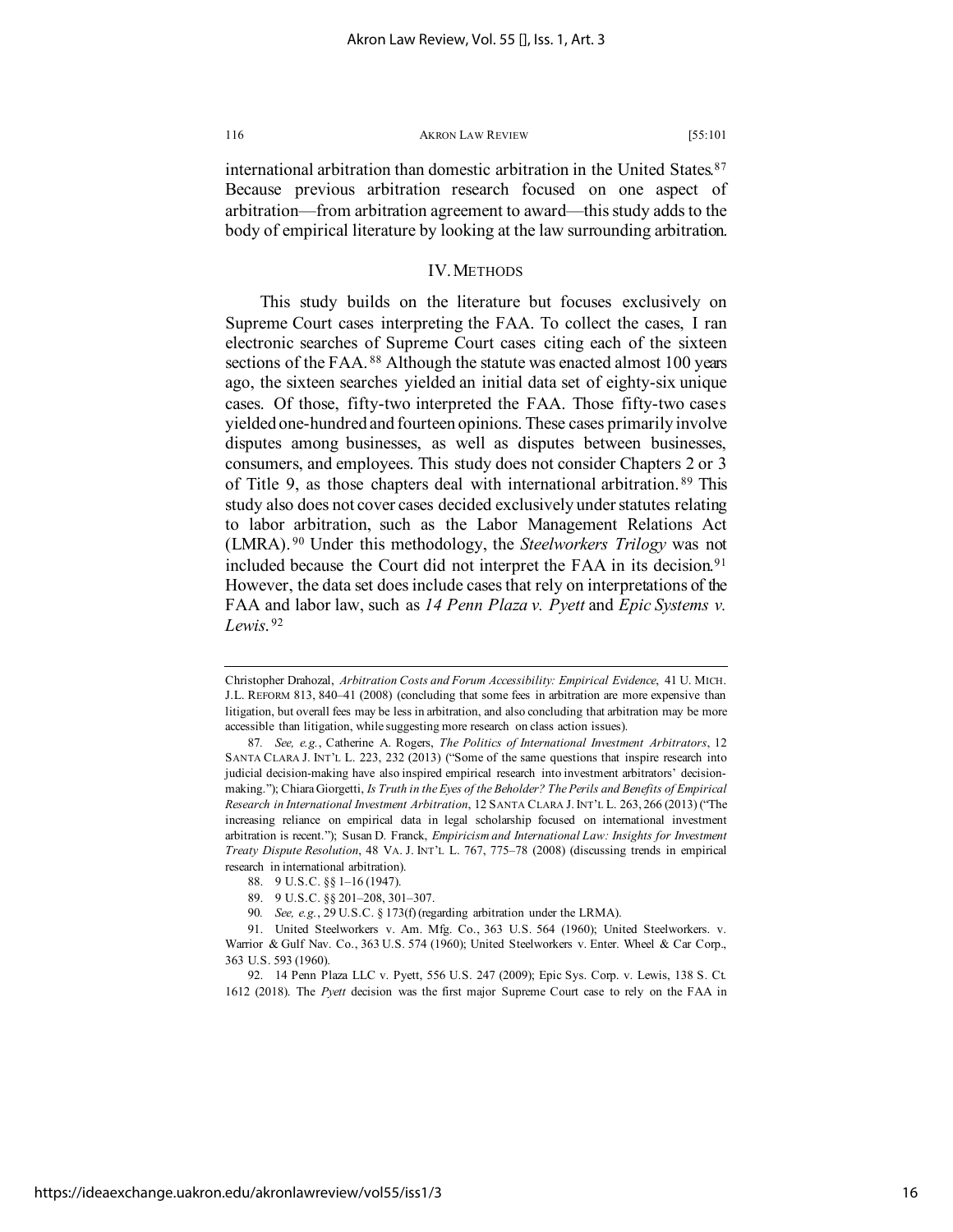I read and coded each case. A research assistant also read approximately 45% of the case to ensure quality. The research assistant was assigned two tasks: (1) to determine whether the case interpreted the FAA; and (2) if so, to code the case for tools of statutory interpretation. For the first task, my research assistant and I agreed 100% of the time on cases that should be within the dataset. As to the second, we agreed over 70% of the time when we coded independently. Most of our disagreements concerned whether or which canon applied. Given the nuanced distinctions I was making regarding canon use, I was not particularly concerned about the number of disagreements in our independent coding. [93](#page-17-0) After consultation, we used a consensus model to determine the proper coding for each case. [94](#page-17-1) To the extent that I changed individual case coding based on this process, I would go back through the database to ensure consistency across cases.

I employed a coding system like Professors Krishnakumar, Brudney, Distlear, and Schacter. I collected basic information for each case, including case name, year, author, class action status, opinion type (majority, dissent, etc.), and the number of signatories for each opinion.<sup>[95](#page-17-2)</sup> When I aggregated the data, I used the label "concurring opinion" for any opinion that was not a majority and not a dissent. [96](#page-17-3) I did not record each Justice's vote on each case.

I collected data regarding the type of question considered by the Court. I collected this data in two ways. First, I collected the statute numbers for each part of the FAA interpreted by the Court. Second, I coded each opinion for its arbitration subject matter by placing it into one of the following categories: (1) preemption; (2) arbitrability; (3) jurisdiction; (4) award review; (5) conflicting federal statutes; or (6) other.

deciding a case involving a collective bargaining agreement. *See* Roger B. Jacobs, *Supreme Court Tips Against Individual Rights—Again*, 27 HOFSTRA LAB. & EMP. J. 267, 280 (2010) (relying upon *Gilmer*, the Court found no reason to distinguish between agreements signed by unions or by individuals so long as those agreements were 'clear and unmistakable."). Prior to that time, the Court relied more heavily on labor law to decide those cases; since *Pyett*, the Court appears to have blended both labor law and law under the FAA to decide these cases.

<span id="page-17-0"></span><sup>93.</sup> My research assistant worked for me between her first and second years of law school and, therefore, had not had the opportunity to take a course on statutory interpretation. While I trained her for coding and provided her with my codebook, her relatively untrained eye relating to the various types of canons of construction led to most of our initial disagreements in coding.

<span id="page-17-1"></span><sup>94.</sup> The purpose of the exercise was to ensure accuracy of results, not to validate the coding methodology. The coding labels leave some room for interpretation by the coder, so comparing notes and consulting on different ideas seemed prudent to ensure the most accurate data possible.

<sup>95.</sup> I include a copy of my codebook as Appendix A.

<span id="page-17-3"></span><span id="page-17-2"></span><sup>96.</sup> This relatively small category (21 separate opinions) includes true concurring opinions, as well as one plurality opinion, five partially concurring/partially dissenting opinions, and one part majority/part concurring opinions.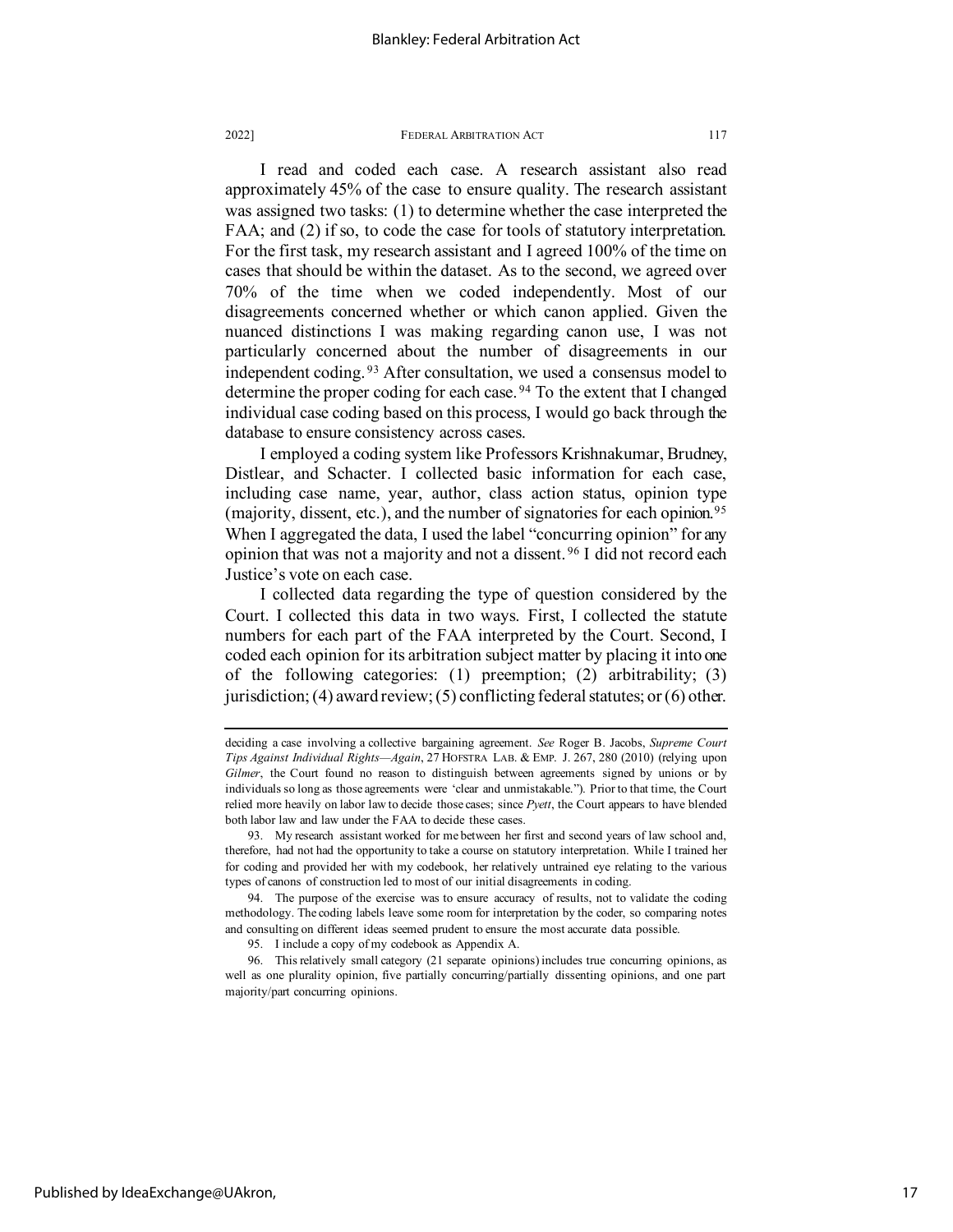The "other" category captured cases such as *Bernhardt v. Polygraphic Co. of America*, determining the meaning of "in commerce" in Section 2, and *Circuit City Stores Inc. v. Adams*, interpreting a definition of "employment" in Section 1.[97](#page-18-0) I did not code any tools of statutory interpretation discussed solely in the case's procedural history, i.e., I did not code references to tools of statutory interpretation by the lower courts as summarized by the Supreme Court.

In arbitration literature, the term *arbitrability* often includes two sets of cases, which I coded separately. The first category of cases I captured as "arbitrability" follows the line of *Prima Paint* and considers whether courts or arbitrators make certain determinations, such as the applicability of a defense. [98](#page-18-1) The second category I coded considers whether disputes that fall within the protection of federal statutes may be arbitrated at all. This second line of cases begins with *Wilko v. Swan*, and I coded them as "conflicts" with other federal law.<sup>[99](#page-18-2)</sup> I only coded the tools used to interpret the FAA and not any other statute involved in the case, as to not muddy the data between tools used to interpret the FAA and tools used to interpret other statutes. For instance, in cases such as *14 Penn Plaza*, I only coded the portions relating to the FAA, and I did not code portions related to the Age Discrimination in Employment Act.

I coded thirteen primary interpretive tools. Because the nature of interpretive tools remained largely consistent for the last 200 years, the longitudinal nature of this study should not encounter definitional inconsistencies over time.  $100$  I coded for the following: (1) the text or plain meaning; (2) the whole act rule; (3) other federal statutes; (4) Supreme Court precedent; (5) dictionary definitions; (6) grammar, or syntactic, canons; (7) language canons; (8) substantive law canons; (9) legislative history; (10) legislative inaction; (11) practical consequences;  $101$  (12) Congress's intent or purpose; and (13) agency deference. Similar to other studies in this area, I also imported the Spaeth ideology for the opinions.<sup>[102](#page-18-5)</sup>

<span id="page-18-0"></span><sup>97.</sup> Bernhardt v. Polygraphic Co. of America, 350 U.S. 198 (1956); Cir. City Stores, Inc. v. Adams, 532 U.S. 105 (2001).

<span id="page-18-1"></span><sup>98.</sup> Prima Paint Corp. v. Flood & Conklin Mfg. Co., 388 U.S. 403 (1967) ("Under § 4, with respect to a matter within the jurisdiction of the federal courts save for the existence of an arbitration clause, the federal court is instructed to order arbitration to proceed once it is satisfied that 'the making of the agreement for arbitration . . . is not in issue.'").

<sup>99.</sup> Wilko v. Swan, 346 U.S. 427 (1953).

<sup>100</sup>*. See* Baum & Brudney *supra* note 11 and accompanying text.

<span id="page-18-4"></span><span id="page-18-3"></span><span id="page-18-2"></span><sup>101.</sup> I also collected data on four subcategories of practical consequences: (1) business consequences, (2) administrative consequences, (3) absurdities created by an interpretation, and (4) justice or fairness consequences.

<span id="page-18-5"></span><sup>102.</sup> Harold J. Spaeth, Lee Epstein, Andrew D. Martin, Jeffrey A. Segal, Theodore J. Ruger & Sara C. Benesh, 2020 Supreme Court Database Code Book, Version 2020 Release 1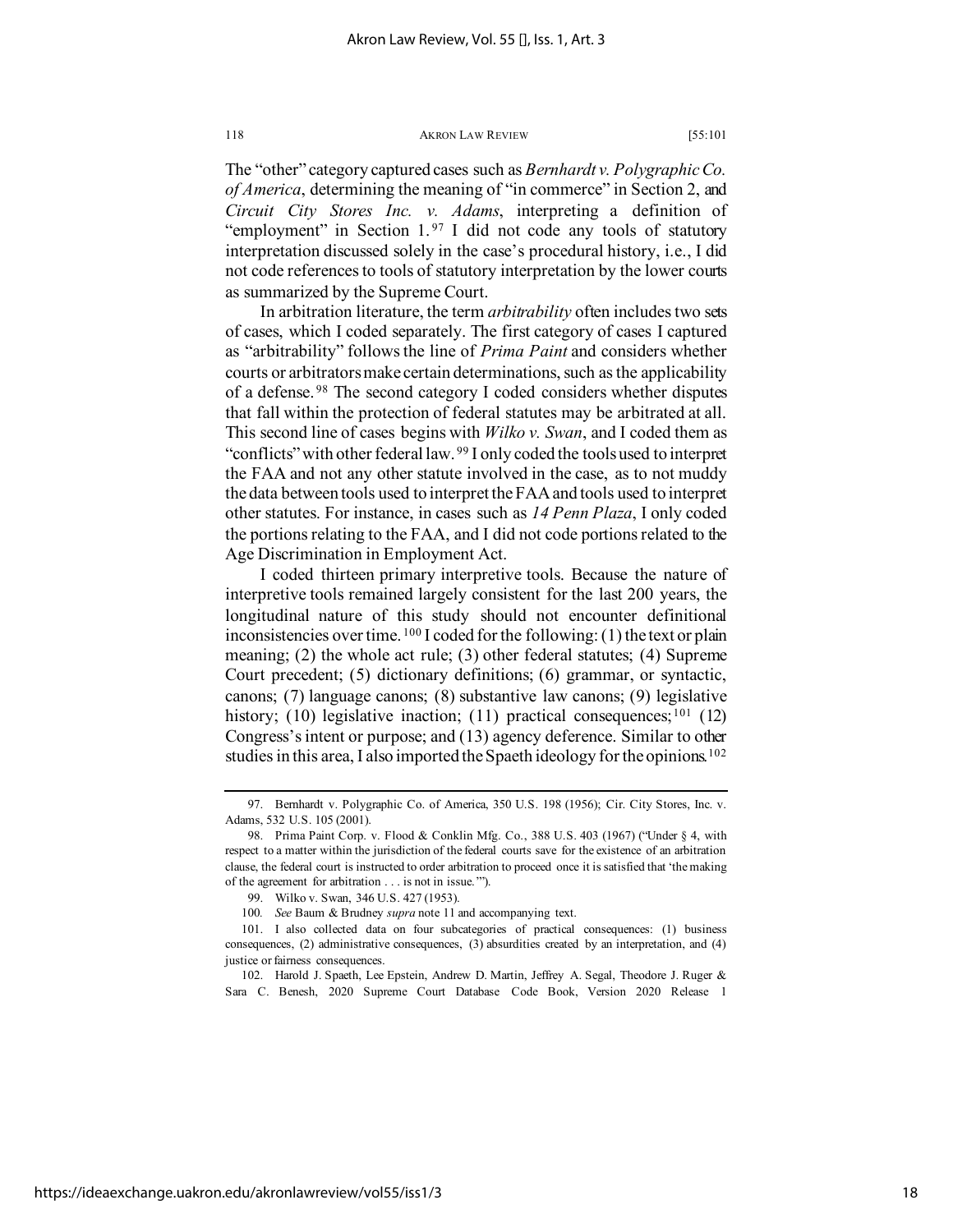Within the category of legislative history, I separately captured the type of legislative history, notably: committee reports, debate statements, statements made at a hearing by a Congressperson, and statements made at a hearing by a witness. For some categories, I separated arbitrationrelated tools from general tools. For instance, I captured both FAA and non-FAA precedent, as well as the arbitration canon separate from other substantive canons.

As noted above, scholars employed varying methods on whether and how to capture the Court's reliance on a particular tool. <sup>[103](#page-19-0)</sup> I attempted to take a middle ground by coding one of three levels for each tool. I coded a "0" if the opinion did not reference it, a "1" if it was referenced but not relied on (including if the court rejected the tool), and a "2" if the opinion relied on the tool. This coding method preserves a level of granularity that is both inclusive and discriminating. The coding is inclusive because it picks up all references to a tool; it is discriminating because it judges whether or not the opinion relies on the tool. i. Human coding allows this level granularity, whereas AI data analysis or keyword searching cannot make these distinctions.

Prior to discussing the results of this study, a few words about the limitations of this data are in order. First, the dataset is relatively small, involving only fifty-one unique cases over eighty-five years. To create a richer data set, I coded for a large number of tools that fall within the major theories of statutory interpretation.

The data does not show any meaningful patterns when looking at individual years. However, grouping the cases by decade shows case trends despite the number of opinions varying from one decade to the next. For most purposes, I grouped the data by decade starting at 1980; all cases decided before 1980 appeared in their own group. I chose this start date because the Supreme Court decided key cases in the 1980s, which led to an explosion of arbitration law. Specifically, the 1984 case of *Southland v. Keating* and the 1989 case of *Rodriguez de Quijas v. Shearson/American Express*[104](#page-19-1) opened the way to enforcing contractual arbitration agreements between companies and individuals. Chart 1 shows the volume of cases and opinions for each decade.

http://supremecourtdatabase.org/\_brickFiles/2020\_01/SCDB\_2020\_01\_codebook.pdf [https://perma.cc/UFL7-697K].

<sup>103</sup>*. See supra* Section II.B.

<span id="page-19-1"></span><span id="page-19-0"></span><sup>104.</sup> Southland Corp. v. Keating, 465 U.S. 1 (1984); Rodriguez de Quijas v. Shearson/Am. Exp., Inc., 490 U.S. 477 (1989).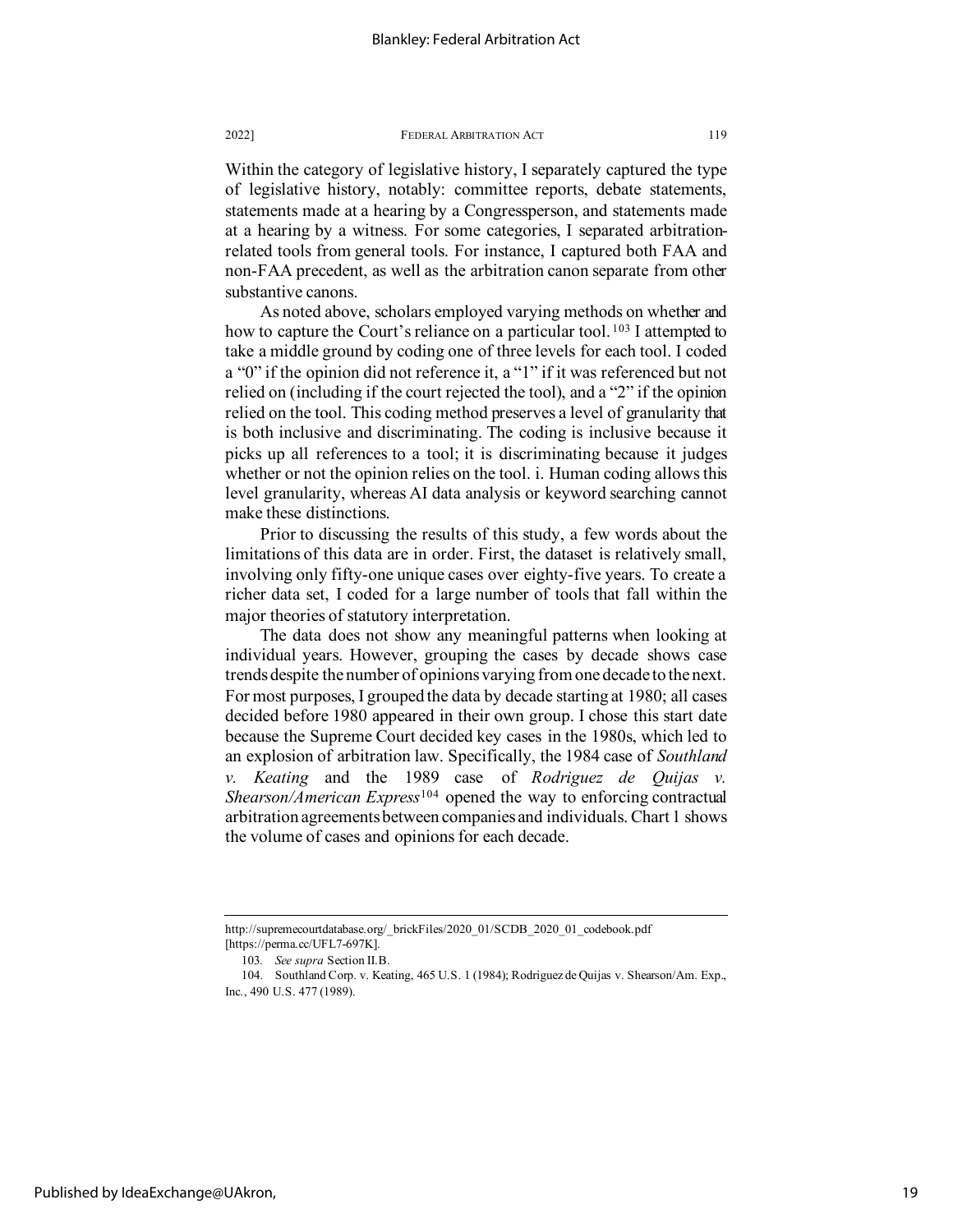

A second limitation to this study is my familiarity with most of the cases in the dataset. I do not approach this data with fresh eyes. I have written about and taught many of these cases, and I have preexisting ideas regarding how the Court has trended over time. I employed a research assistant to help check any biases I brought to the project.

1970s

1980s

Opinions Writter

1990s

2000s

2010s

I designed this study to be comparable with other studies in the literature; however, the subjective nature of human coding causes some limited variation across studies. Consider, for example, the case of *EEOC v. Waffle House*. When Professors Brudney and Distlear coded this case, they reported reliance on the text, Supreme Court precedent, and legislative inaction; they recorded citation, but no reliance on purpose and the arbitration canon. [105](#page-20-0) When I coded the case, I coded reliance on the text, Supreme Court precedent, and practical considerations. I also coded citation, but not reliance on the arbitration canon. One reason for the difference in spotting legislative inaction and purpose is that those tools could have been used to code the court's interpretation of Title VII, not

10

1930s

1940s

1950

1960s

.<br>Case Number

<span id="page-20-0"></span><sup>105</sup>*. Canons of Construction*, *supra* note 20, at 26 (discussing coding of the *EEOC v. Waffle House* case).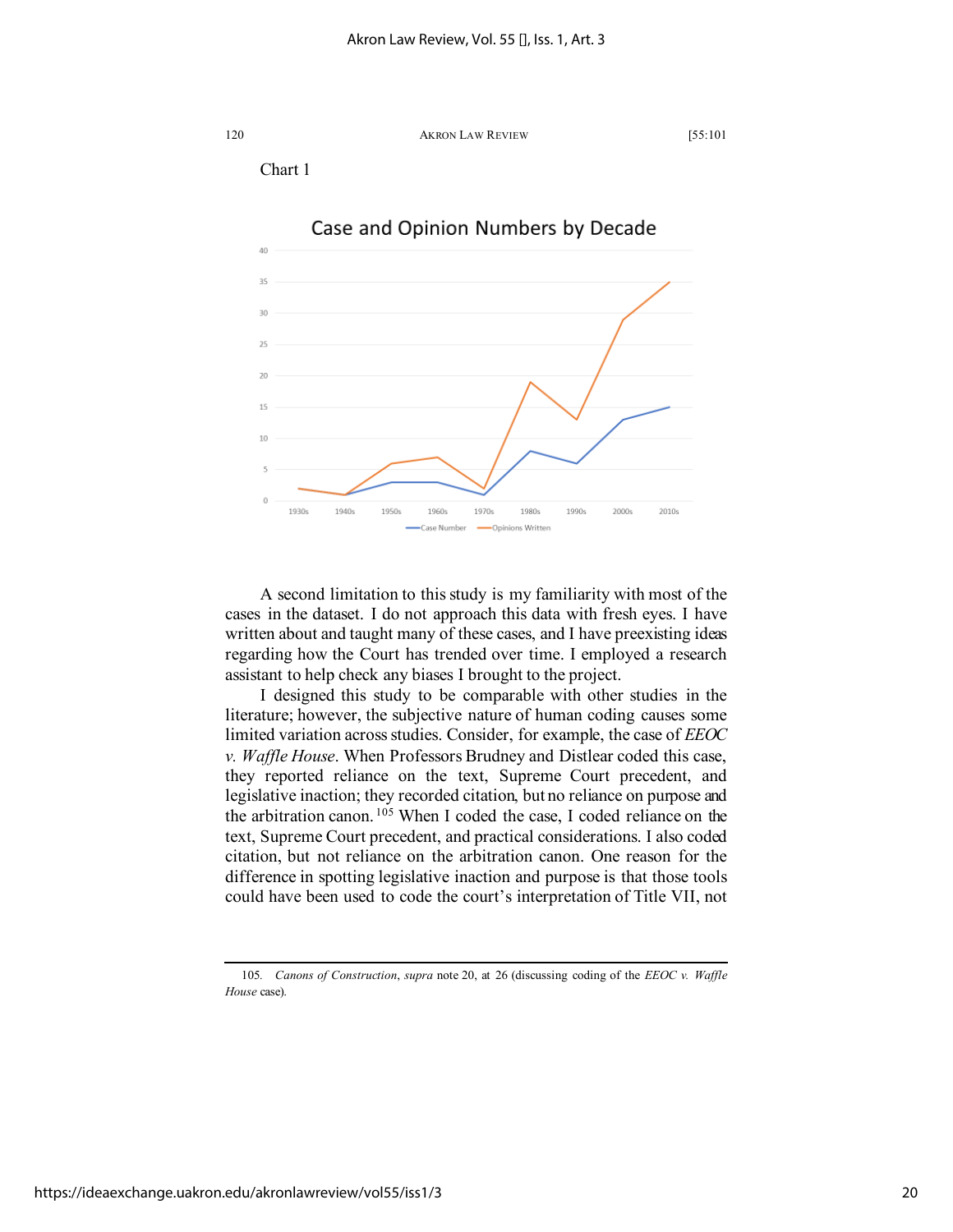the FAA, which would not be recorded in my data. [106](#page-21-0) My coding of *practical consequences* was based on the Court's discussion of the potential for a double-recovery in these cases involving both EEOC proceedings and arbitration, but I may have coded this case with a slightly heavier hand than Professors Brudney and Distlear.<sup>[107](#page-21-1)</sup>

Despite my familiarity with the subject area and the data underlying this study (i.e., the Supreme Court cases), I had never systematically read the cases focused specifically on tools of statutory interpretation. My primary purpose of this study was to be exploratory, observe trends in the data, and ultimately look for surprising patterns. I also entered this project with an open mind regarding how the arbitration data may compare to other scholars' data and conclusions.

I began the study with certain hypotheses. I expected to find that the use of legislative history would be more prominent in the early decades interpreting the FAA compared with the last thirty years for two reasons: (1) purposivism was the predominant theory used by the Supreme Court before the appointment of Justice Scalia; and (2) more tools may have been necessary to interpret the statute earlier in time, and the precedential effect of those early determinations may make references to that history unnecessary.<sup>[108](#page-21-2)</sup> In addition, given the Court's repeated description of the FAA as an "anomaly," I did not expect the Court to use many tools comparing the FAA to other legislation or relying on non-FAA precedent. [109](#page-21-3) I also expected to see an increased reliance on the "arbitration canon" developed by the Court in the 1980s.<sup>[110](#page-21-4)</sup>

# V. RESULTS

This part considers the tools used in the opinions, focusing on how the tools relate to the judicial philosophies of textualism, purposivism, and

<span id="page-21-0"></span><sup>106</sup>*. See* EEOC v. Waffle House, 534 U.S. 279, 285 (2002) ("Congress has directed the EEOC to exercise the same enforcement powers, remedies, and procedures that are set forth in Title VII. . . . "); *id* at 288 (describing changes to the law that did not include any reference to arbitration, which is indicative of legislative inaction).

<span id="page-21-1"></span><sup>107</sup>*. Id.* at 296–98 (discussing the possibility of a double recovery for an employee and how such recovery can be avoided).

<span id="page-21-2"></span><sup>108</sup>*. See* James J. Brudney & Corey Ditslear, *Liberal Justices' Reliance on Legislative History: Principle, Strategy, and the Scalia Effect*, 29 BERKELEY J. EMP. & LAB. L. 117, 143–45, tbl.6 (2008) [hereinafter, *Legislative History*] (reporting on a "Scalia Effect").

<span id="page-21-3"></span><sup>109</sup>*. See, e.g.*, Vaden v. Discover Bank, 556 U.S. 49, 59 (2009) (labeling the FAA as an "anomaly" because the law is substantive with preemptive power yet does not confer subject-matter jurisdiction on the federal courts); Hall St. Assoc. LLC v. Mattel, 552 U.S. 576, 581–82 (2008).

<span id="page-21-4"></span><sup>110</sup>*. See infra* note 151–54 and accompanying text for additional explanation of the arbitration canon and its variations.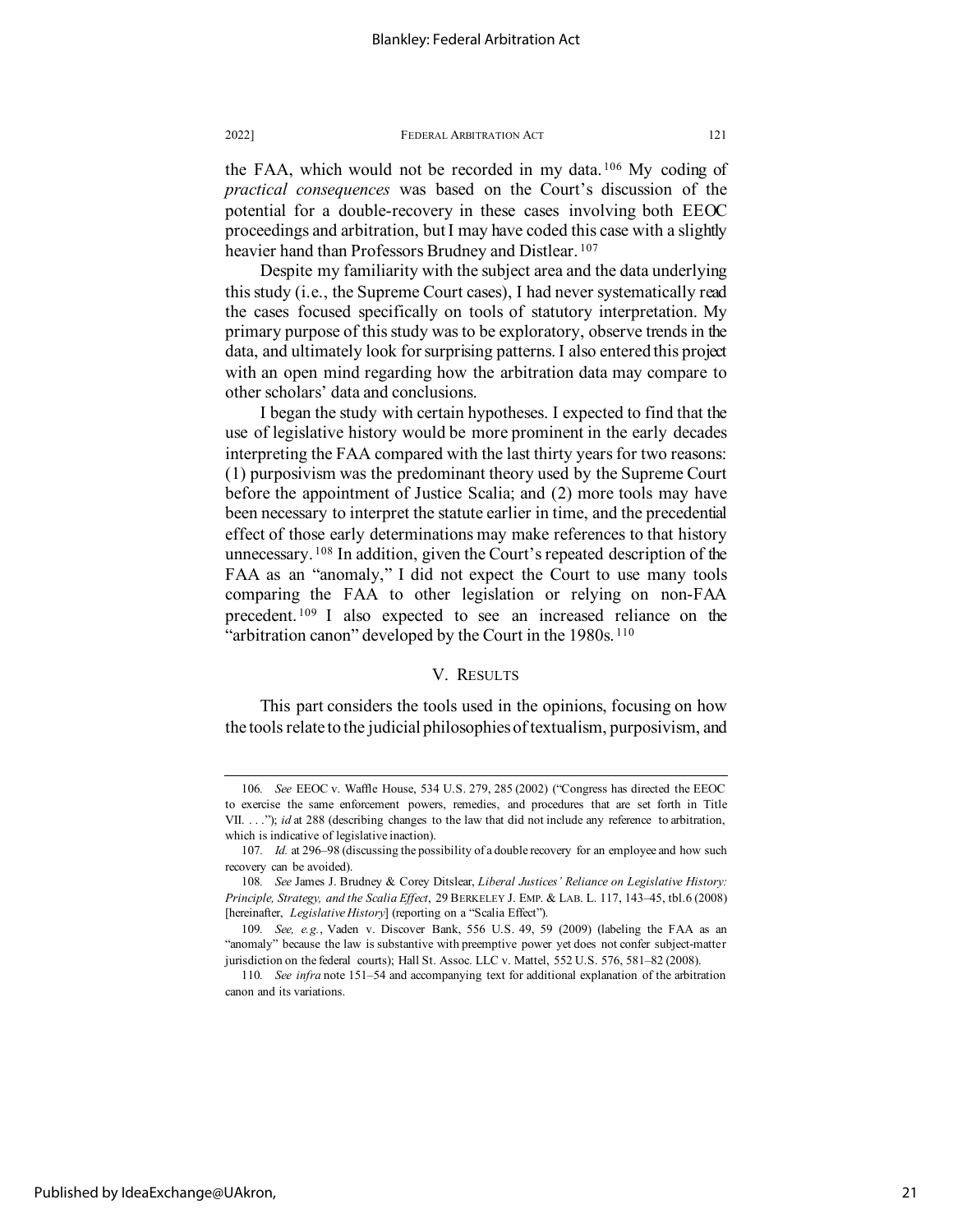intentionalism. This section is organized by giving a general summary of results, followed by a discussion of the Court's reliance on precedent, and then a discussion of the tools associated with the different philosophies. As appropriate, I compare my results with the work of previous scholars discussed above in the literature review.

# *A. Summary of Results*

Considering the raw data, the Court relies on some tools more than others. Majority, dissenting, and other opinions have patterns of their own. Table 1 breaks down the percentage reliance on each tool overall and by opinion type. Table 1 also shows the chi-square analysis results for pairwise comparisons of individual tools across the type of opinion (e.g., majority v. dissent). The data show that the Court has a clear preference for relying on the text of the FAA and prior FAA precedent, and those rates of reliance become more pronounced in majority opinions.

Perhaps the most interesting item from Table 1 is the use of the arbitration canon. Majority opinions rely on the arbitration canon in 47% of cases, while dissents and concurrences do not. Comparing the arbitration canon to other substantive canons is equally interesting. While majority opinions rely on the arbitration canon in roughly half of the cases, majority opinions rarely invoke other canons. However, dissenting and concurring opinions are twice as likely to invoke a substantive canon *other than* the arbitration canon. The chi-squared analysis indicates a statistical significance in the use of the arbitration canon across opinion types, but it indicates no significance regarding other canon use.

|                               | <b>Percent Reliance on Tools of Interpretation</b><br>by Opinion Type |                                                |                                                   |                                   |
|-------------------------------|-----------------------------------------------------------------------|------------------------------------------------|---------------------------------------------------|-----------------------------------|
| <b>Tool of Interpretation</b> | Majority &<br><b>Per Curium Opinions</b><br>(n.50)                    | <b>Dissenting</b><br><b>Opinions</b><br>(n.43) | Concurring and<br><b>Other Opinions</b><br>(n.21) | All<br><b>Opinions</b><br>(n.114) |
| Text / Plain Meaning          | $86.0\%$ AB***, AC***                                                 | 46.5% AB***, BC                                | $28.6\%$ AC***,<br>BC                             | 60.5%                             |
| Whole Act Rule                | 38.0% AB**, AC*                                                       | $14.0\%$ AB**, BC                              | $9.5\%$ AC*, BC                                   | 23.7%                             |

Table 1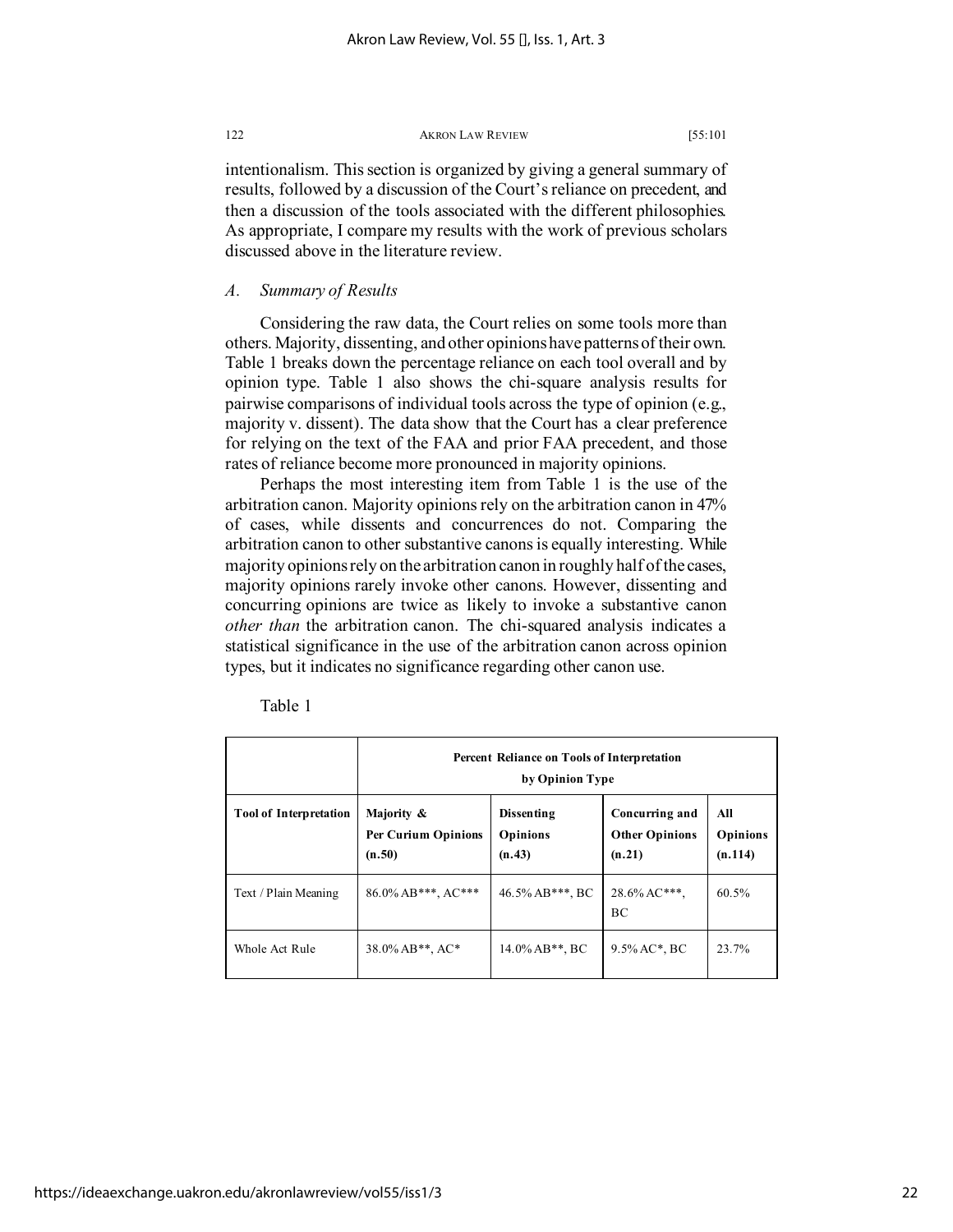| 2022]                                     | <b>FEDERAL ARBITRATION ACT</b> | 123            |                      |         |
|-------------------------------------------|--------------------------------|----------------|----------------------|---------|
| Other Federal Statutes                    | 14.0% AB, AC                   | 11.6% AB, BC   | 4.8% AC, BC          | 11.4%   |
| FAA Supreme Court<br>Precedent            | 86.0% AB***, AC**              |                | 52.4% AC**, BC       | 64.0%   |
| Non-FAA Supreme<br><b>Court Precedent</b> | 48.0% AB, AC                   | 32.6% AB, BC   | 28.6% AC, BC         | 38.6%   |
| Dictionaries                              | 2.0% AB, AC                    | $0.0\%$ AB     | $0.0\%$ AC           | $.9\%$  |
| Grammar Canons                            | $0.0\%$                        | $0.0\%$        | $0.0\%$              | $0.0\%$ |
| Language Canons                           | 14.0% AB, AC                   | 7.0% AB, BC    | 4.8% AC, BC          | 9.6%    |
| Arbitration Canon                         | 46.0% AB***, AC**              | 7.0% AB***, BC | 4.8% AC**, BC        | 23.7%   |
| Non-Arbitration<br>Substantive Canon      | 8.0% AB, AC                    | 14.0% AB, BC   | 19.0% AC, BC         | 12.3%   |
| Legislative History<br>(Combined)         | 12.0% AB, AC                   | 20.9% AB, BC   | 4.8% AC, BC          | 14.0%   |
| Legislative Inaction                      | 4.0% AB, AC                    | 4.7% AB, BC    | $0.0\%$ AC, BC       | 3.5%    |
| Practical<br>Considerations               | 56.0% AB, AC*                  | 39.5% AB, BC   | 28.6% AC*, BC        | 44.7%   |
| Intent or Purpose                         | 44.0% AB, AC*                  | 51.2% AB, BC** | 14.3% AC*,<br>$BC**$ | 41.2%   |
| Agency Deference                          | $0.0\%$                        | $0.0\%$        | $0.0\%$              | $0.0\%$ |

Superscripts are used to indicate the significance of Chi-squared tests results for pairwise comparisons between pairs of columns for separate types of opinions.

"AB" indicates the significance of results for the pairwise comparison for Column A (Majority & Per Curium Opinions) and Column B (Dissenting Opinions).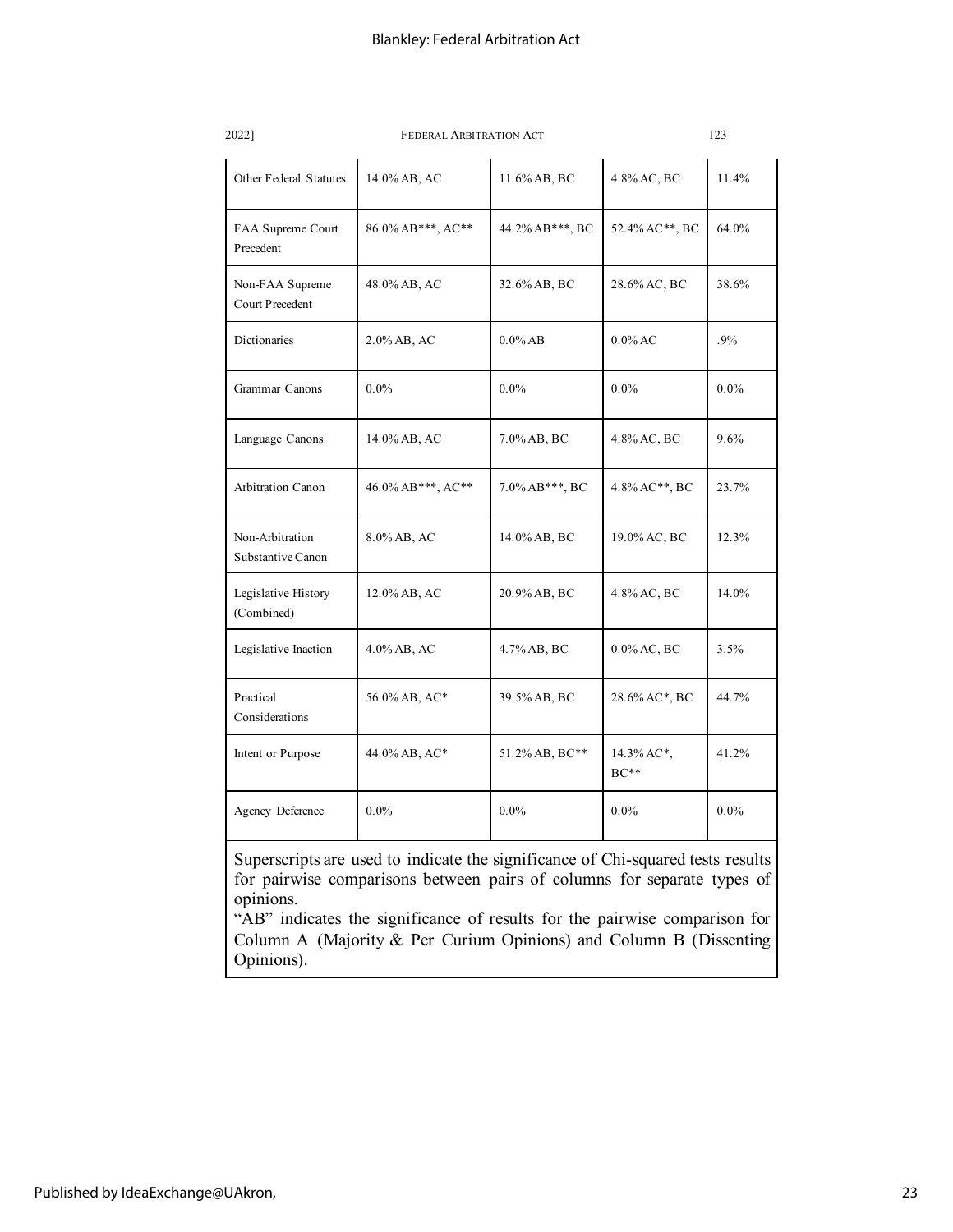"AC" indicates the significance of results for the pairwise comparison for Column A (Majority & Per Curium Opinions) and Column C (Concurring and Other Opinions).

"BC" indicates the significance of results for the pairwise comparison for Column B (Dissenting Opinions) and Column C (Concurring and Other Opinions).

No asterisks indicate a p-value higher than 0.05, i.e. no statistical significance. \* indicates a p-value between 0.05 and 0.01.

\*\* indicate a p-value of 0.01 and 0.001.

\*\*\* indicate a p-value below 0.001.

When I compare this arbitration data to other studies, a trend shows overreliance on three key tools, particularly in majority opinions: the FAA text/plain meaning, FAA precedent, and the arbitration canon. The result of such overreliance is the creation of an insular body of case law that increasingly expands the reach of the FAA. The FAA's expansion has become controversial, as shown by a growing number of concurring and dissenting opinions, as well as closer vote counts. The other interesting trend is the increased reliance on a higher number of tools in the last decade. Chart 2 indicates the average and median number of tools used in an opinion by decade. Of note is the increase in the median number of tools in the 2010s. An increase in the use of tools may indicate frustration with existing precedent and justices searching for a new interpretation of an old statute.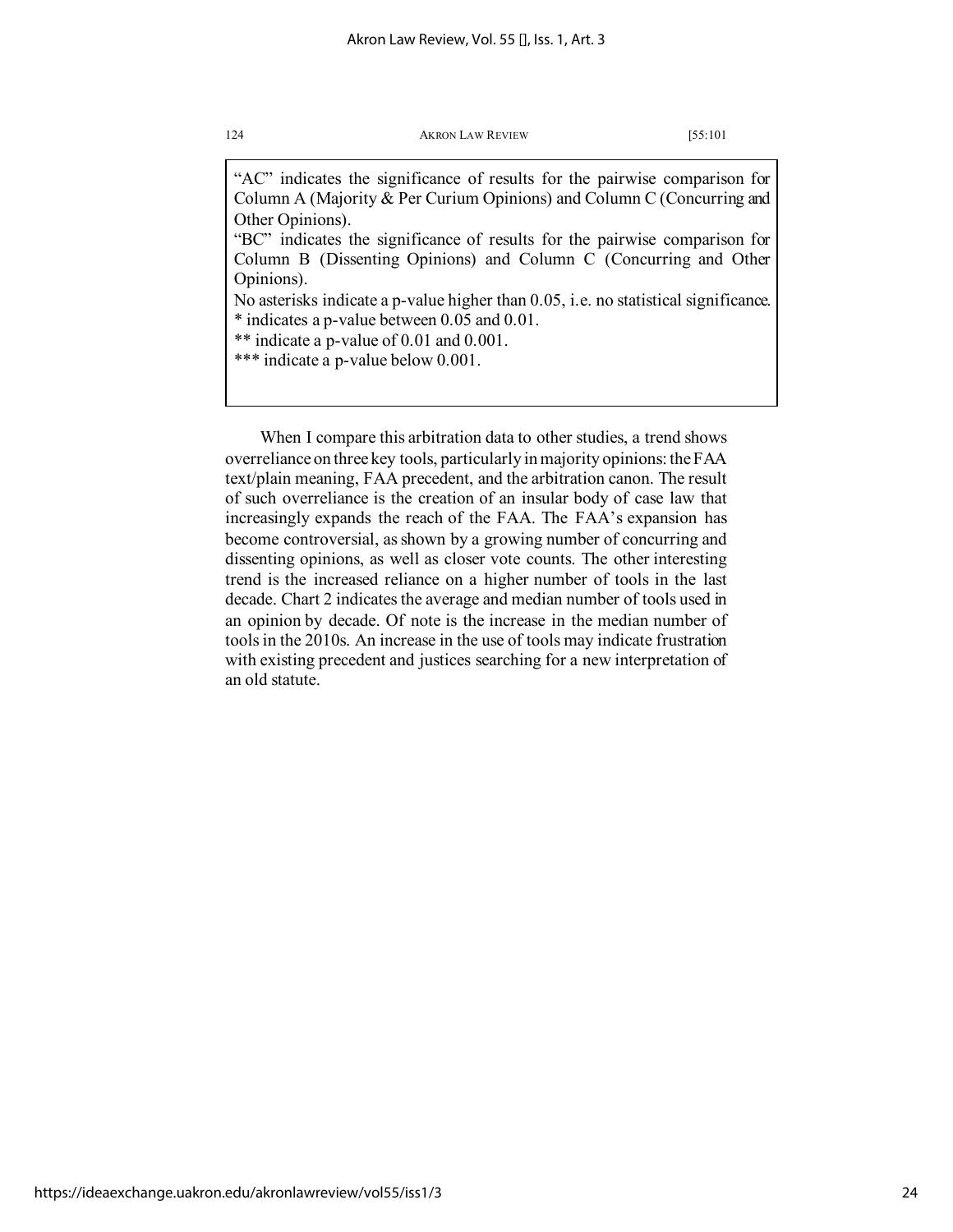





# *B. Reliance on Prior Precedent*

Justice Stevens astutely noted that "the court is standing on its own shoulders" by relying on its own precedent to expand the FAA. [111](#page-25-0) Justice O'Connor similarly referred to the Court's FAA rulings as an "edifice of its own creation."[112](#page-25-1) These observations are confirmed in my data, and even more so in the last two decades. Among all opinions, 64% of cases relied on a prior FAA case to interpret the FAA, 12% of cases mentioned but did not rely on a prior FAA case, and 24% of opinions did not rely on a prior FAA case at all.<sup>[113](#page-25-2)</sup> These rates of reliance are the highest compared to all other tools. Majority opinions rely on prior FAA cases at a rate of 86% and dissents at a rate of only 44%. In other words, majority opinions

<span id="page-25-0"></span><sup>111.</sup> Cir. City Stores, Inc. v. Adams, 532 U.S. 105, 132 (2001) (Stevens, dissenting). This phrase appears to be a nod to the phrase "Standing on the Shoulders of Giants," first attributed to Bernard de Chartres. Although the classic phrase refers to the role of building on prior wisdom, Justice Stevens uses the phrase tongue-in-cheek to depict the court relying on itself.

<span id="page-25-1"></span><sup>112</sup>*. See* Allied–Bruce Terminix v. Dobson, 513 U.S. 265, 283 (1995) (O'Connor, concurring) ("Yet, over the past decade, the Court has abandoned all pretense of ascertaining congressional intent with respect to the Federal Arbitration Act, building instead, case by case, an edifice of its own creation.").

<span id="page-25-2"></span><sup>113.</sup> Twenty-seven opinions do not cite any FAA precedent. Of those twenty-seven cases, only six of them are majority or per curium opinions, thirteen are dissents, and the remaining nine opinions are concurrences and other opinions. Given the terse nature of many dissents and concurrences, the lack of reliance on previous arbitration cases is understandable.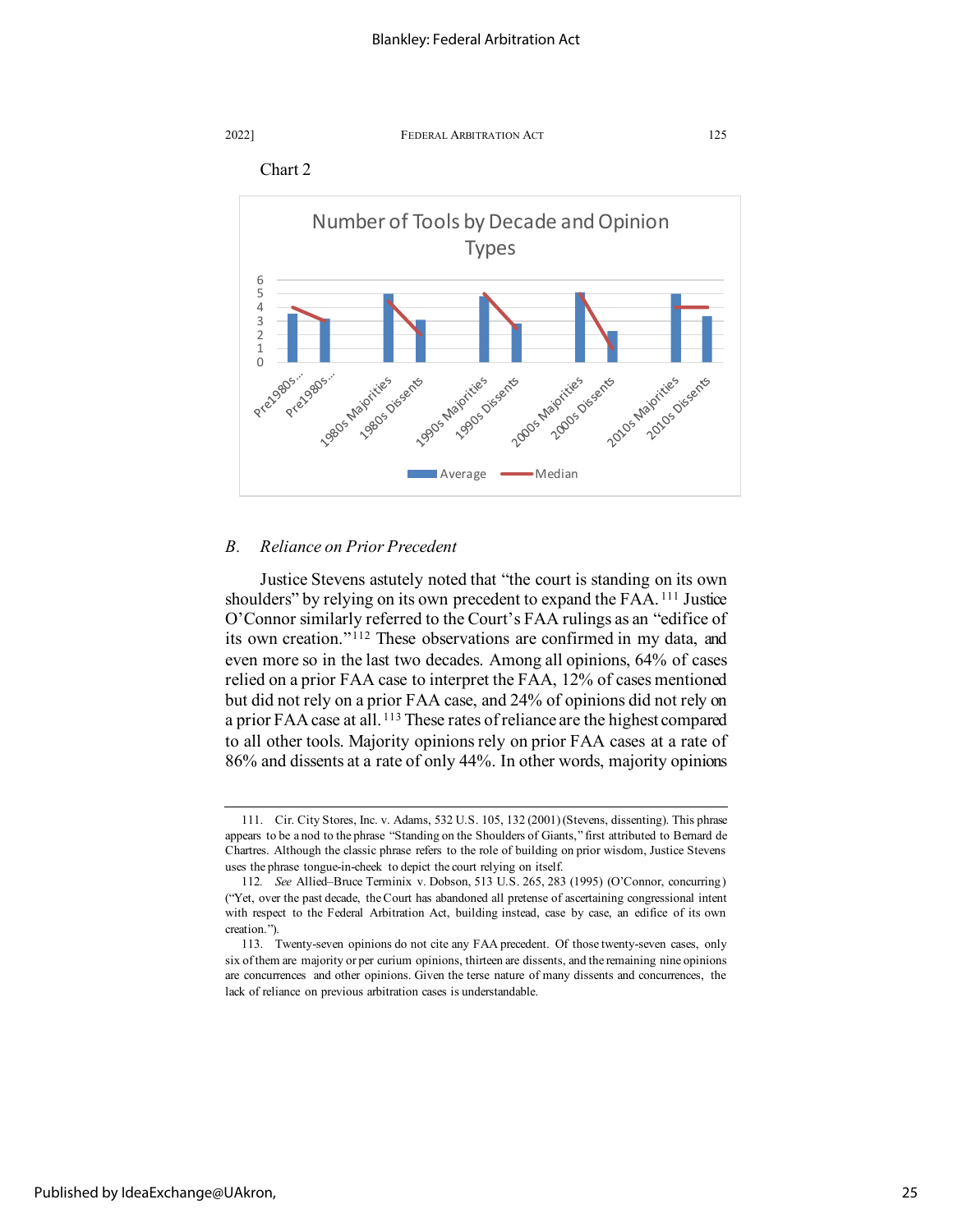are twice as likely to rely on prior FAA precedent than dissents. This phenomenon is statistically significant. Rarely is FAA precedent dismissed or rejected— only 12% of total opinions. When FAA precedent was rejected, it occurred overwhelmingly in dissenting opinions (twelve of the fifteen instances). The sole majority opinion rejecting a prior FAA case was *Bernhardt v. Polygraphic Co. of America*, which was decided in 1956. This opinion rejected an arbitration case from the 1930s relying on an interpretation of the FAA no longer suppored under the Erie Doctrine. [114](#page-26-0)

Reliance on FAA precedent becomes even more prevalent over time. Chart 3 presents this data by decade. Two items are worth noting. First, the lowest numbers of reliance on FAA precedent understandably occurred before 1980 because the precedent was still being developed. During the 1980s and 1990s, overall reliance on prior cases was at an alltime high. Not a single majority opinion rejected prior FAA precedent since 1956. The overwhelming support for FAA precedent in the 1980s and 1990s is explainable in the historical context of the wider alternative dispute resolution (ADR) movement. The 1976 "Pound Conference" articulated significant problems with litigation and touted the various alternative processes, explaining the possibility that those ADR processes might yield more efficient and more satisfying results to disputes. [115](#page-26-1) This enthusiasm included a preference for arbitration over court processes, partly based on the admirable interests of party autonomy and efficiency.<sup>[116](#page-26-2)</sup>

This enthusiasm has simultaneously grown and waned in the twentieth century, resulting in a split based primarily on politically ideological lines. The increased use of arbitration agreements has drawn criticism from the Court and the scholarly community. [117](#page-26-3) Given this

<span id="page-26-0"></span><sup>114.</sup> Bernhardt v. Polygraphic Co. of America, 350 U.S. 198, 202 (1956) (citing Shanferoke Coal & Supply Corp. of Del. v. Westchester Serv. Corp., 293 U.S. 449 (1935)).

<span id="page-26-1"></span><sup>115</sup>*. See* Kristen M. Blankley, Ashley M. Votruba, Logen M. Bartz & Lisa M. PytlikZillig, ADR is Not a Household Term: Considering Ethical and Practical Consequences of the Public's Lack of Understanding of Mediation and Arbitration, 99 NEB. L. REV. 797, 798 (2021) (discussing the history of the Pound Conference); *see also* Lara Traum & Brian Farkas, The History and Legacy of the Pound Conferences, 18 CARDOZO J. CONFLICT RESOL. 677, 683–86 (2017) (providing information on the history and purposes of the Pound Conference).

<span id="page-26-2"></span><sup>116</sup>*. See, e.g.*, Pamela K. Bookman, *The Arbitration-Litigation Paradox*, 72 VAND. L. REV. 1119, 1145–47 (2019) (noting the expansion of judicial support for arbitration following the Pound Conference).

<span id="page-26-3"></span><sup>117</sup>*. See* Imre Szalai, *The Failure of Legal Ethics to Address the Abuses of Forced Arbitration*, 24 HARV. NEGOT. L. REV. 127, 141 (2018) ("With the spread of arbitration, society also loses the many benefits of having reported, public judicial decisions, such as the punitive and deterrent effects on wrongdoers and potential wrongdoers and the development, pronouncement, and clarification of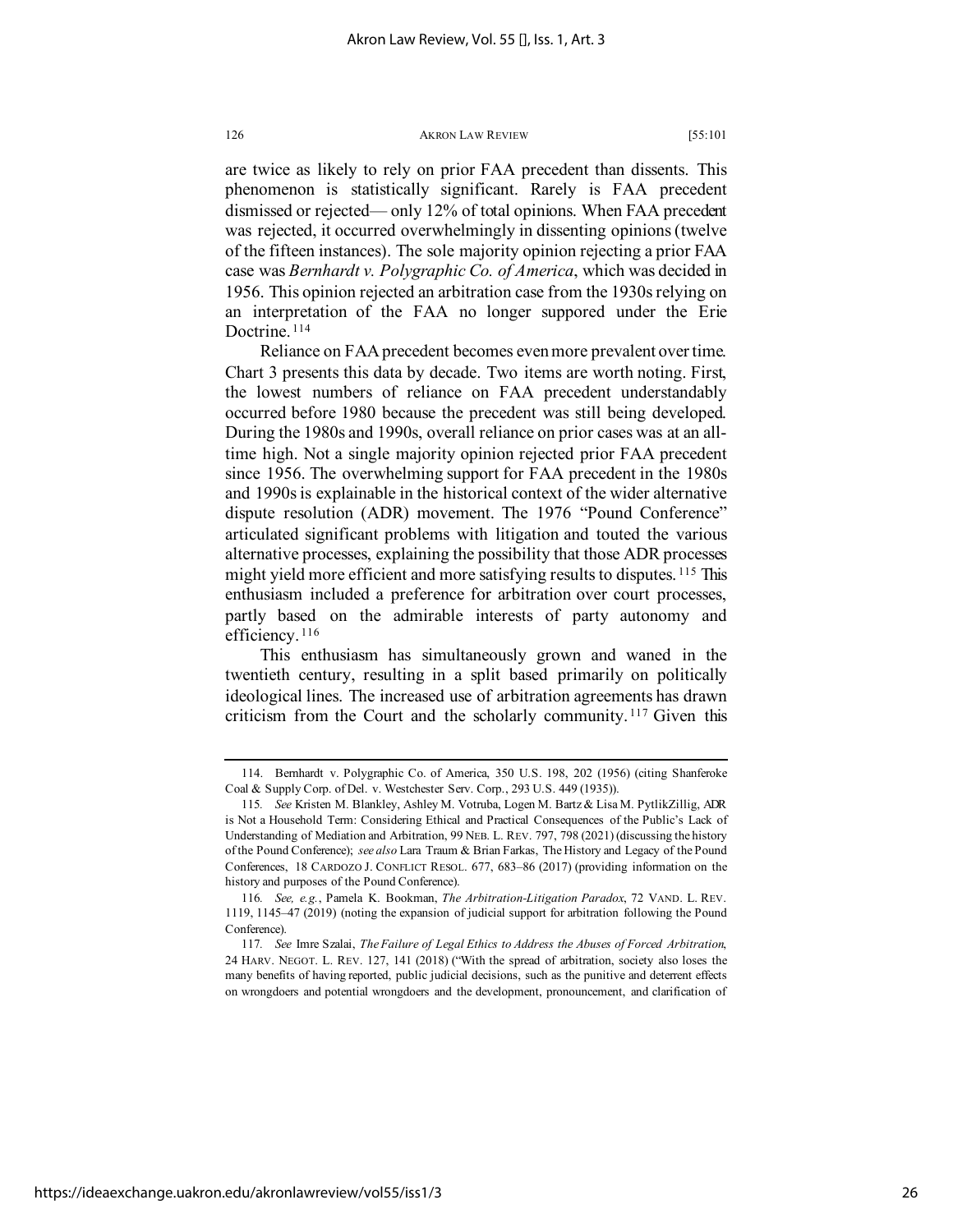

background, one might expect that the increased rejection of FAA precedent comes from the liberal members of the bench. However, the Court's modern liberal justices have rejected FAA precedent on several occasions: Justice Ginsberg (three cases), Justice Stevens (one case), Justice Breyer (one case), and Justice Sotomayor (one case). The more surprising finding, however, is the "Thomas Effect." In six cases, Justice Thomas filed a dissenting opinion based on his belief that the Federal Arbitration Act "does not apply to proceedings in state courts.["118](#page-27-0) Four of these occurrences are in dissenting opinions, breaking from other conservative colleagues.<sup>[119](#page-27-1)</sup>



Chart 3

Overall, the reliance on prior FAA cases depicts a small, selfcontained world of arbitration precedent. Indeed, while 64% (seventythree opinions) of total opinions rely on FAA cases, only 36% (forty-one

legal doctrines which can serve as a published guide to others."); Richard Chernick, *"ADR" Comes of Age: What Can We Expect in the Future?*, 4 PEPP. DISP. RESOL. L.J. 187, 190 (2004) (discussing the business community's increased preference for arbitration following favorable Supreme Court rulings); Jean R. Sternlight, *Rethinking the Constitutionality of the Supreme Court's Preference for Binding Arbitration*, 72 TUL. L. REV. 1, 4–5 (1997) (discussing the downsides of increased use of arbitration, including waiver of jury rights and trial protections).

<sup>118.</sup> Dr's Assocs., Inc. v. Cararotto, 517 U.S. 681, 689 (1996) (Thomas, J., dissenting).

<span id="page-27-1"></span><span id="page-27-0"></span><sup>119.</sup> Green Tree Fin. Corp. v. Bazzle, 539 U.S. 444, 460 (2003) (Thomas, J., dissenting); Buckeye Check Cashing, Inc. v. Cardegna, 546 U.S. 440, 449 (2006) (Thomas, J. dissenting); Kindred Nursing Ctrs. Ltd. P'ship v. Clark, 137 S. Ct. 1421, 1429–30 (2017) (Thomas, J., dissenting); and DIRECTV, Inc. v. Imburgia, 577 U.S. 47, 59 (2015) (Thomas, J., dissenting).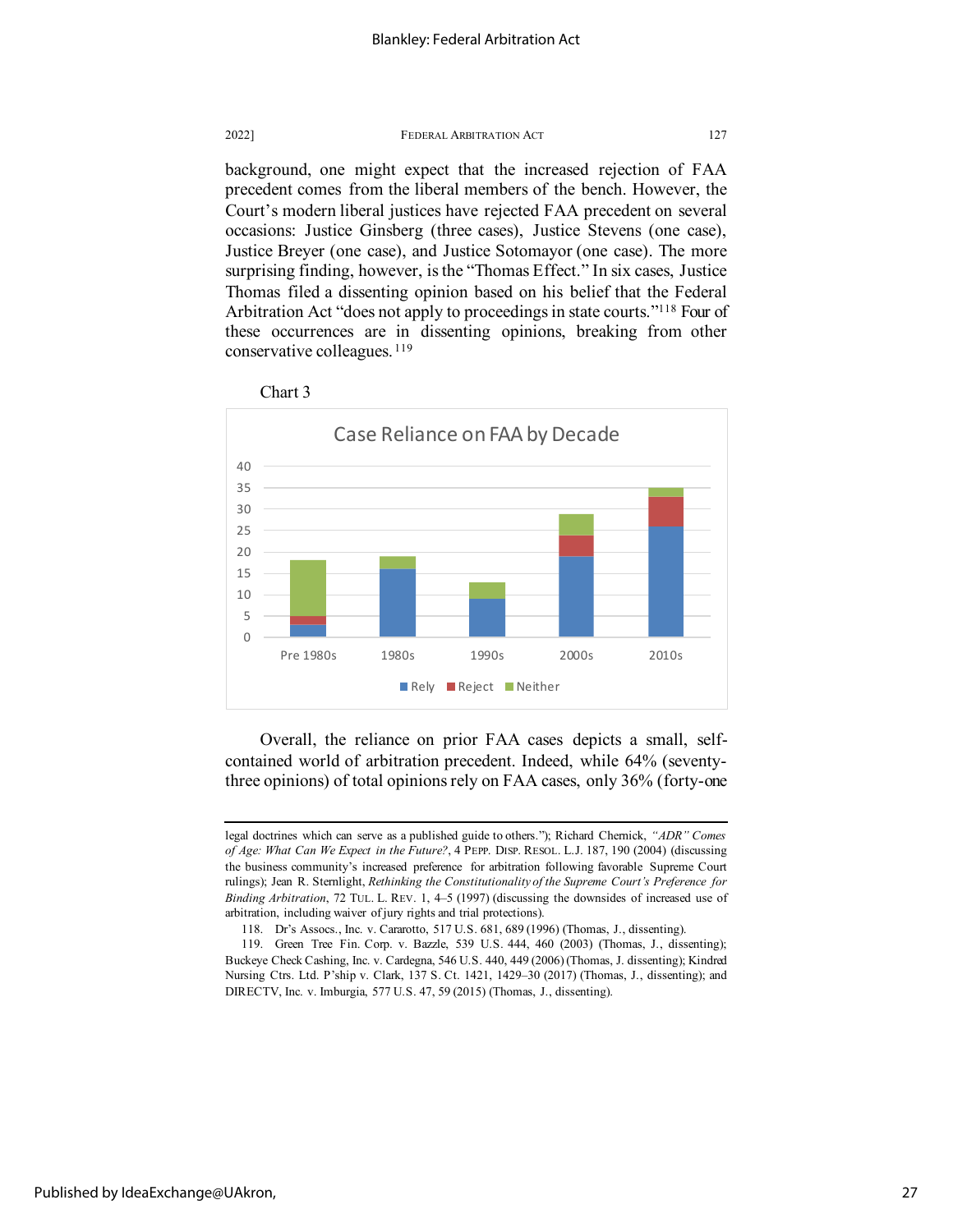opinions) rely on non-FAA Supreme Court precedent to interpret the FAA. In twenty-six of the forty-one opinions citing outside law, the Court relied on FAA and another type of precedent to interpret the FAA. These patterns show that the Court relies on itself more and more over time to determine the meaning of the statute.

Comparing reliance on Supreme Court precedent between this and other studies is difficult because the numbers other scholars report for this category vary widely. Professor Staudt's research shows a low reliance on precedent, around 35%, which will be explored in more detail below.[120](#page-28-1) Professors Brudney and Ditslear report reliance on Supreme Court precedent considerably higher, around 81%.[121](#page-28-2) Professor Krishnakumar's most recent cumulative study shows reliance on precedent in the middle of these two, around 57%. [122](#page-28-3) These differences may result from coding and methodological variances.

Given the varying questions the previous studies sought to answer, only a few of them separated controlling versus noncontrolling precedent. Studies not limited by subject area were less likely to consider whether prior precedent was under the same statute or had *stare decisis* effect. Other studies explicitly answer this question, but with conflicting results, again making comparisons with this study difficult.<sup>[123](#page-28-4)</sup>

<span id="page-28-0"></span>Consider Professor Staudt's study. Her research team reaches a similar conclusion—justices rely primarily on judge-made law compared to other types of tools, including the plain meaning of the text and legislative history. Her study concluded: "Our investigation also suggests that the justices are often willing to allocate power and discretion to themselves, not as co-equal partners, but rather, as the only relevant players in the interpretive game."[124](#page-28-5) Her study, like this one, involves a limited subject matter (tax), which may make the determination of controlling v. noncontrolling precedent easier for coders. [125](#page-28-6) The Staudt study's rate of "reliance" on past precedent at only 35% appears to be due

<span id="page-28-1"></span><sup>120.</sup> Staudt et al., *supra* note 65, at 1955 (reporting reliance on Supreme Court precedent in tax cases). See *infra* notes 124–2[7124](#page-28-0)[127](#page-29-0) and accompanying text.

<span id="page-28-2"></span><sup>121</sup>*. Warp and Woof*, *supra* note 21, at 1253 (showing relatively equal rates of reliance on Supreme Court precedent for tax and employment cases).

<sup>122</sup>*. Backdoor Purposivism*, *supra* note 51, at 1297 (chart showing rates of reliance).

<span id="page-28-4"></span><span id="page-28-3"></span><sup>123</sup>*. See, e.g.*, McGowan, *supra* note 66, at 165 ("Justice Scalia follows case law that interpreted the same statute or a similar statute when interpreting statutes about a third of the time in my sample [of dissenting opinions].").

<sup>124.</sup> Staudt, et al., *supra* note 6[565,](#page-12-7) at 1953.

<span id="page-28-6"></span><span id="page-28-5"></span><sup>125</sup>*. Id.* ("In reading the tax cases, it was apparent that the Court regularly relied on judge-made rules for purposes of interpreting the tax code.")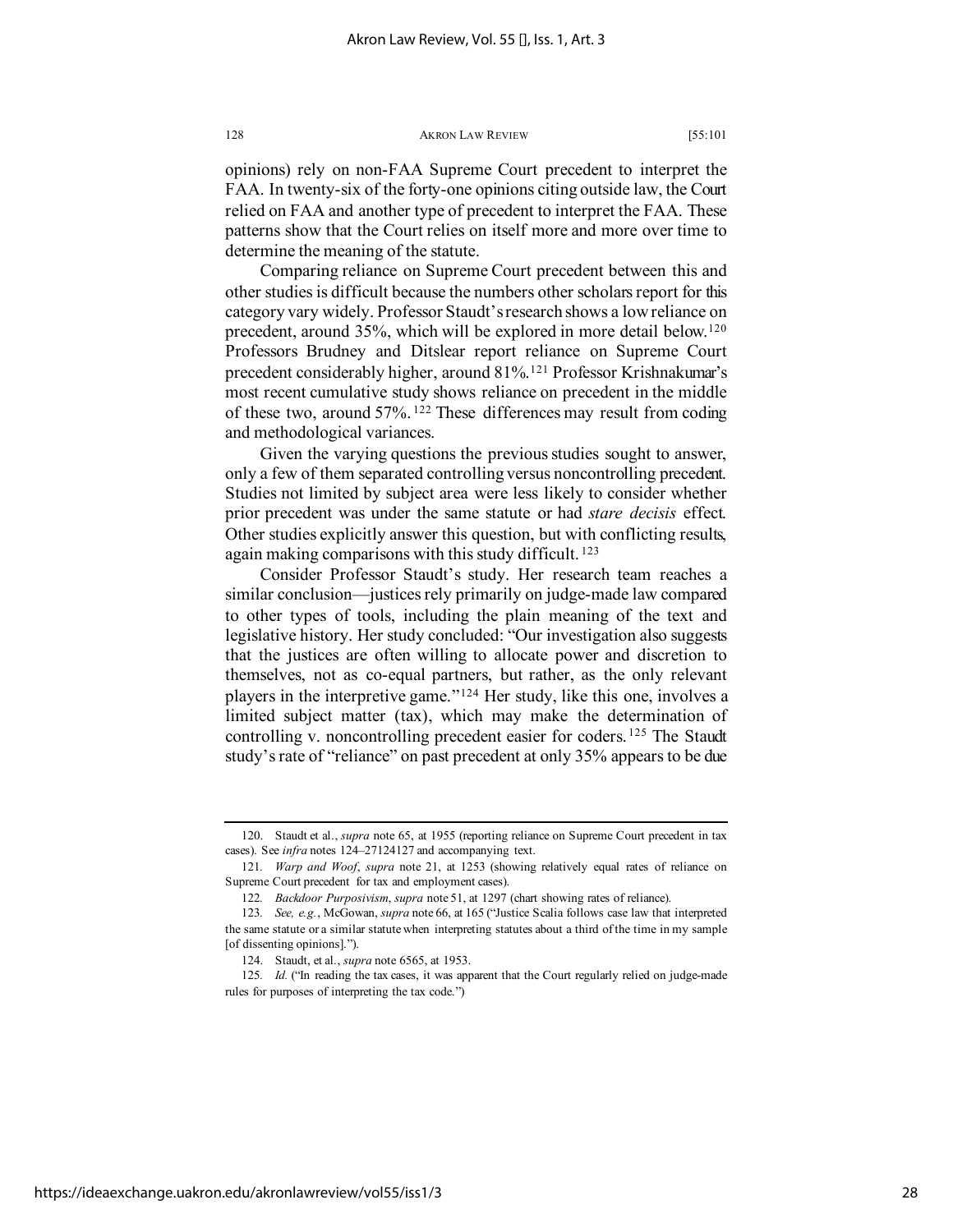<span id="page-29-0"></span>to coding issues. [126](#page-29-1) Staudt's study appears to have a higher burden of what constitutes "reliance" than other scholars because her study required the prior case to be a "basis" of the decision.<sup>[127](#page-29-2)</sup> Ultimately, what is notable for this paper is that reliance on Supreme Court precedent is the most frequently used tool of interpretation, consistent with the majority of the literature in the field. [128](#page-29-3)

# *C. Textualist Tools*

This section considers the textualist tools used by the Court in deciding arbitration cases. This part begins with a discussion of the use of the text or plain meaning of a statute, followed by the use of canons of interpretation, dictionaries, and other textualist tools.

# 1. Text or Plain Meaning

The tool with the second-highest rate of reliance by the Court is the statutory text. Justices relied on the text in 59.6% of all opinions. Unlike other tools, the text was rarely rejected or cited without use. I coded only two opinions (1.8%) in which the text was cited but not substantively relied on, one unanimous opinion and one dissent.<sup>[129](#page-29-4)</sup> In the remaining 38.5% of cases the text was not cited at all. Majority and per curium decisions overwhelmingly relied on the text of the FAA, at 84.0%. Dissenting opinions relied on the text in just under half of the opinions, or 46.5%. Concurring and other opinions were least likely to rely on the text, at 28.6%.

Over time, the reliance on text appears to coincide with the increased conservative nature of the Court. Following the lead of other scholars, I

<span id="page-29-1"></span><sup>126</sup>*. Id.* at 1955 ("Overall, the Court used precedent in this manner in 35.02 percent (n=347) of the 991 tax cases; and in over a third of the 347 cases (n=118), precedent was the only rationale the Court gave for its decision.").

<span id="page-29-2"></span><sup>127</sup>*. Id.* at 1954 ("Beginning with precedent, our protocols called for us to code cases in which the majority opinion writer asserted that a prior ruling served as a, or the, basis for interpretation (mere citations were insufficient).").

<span id="page-29-3"></span><sup>128</sup>*. See Backdoor Purposivism*, *supra* note 51, at 1297–98 (chart showing rates of reliance with precedent reliance as the highest); *Warp and Woof*, *supra* note 21, at 1253 (showing overall reliance rates with precedent as the highest).

<span id="page-29-4"></span><sup>129.</sup> In Mosely v. Elec. & Missile Facilities, Inc., 374 U.S. 167, 172–73 (1963), Chief Justice Warren's concurrence states hypothetically and without further explanation: "Can the Arbitration Act, in light of its language and legislative history, be applied to laborers and materialmen or to construction projects subject to the Miller Act?" In First Options of Chi. Inc. v. Kaplan, 514 U.S. 938 (1955), the unanimous, majority opinions cites a number of FAA provisions but without any discussion of the text. *See id.* at 942 (citing 9 U.S.C. § 10 in a *see, e.g.* citation); *id.* at 948 (citing 9 U.S.C. § 16 but relying on other precedent, not the text, in determining the outcome).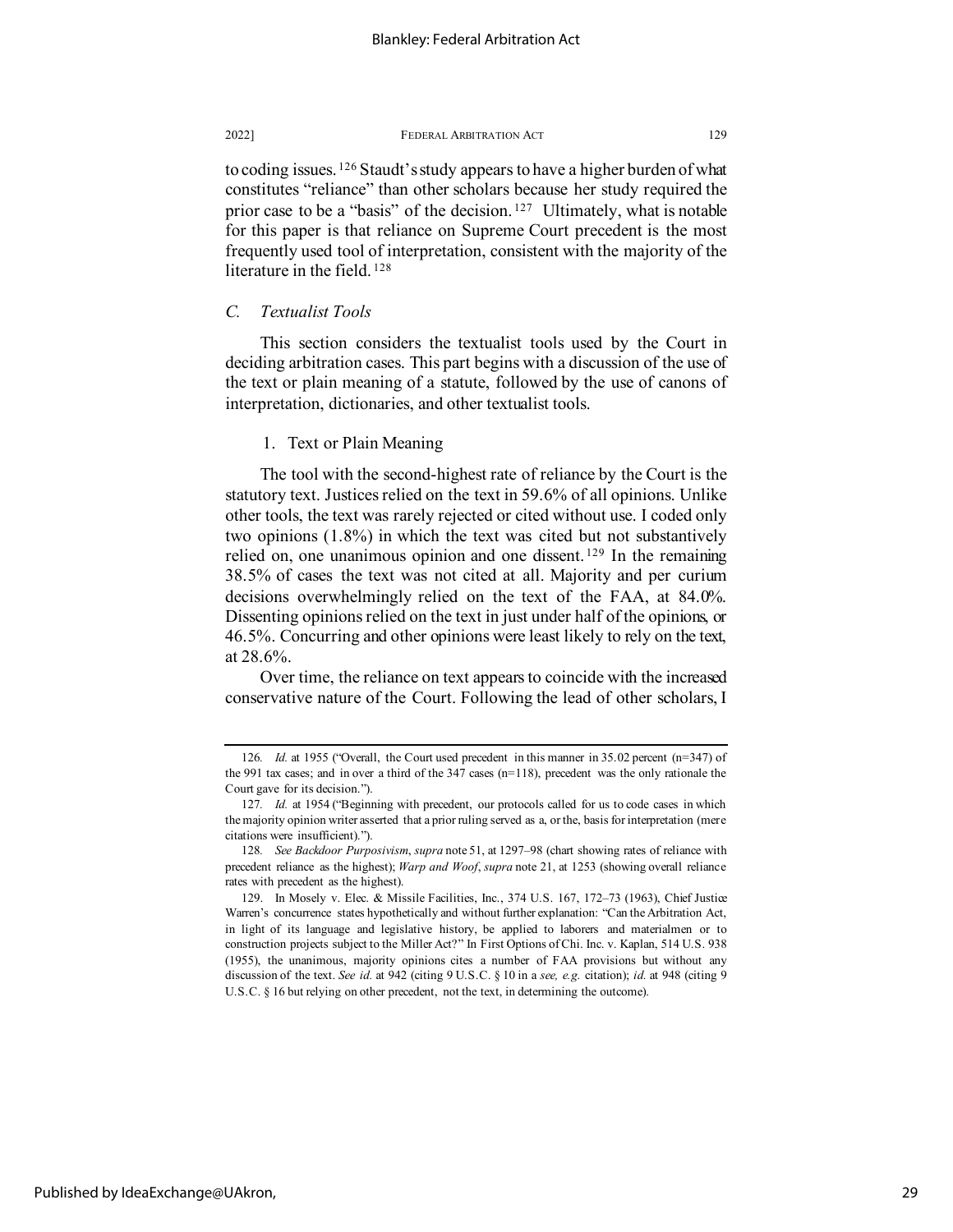utilized the Spaeth Database as a starting point for delineating whether an opinion was "conservative" or "liberal."[130](#page-30-0) Chart 4 displays the percentage use of reliance on text over time, comparing all opinions with majority and dissenting opinions. Chart 5 provides a comparison of the percentages of cases in each decade with a conservative or liberal rating in the Spaeth database, with additional lines for my revised assessment of whether the case was liberal or conservative-leaning. I changed the political ideology of nine cases (five from liberal to conservative and four from conservative to liberal), with an overall net gain of one conservative case. [131](#page-30-1) Under the adjusted ideology labels, the Supreme Court's overall ideology was more conservative than liberal during each decade studied.

The parallels are notable. Decades marked by high reliance on the text of the FAA also tend to lead to conservative case outcomes. The Court's opinions in the 1980s and 2010s show a high reliance on the text and a related high rate of conservative outcomes. By contrast, the 1990s involved the lowest levels of reliance on the text, and the percentage of liberal-leaning cases is much higher than the 1980s and 2020s. Although the trends are not exact, they are noticeable. Because the FAA is historically a business piece of legislation championed by the Chamber of Commerce and other business interests, the apparent correlation between the text- and business-friendly or "conservative" outcomes should be unsurprising.

<span id="page-30-0"></span><sup>130</sup>*. See, e.g.*, Law & Zaring, *supra* note 14, at 1718–19 (describing variables, including items used from the Spaeth database); *Canons of Construction*, *supra* note 20, at 21 (relying on ideologies for individual Justices from the Spaeth database); *Legislative History*, *supra* note 108, at 130–31; Anita Krishnakumar, *Reconsidering Substantive Canons*, 84 U. CHI. L. REV. 825, 845 (2017) [hereinafter *Reconsidering*] ("In order to minimize errors and to make this study as replicable as possible, I coded for ideology by importing the ideological-direction coding from Professor Harold Spaeth's Supreme Court Database for the cases in my data set."); Spaeth, et al., *supra* note 102.

<span id="page-30-1"></span><sup>131.</sup> For instance, I coded as conservative two preemption cases that the Spaeth database listed as liberal. *See* Preston v. Ferrer, 552 U.S. 346 (2008) (preempting state administrative scheme that did not permit arbitration of cases); Dr's Assoc. v. Casarotto, 517 U.S. 681 (1996) (preempting consumer protection law regarding arbitration). Conversely, I coded as liberal two cases in which arbitrators allowed class action procedures within arbitration that was ultimately overruled with instruction to proceed in bilateral arbitration. *See* Oxford Health Plans v. Sutter, 569 U.S. 564 (2013) (holding that arbitrator did not exceed powers in allowing class arbitration under the terms of the contract); Green Tree Fin. Corp. v. Bazzle, 539 U.S. 444 (2003) (plurality opinion suggesting that arbitrators may decide whether to permit class arbitration in the first instance).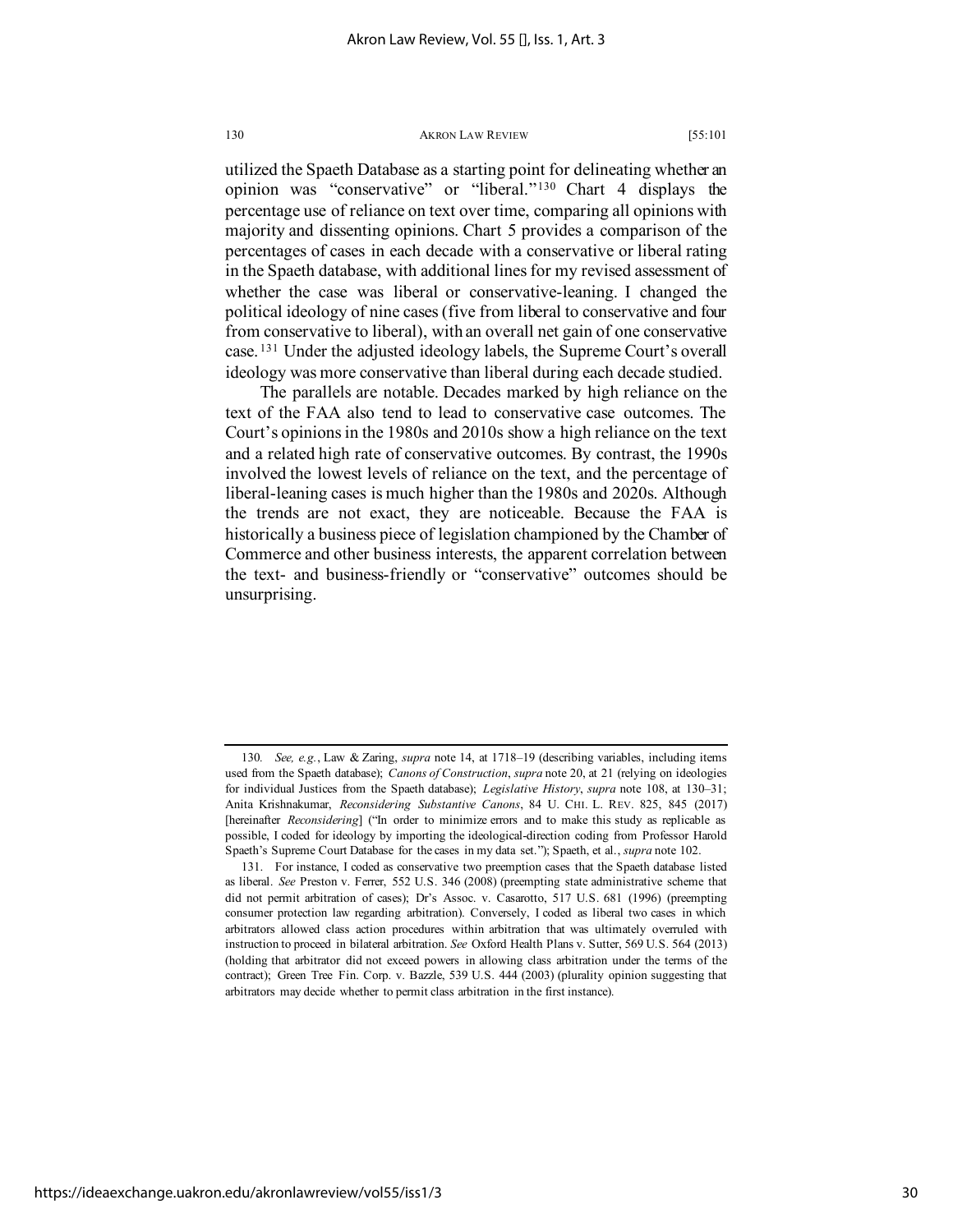





The arbitration findings here show a slightly higher reliance rate on the text than other studies. Professor Krishnakumar's study over the first eleven years of the Roberts Court shows reliance at a rate of 47.4% across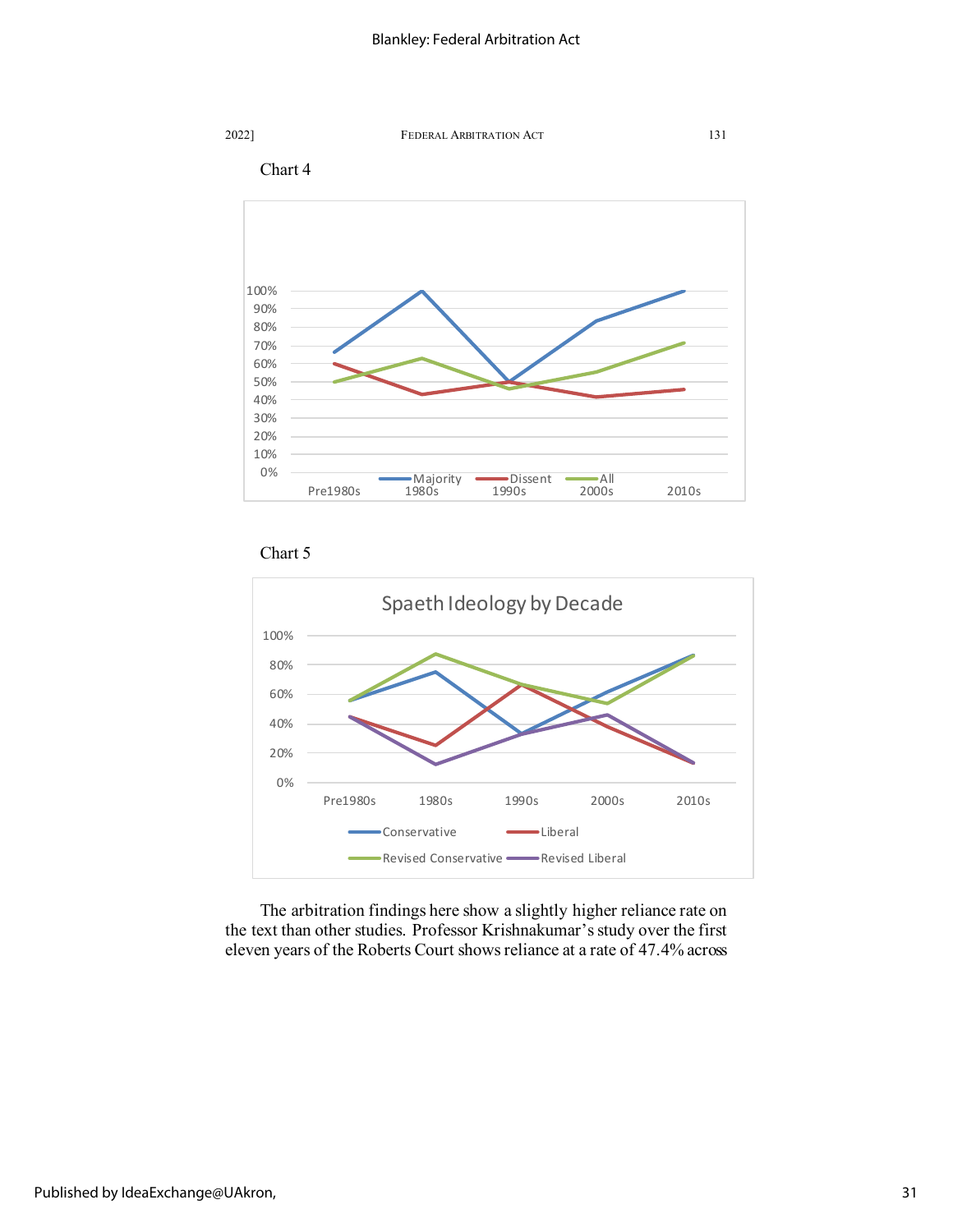all opinions. [132](#page-32-0) In Professors Brudney and Dislear's study of workplace cases from 1986 to 2002, they found that 55.1% of all opinions relied on the statute's text. [133](#page-32-1) In a different study, these authors reported a text reliance rate of 66.5% in tax cases and 60.6% in workplace cases, demonstrating that some areas of law may see higher reliance on the text than others. [134](#page-32-2)

The FAA text reliance rate of 59.6% is comparable with the 60.6% of text reliance in the Brudney and Distlear workplace dataset. One reason for the high rate of reliance on the text may be that the FAA is a simpler statute to interpret, and the text's plain meaning is easy to determine based on the words Congress used. The statute is short, and it does not use technical language, so reliance on the plain meaning might be more appropriate in this situation compared to statutes that are more complex or technical.

# 2. Linguistic Canons of Interpretation

Following Professor Krishakumar's lead, I separately coded grammar, language, and substantive canons. [135](#page-32-3) I also separately coded for the arbitration canon. In my analysis, not one opinion referenced pure grammar or punctuation canon, whereas other scholars found varying, but low, use of grammar and punctuation canons.<sup>[136](#page-32-4)</sup>

The Court similarly relies on linguistic canons with less frequency than other scholars observed. Justices relied on or cited linguistic canons in twelve opinions, or 10.5% of all opinions. Of those, half (or six) appeared in majority opinions, five in dissenting opinions, and the remaining one in a concurrence. When cited, the linguistic canon was nearly always relied on (twelve of fourteen appearances). The two instances in which the canon was rejected were both in dissents, in cases involving "dueling canons."[137](#page-32-5) The two most common canons referenced, although not always by name, were *ejusdem generis* and the canon against

<sup>132.</sup> Backdoor Purposivism, supra note 51, at 1297.

<sup>133.</sup> Canons of Construction, supra note 20, at 30 tbl.1.

<sup>134</sup>*. Warp and Woof*, *supra* note 21, at 1253.

<span id="page-32-3"></span><span id="page-32-2"></span><span id="page-32-1"></span><span id="page-32-0"></span><sup>135</sup>*. See Roberts Court*, *supra* note [33,](#page-2-3) at 230; *Dueling Canons*, *supra* note 13, at 924; *Backdoor Purposivism*, *supra* note 51, at 1293.

<span id="page-32-4"></span><sup>136</sup>*. See Roberts Court*, *supra* note 3, at 236 (reporting an overall use of grammar canons at 5.1%); Staudt, et al., *supra* note 65, at 1935 (reporting punctuation/grammar canons at under .05% for tax decisions); Mendelson, *supra* note 9, at 102 ("Meanwhile, some of the grammatical and punctuation canons were among the least frequently engaged.").

<span id="page-32-5"></span><sup>137</sup>*. Dueling Canons*, *supra* note 13, at 912 (defining a dueling canon as one in which a majority or concurring opinion reaches an opposite conclusion as a dissent using the same canon).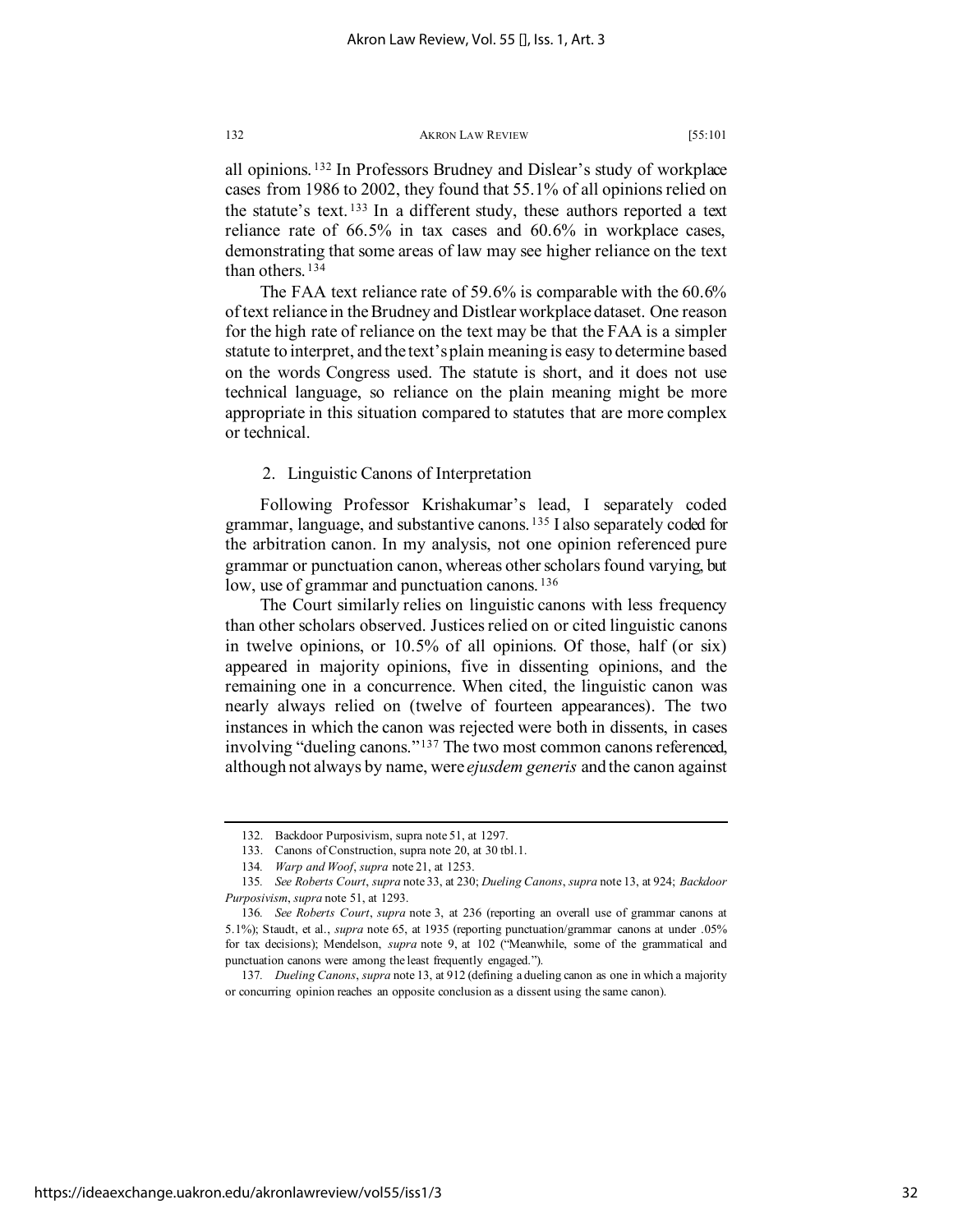surplusage.<sup>[138](#page-33-0)</sup> Both instances of dueling canons involved the application of *ejusdem generis*. [139](#page-33-1)

Among arbitration scholars, the most recognizable and impactful use of *ejusdem generis* can be found in the Court's interpretation of FAA Section 1 in *Circuit City v. Adams*. [140](#page-33-2) Section 1 provides that "nothing herein contained shall apply to contracts of employment of seamen, railroad employees, *or any other class of workers engaged in foreign or interstate commerce*."[141](#page-33-3) The *Circuit City* case interpreted the last clause, i.e., what constitutes "any other class of workers engaged in foreign or interstate commerce." The plaintiff argued that the FAA did not apply to his age discrimination claim because his work at defendant Circuit City's store fell within the exception as a class of workers engaged in interstate commerce. [142](#page-33-4) In an opinion authored by Justice Kennedy, the Court rejected this argument and instead applied *ejusdem generis*, holding that the catchall phrase was limited to *transportation workers*. [143](#page-33-5) Justice Souter dissented, arguing that the canon's use was inapplicable because of the practical considerations of the 1920s when many employment cases fell outside the FAA.<sup>[144](#page-33-6)</sup> This case opened the door to enforce nearly all arbitration agreements in employment contracts.[145](#page-33-7) The timing of the case

<span id="page-33-0"></span><sup>138</sup>*. See, e.g.*, Kindred Nursing Ctrs. Ltd. P'ship v. Clark, 137 S. Ct. 1421, 1428–29 (2017) (applying a linguistic canon to give effect to all words in the statute); AT&T Mobility LLC v. Concepcion, 563 U.S. 333, 355 (2011) (applying a canon similar in operation to the surplusage canon in requiring that the Court must give effect to all of the words in the statute); Rent-A-Center, W., Inc. v. Jackson, 561 U.S. 63, 81 (2010) (applying a language canon to give effect to all words in the statute).

<span id="page-33-1"></span><sup>139</sup>*. See* Hall St. Assoc. v. Mattel, Inc*.*, 552 U.S. 576, 586 (2008) (relying on ejusdem generis to determine if the categories of judicial review in Sections 10 and 11 of the FAA are exclusive); *id.* at 594–95 (Stevens, J., dissenting) (rejecting the application of ejusdem generis); Cir. City Stores, Inc. v. Adams, 532 U.S. 105, 114 (2001) (relying on the canon of ejusdem generis to determine the meaning of a catch-all category of employees); *id.* at 138 (Souter, J., dissenting) (rejecting the application of ejusdem generis). Professors Brudney and Ditslear analyzed the specific use of linguistic canons in the *Circuit City* case, concluding that "promoting a coherent interaction between the FAA's coverage and exemption provisions, it seems impossible to view the majority's linguistic analysis as so obviously correct that it renders irrelevant any consideration of legislative intent." *Canons of Construction*, *supra* note 20, at 88.

<sup>140</sup>*. Cir. City*, 532 U.S. 105.

<sup>141.</sup> 9 U.S.C. § 1 (1947) (emphasis added).

<sup>142</sup>*. See Cir. City*, 532 U.S. at 113–14 (outlining Adams' reading of Section 1).

<sup>143</sup>*. See id.* at 114–15 (applying canon).

<span id="page-33-6"></span><span id="page-33-5"></span><span id="page-33-4"></span><span id="page-33-3"></span><span id="page-33-2"></span><sup>144</sup>*. See id.* at 139–40 (Souter, J., dissenting) (discussing historical context and arguing that resort to the canon was unnecessary).

<span id="page-33-7"></span><sup>145</sup>*. See, e.g.*, Rachel S. Arnow-Richman, *Employment as Transaction,* 39 SETON HALL L. REV. 447, 470 (2009) ("These decisions allow employers to insist on ex ante agreements to submit any employment claims, including those arising under federal discrimination statutes, to private resolution."); Jonathan H. Peyton, *What Arbitration Clause? The "Appropriate" Standard for Measuring Notice of Binding Arbitration to an Employee*, 36 SUFFOLK U. L. REV. 745, 746 (2003)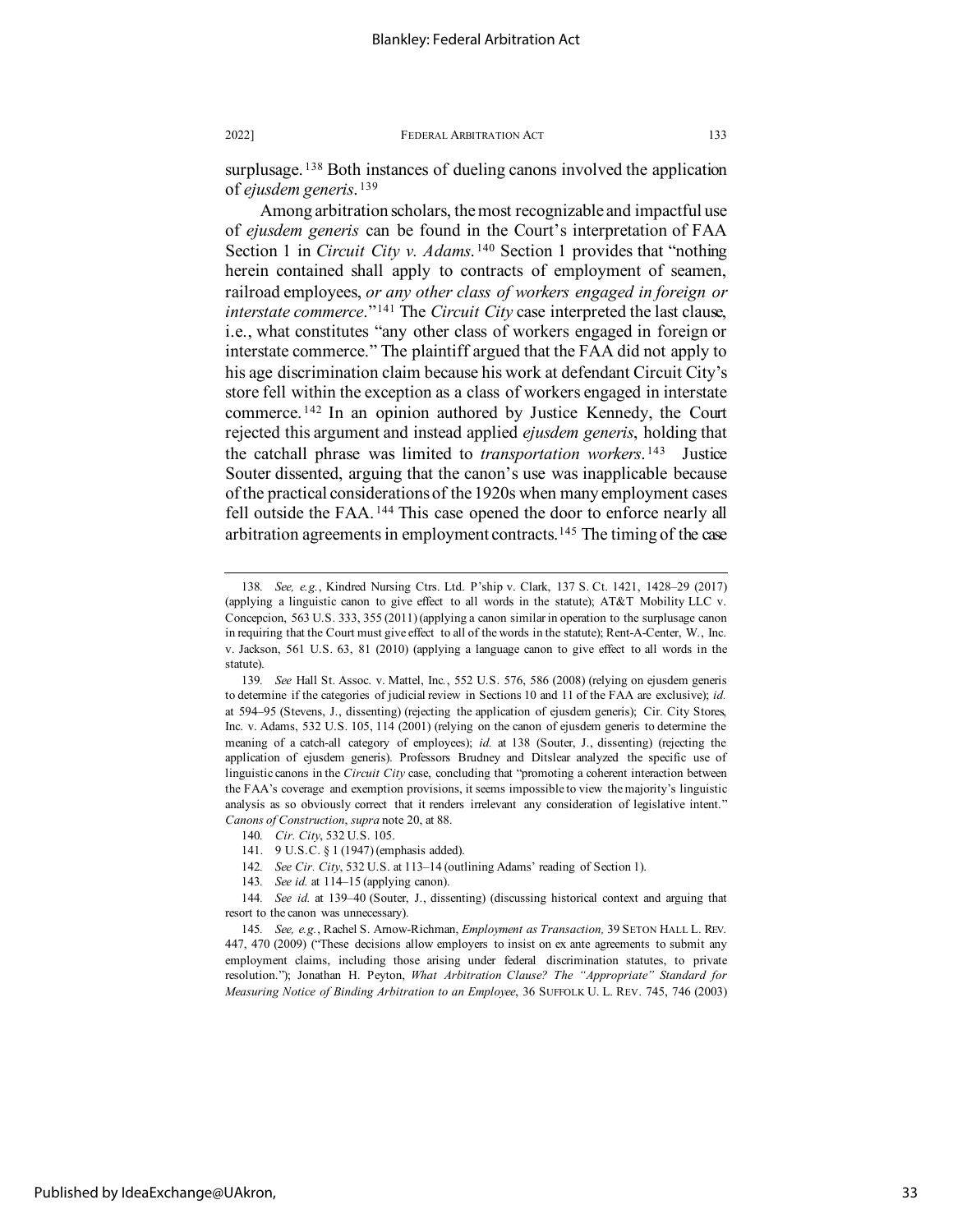also falls in line with the shift in textualist tools and conservative-leaning cases.

Compared to other studies, the rate of citation and reliance on grammar and other linguistic canons is low. [146](#page-34-0) The data also shows fewer canons used than other studies.<sup>[147](#page-34-1)</sup> Even when combined with the whole act rule, the FAA reliance on linguistic tools remains low. [148](#page-34-2) One explanation may be that the Court's reliance on its own FAA precedent and text is so high. [149](#page-34-3) In other words, the Court continues to expand the reach of the FAA from case to case and refuses to take a fresh look at the text.

# 3. Substantive Canons of Interpretation

For substantive canons, I separately coded the arbitration canon from the others. [150](#page-34-4) The arbitration canon first arose in the 1983 case of *Moses H. Cone Memorial Hospital v. Mercury Construction, Co.* when the Court declared: "Section 2 is a congressional declaration of a liberal federal *policy favoring arbitration agreements*."[151](#page-34-5) By 1989, the Court generalized the policy as "federal policy favoring arbitration," and in 1990, Professor Eskridge characterized the arbitration canon as an "established" policy, while other scholars believe the canon is in development. [152](#page-34-6)

<sup>(&</sup>quot;Furthermore, employers will most likely continue to utilize arbitration to resolve employee claims in light of the Supreme Court's recent decision in *Circuit City Stores, Inc. v. Adams*, which approved the enforcement of arbitration clauses found in employment contracts.")

<span id="page-34-0"></span><sup>146</sup>*. See, e.g.*, Mendelson, *supra* note 9, at 101 (finding that the *expression unius* canon appeared in 18.6% of the dataset of contested statutory issues); *Roberts Court*, *supra* note [33,](#page-2-3) at 236 (reporting use of linguistic canons in over 5% of the dataset).

<span id="page-34-1"></span><sup>147</sup>*. See, e.g.*, Mendelson, *supra* note 9, at 101 (depicting a variety of canons utilized in the dataset); *Backdoor Purposivism*, *supra* note 51, at 1305 ("Perhaps the most interesting doctrinal discovery is that the textualist and textualist-leaning Justices on the Roberts Court regularly used two tried-and-true textualist canons, noscitur a sociis and ejusdem generis, to infer an underlying statutory purpose.").

<span id="page-34-2"></span><sup>148</sup>*. See infra* notes 157–58 and accompanying text. Many scholars combine the grammar canons with the linguistic canons and the whole act rule, among other tools. *See,* Mendelson, *supra*  note 9, at 101 (using an inclusive list of canons that include the whole act rule, as well as substantive canons); *Canons of Construction*, *supra* note 20, at 12–13 (noting that the whole act rule is one of the most commonly applied linguistic canons in employment cases).

<sup>149</sup>*. See supra* Section IV.B (prior precedent) and Section IV.C.1 (reliance on text).

<span id="page-34-4"></span><span id="page-34-3"></span><sup>150.</sup> Substantive canons are "principles and presumptions that judges have created to protect important background norms derived from the Constitution, common-law practices, or policies related to particular subject areas." *Reconsidering*, *supra* note 130, at 833.

<span id="page-34-5"></span><sup>151.</sup> Moses H. Cone Mem'l Hosp. v. Mercury Constr. Corp., 460 U.S. 24 (1983) (emphasis added).

<span id="page-34-6"></span><sup>152.</sup> Volt Inf. Scis., Inc. v Bd. of Trs. of Leland Stanford Jr. Univ., 489 U.S. 468, 476 (1989). William N. Eskridge, *The New Textualism*, 27 UCLA L. REV. 621, 664 (1990) ("For example, the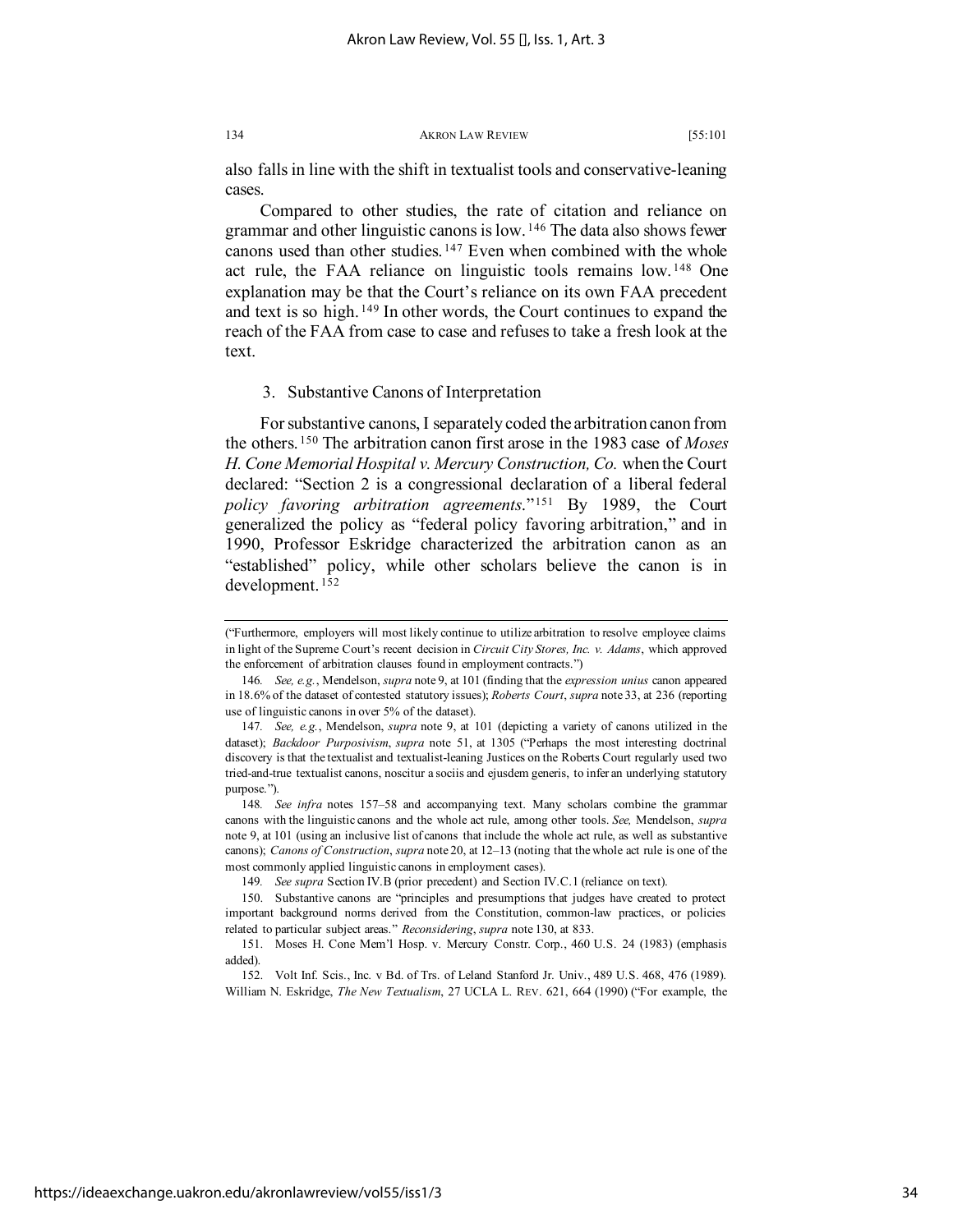The Court cites the arbitration canon more than all other substantive canons combined. Twenty-seven opinions, or 23.7% of opinions, relied on the arbitration canon, and another thirteen opinions, or 11.4% of all opinions, referenced but did not rely on it. Among majority opinions, twenty-three separate cases, or 46.0% of all cases, relied on the canon, thus building the canon over time. On the other hand, seven of the thirteen opinions rejecting the use of the arbitration canon are dissenting opinions. These numbers indicate that while the Court, through its majority opinions, appears to have established the arbitration canon, its use is controversial, particularly with Justice Stevens, who rejected its use in six different opinions.

My hypothesis that reliance on the arbitration canon would steadily increase over time was not borne out. Although the frequency of citation to the arbitration canon increases slightly over time (except for the small caseload in the1990s), the percentage of reliance on the arbitration canon appears to be decreasing. The 1980s saw the greatest percentage reliance on the arbitration canon, with 36.8% of all opinions in that decade relying on it. The percentage dipped to 23% in the 1990s, increased to 27.9% in the 2000s, and fell slightly to 25.7% in the 2010s. In addition, the sheer number of opinions rejecting or not relying on the arbitration canon is increasing both in absolute numbers and percentage of opinions. Table 2 provides both the counts and percentages associated with the use of the arbitration canon. Perhaps the reason for the high rate of reliance on the arbitration canon in the 1980s was to establish this new canon. As the arbitration cases have become more controversial, reliance decreased in percentage of cases, but it appears more frequently. The controversial nature of the canon is shown through the increased rejection of its use, particularly in the 2000s and 2010s.

canon favoring arbitration is now an established proceduralist policy of the Court."); *see also Canons of Construction*, *supra* note 20, at 26 (noting that the Court relied on the substantive arbitration canon in the *EEOC v. Waffle House* decision). *See* Mendelson, *supra* note 9, at 121 (describing the arbitration canon as "fledgling"); *see also* Jeffrey W. Stempel, *Tainted Love: An Increasing Odd Arbitral Infatuation in Derogation of Sound and Consistent Jurisprudence*, 60 U. KAN. L. REV. 796, 818 (2012) ("These factors suggest that there is not a strong national consensus in favor of arbitration.").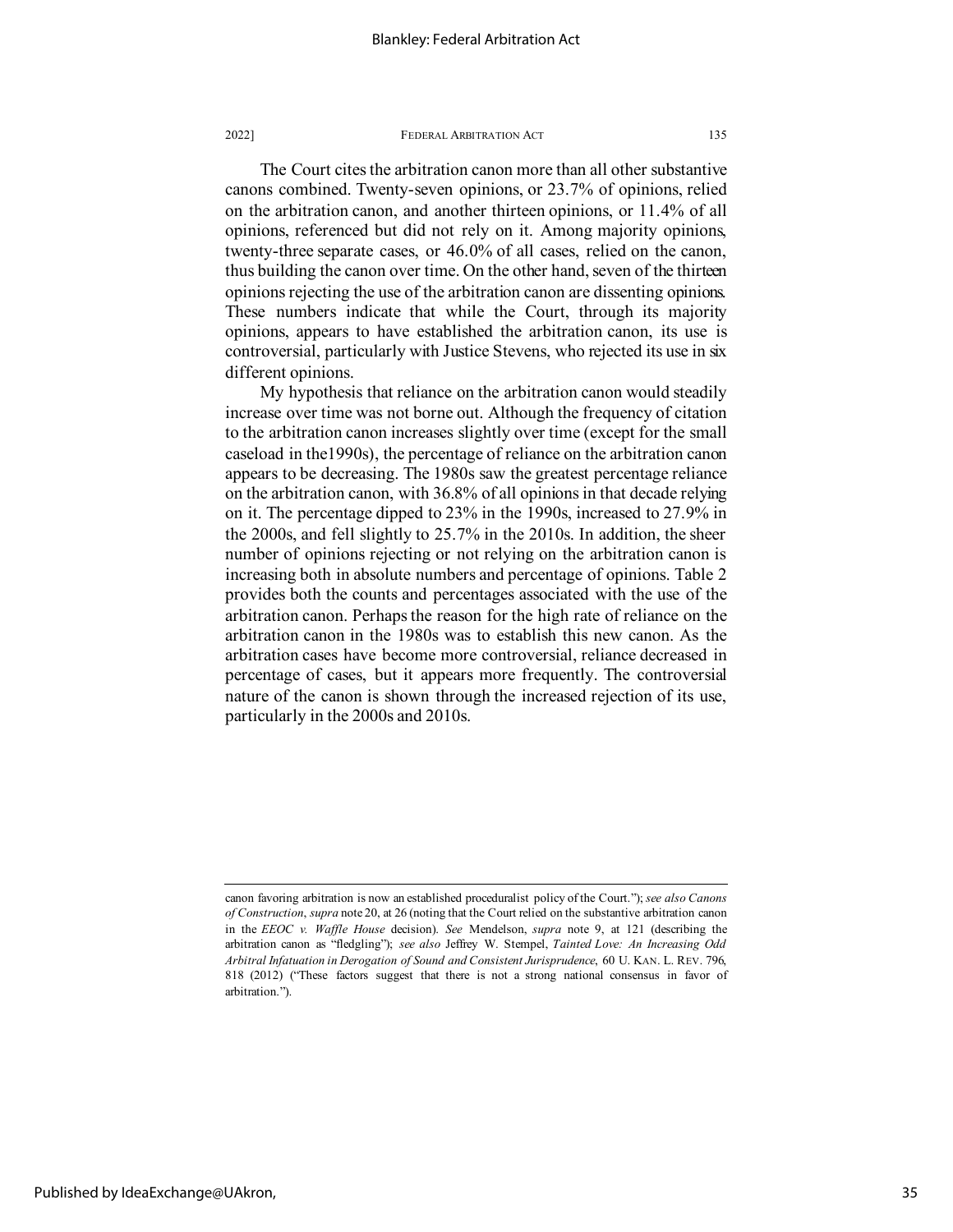Table 2

| Decade            | Reliance  | Rejection | Reliance $-$ | Rejection - |
|-------------------|-----------|-----------|--------------|-------------|
|                   | $-$ Count | $-$ Count | Percentage   | Percentage  |
| $Pre-1980s$       |           |           | $0\%$        | $0\%$       |
| 1980s             |           |           | 36.8%        | 10.5%       |
| 1990s             |           | ി         | 23.0%        | 15.4%       |
| 2000s             |           |           | 27.9%        | 13.8%       |
| 2010 <sub>s</sub> | q         |           | 25.7%        | 14.3%       |

The Court cites the arbitration canon far more frequently than any other canon, as depicted in Chart 6. Other substantive canons occurring in the data include the presumption against implied repeal, the harmonious reading of statutes (appearing in six opinions, twice in a "dueling" manner), <sup>[153](#page-36-0)</sup> and canons relating to federalism and preemption (appearing in four opinions). [154](#page-36-1) The cases citing canon use are primarily in the

<span id="page-36-0"></span><sup>153.</sup> Epic Sys. Corp. v. Lewis, 138 S. Ct. 1612, 1624 (2018) ("Our rules aiming for harmony over conflict in statutory interpretation grow from an appreciation that it's the job of Congress by legislation, not this Court by supposition, both to write the laws and to repeal them."); *id*. at 1646 (Ginsburg, J., dissenting) ("Enacted later in time, the NLRA should qualify as 'an implied repeal' of the FAA, to the extent of any genuine conflict."); Vimar Seguros y Reaseguros v. M/V Sky Reefer, 515 U.S. 528, 533 (1995) (applying doctrine against implied repeal between FAA and Carriage of Goods by Sea Act); *id.* at 555 (Stevens, J., dissenting) ("According to the Court of Appeals, reading COGSA to invalidate foreign arbitration clauses would conflict directly with the terms and policy of the FAA. Unfortunately, in adopting a contrary reading to avoid this conflict, the Court has today deprived COGSA § 3(8) of much of its force."); Southland Corp. v. Keating, 465 U.S. 1, 20 (1984) (Stevens, J., concurring in part and dissenting in part) ("Repeals by implication are of course not favored, and we did not suggest that Congress had intended to repeal or modify the substantive scope of the Arbitration Act in passing the Securities Act."); Textile Workers Union v. Lincoln Mills, 353 U.S. 448, 467–68 (1957) (Frankfurter, J., dissenting) ("I would add that the Court, in thus deriving power from the unrevealing words of the Taft-Hartley Act, has also found that Congress 'by implication' repealed its own statutory exemption of collective-bargaining agreements in the Arbitration Act, an exemption made as we have seen for well-defined reasons of policy.").

<span id="page-36-1"></span><sup>154.</sup> AT&T Mobility LLC v. Concepcion, 563 U.S. 333, 367 (2011) (Breyer, J., dissenting) ("But federalism is as much a question of deeds as words. It often takes the form of a concrete decision by this Court that respects the legitimacy of a State's action in an individual case. Here, recognition of that federalist ideal, embodied in specific language in this particular statute, should lead us to uphold California's law, not to strike it down."); Allied–Bruce Terminix Cos. v. Dobson, 513 U.S. 265, 283 (1995) (O'Connor, J., concurring) (discussing traditions for dealing with preemption); *id.* at 292 (Thomas, J., dissenting) ("Even if the interstate commerce requirement raises uncertainty about the original meaning of the statute, we should resolve the uncertainty in light of core principles of federalism.); Volt Inf. Scis., Inc. v. Bd. Of Trs. Of the Leland Stanford Jr. Univ., 489 U.S. 468, 477 (1989) ("The FAA contains no express pre-emptive provision, nor does it reflect a congressional intent to occupy the entire field of arbitration.").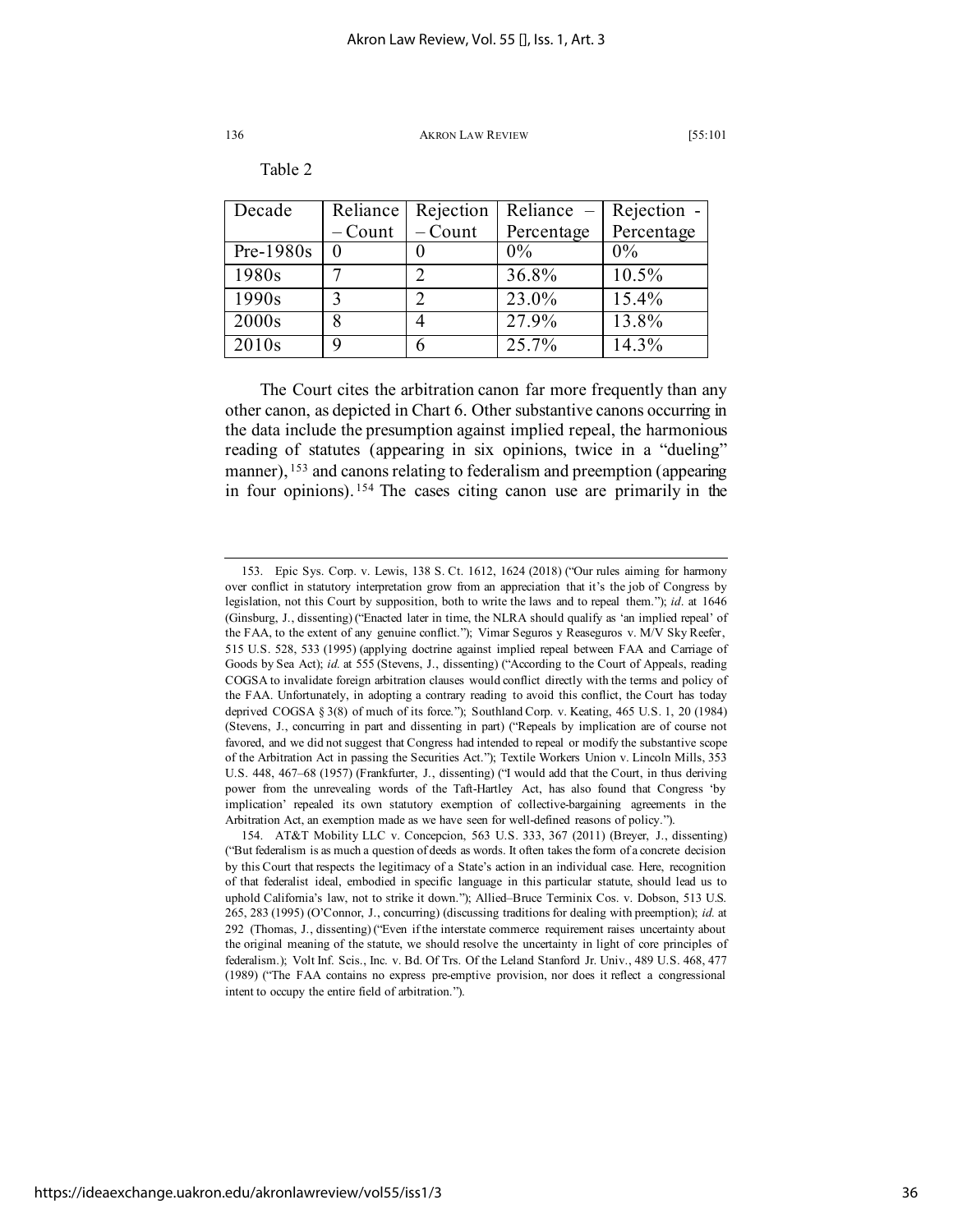Court's FAA preemption cases. [155](#page-37-0) One unexpected result in this data is that only one opinion relied on *both* the arbitration canon *and* an additional substantive canon. [156](#page-37-1) Overall, the Supreme Court cited substantive, nonarbitration canons in 12.3% of opinions, which is similar to the numbers reported by other scholars. [157](#page-37-2)

The selective use of canons in the Court's arbitration preemption docket lends credence to the idea that the Court may be using textualist tools to reach a desired outcome. In other areas of the Court's preemption jurisprudence, the Court invokes canons to *limit* the preemptive effect of federal statutes. [158](#page-37-3) None of these canons are cited in the arbitration preemption cases, and all the cases resulted in preemption of state law. Instead, the Court is more likely to cite to the arbitration canon to expand preemptive effect, starting with *Southland v Keating*. [159](#page-37-4) The *Southland* case, authored by Justice Burger, utilizes eight unique tools of interpretation, and plainly states: "In enacting § 2 of the federal Act, Congress *declared a national policy favoring arbitration* and withdrew the power of the states to require a judicial forum for the resolution of claims which the contracting parties agreed to resolve by arbitration.["160](#page-37-5) The Court then relies on this, and similar language, in six other cases preempting state law without citing countervailing preemption canons.<sup>161</sup>

<span id="page-37-0"></span><sup>155</sup>*. See, e.g.*, William M. Eskridge & Phillip P. Frickey, *Quasi-Constitutional Law: Clear Statement Rules as Constitutional Lawmaking*, 45 VAND. L. REV. 593, 643–44 (1992) (discussing federalism canons and instances in which the Court favored federalism and those instances in which the Court favored a national policy protecting individual liberties).

<span id="page-37-1"></span><sup>156</sup>*. Epic Sys. Corp.*, 138 S. Ct. at 1621 ("The Act, this Court has said, establishes a liberal federal policy favoring arbitration agreements") (internal quotation marks removed); *id.* at 1624 (invoking the canon to read statutes harmoniously).

<span id="page-37-2"></span><sup>157</sup>*. See, e.g.*, *Reconsidering*, *supra* note 130, at 850 (reporting the Roberts Court's reliance on substantive canons at 14.4%); *Canons of Construction*, *supra* note 20, at 30 (reporting canon use in 11.6% of opinions).

<span id="page-37-3"></span><sup>158.</sup> CROSS, *supra* note 1, at 90 (commenting on various canons and tests to limit preemptive power and preserve state sovereignty); Mendelson, *supra* note 9, at 120 ("The Roberts Court has continued to broaden the federalism canons, announcing that federal statutes will be narrowly interpreted if they intrude via overlapping jurisdiction into areas of "traditional" state regulatory authority.").

<sup>159.</sup> Southland Corp. v. Keating, 465 U.S. 1 (1984).

<sup>160</sup>*. Id.* at 10.

<span id="page-37-6"></span><span id="page-37-5"></span><span id="page-37-4"></span><sup>161.</sup> In chronological order, those cases are: Perry v. Thomas, 482 U.S. 483, 489 (1987) (citing arbitration canon in case preempting a portion of the California Labor Code); Dr's Assos. v. Casarotto, 517 U.S. 681, 687 (1996) (citing the "equal footing" version of the arbitration canon when invalidating a portion of Montana's consumer protection law); Buckeye Check Cashing v. Cardegna, 546 U.S. 440, 443 (2006) (citing arbitration canon in case invalidating a portion of Florida's usury law); Preston v. Ferrer, 552 U.S. 346, 343 (2008) (citing arbitration canon in case preemption a portion of California labor law as promulgated by a California agency); AT&T Mobility LLC v. Concepcion, 563 U.S. 333, 339 (2011) (citing arbitration canon in case preempting California common law in the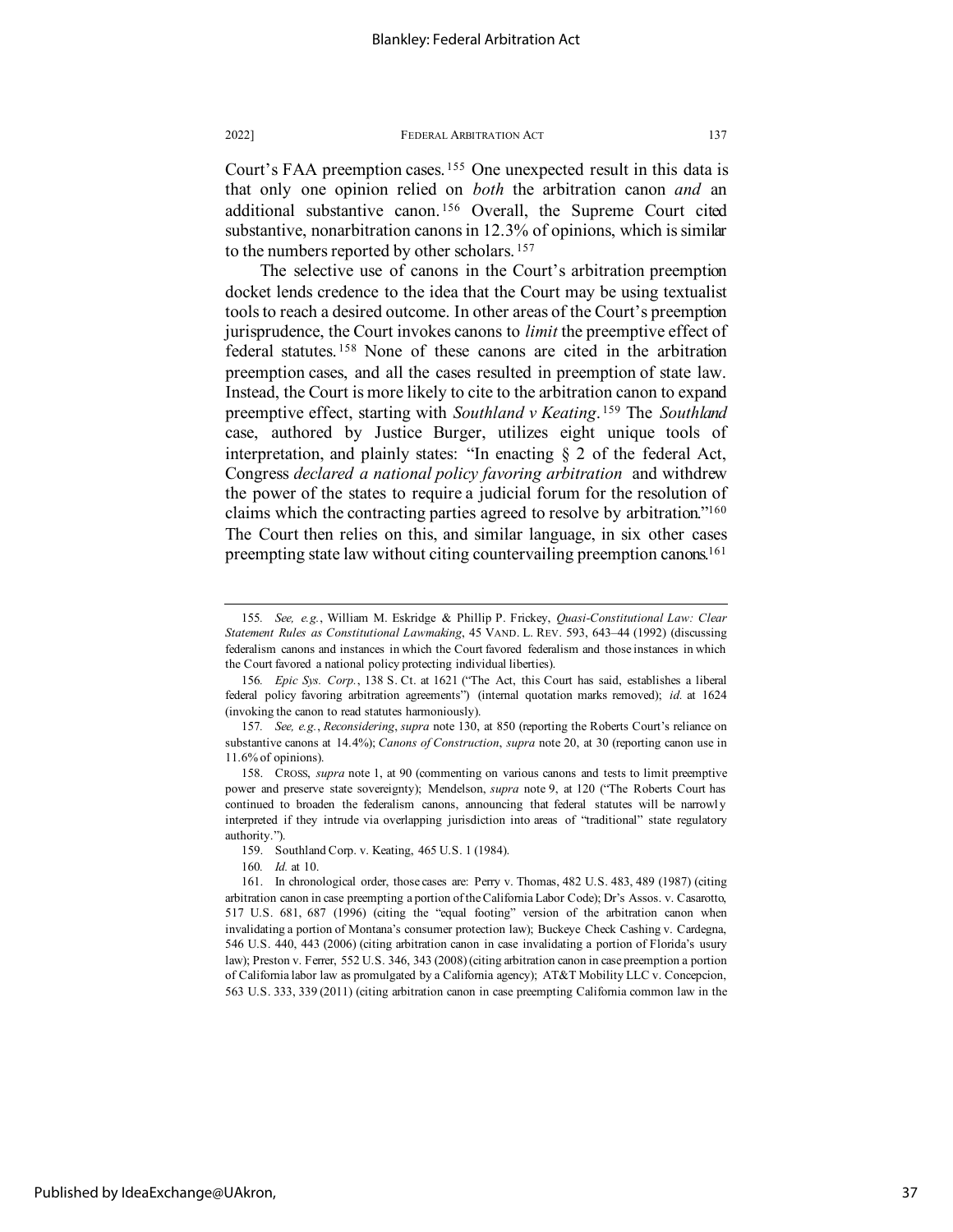One could legitimately argue that the 1984 *Southland* case set the precedent before the Roberts Court's resurgence of the federalism canons, but the absence of discussion of federalism canon may indicate a substantive preference in picking and choosing among the textualist tools to achieve a desired outcome.





# 4. Other Textualist Tools

A few additional textualist tools are worth noting. I coded twentyseven opinions, or 23.7% of all opinions, as relying on the whole act rule. An additional five opinions, or 4.4%, cited the whole Act without reliance, and the remaining eighty-two opinions, or 71.9%, did not reference the whole act rule at all. Of the cases relying on the whole act rule, nineteen are majority opinions, or 38.0% of all majority opinions, and six are dissents, or 14% of all dissents.<sup>[162](#page-38-0)</sup> These numbers are slightly lower than those reported in Professor Krishnakumar's most recent article, in which she reports reliance on the whole act rule for all cases between 2005 and 2016 at 27.0%. [163](#page-38-1)

area of class actions); Kindred Nursing Cntrs. Ltd. P'ship v. Clark, 137 S. Ct. 1421, 1425 (2017) (relying on arbitration canon in case preempting a portion of Kentucky law regarding nursing homes). 162. The remaining two opinions citing the whole act rule are concurring opinions.

<span id="page-38-1"></span><span id="page-38-0"></span><sup>163</sup>*. Backdoor Purposivism*, *supra* note 51, at 1313 ("The members of the Roberts Court referenced whole-act-rule arguments in 27 percent (269 of 995) of the opinions they authored during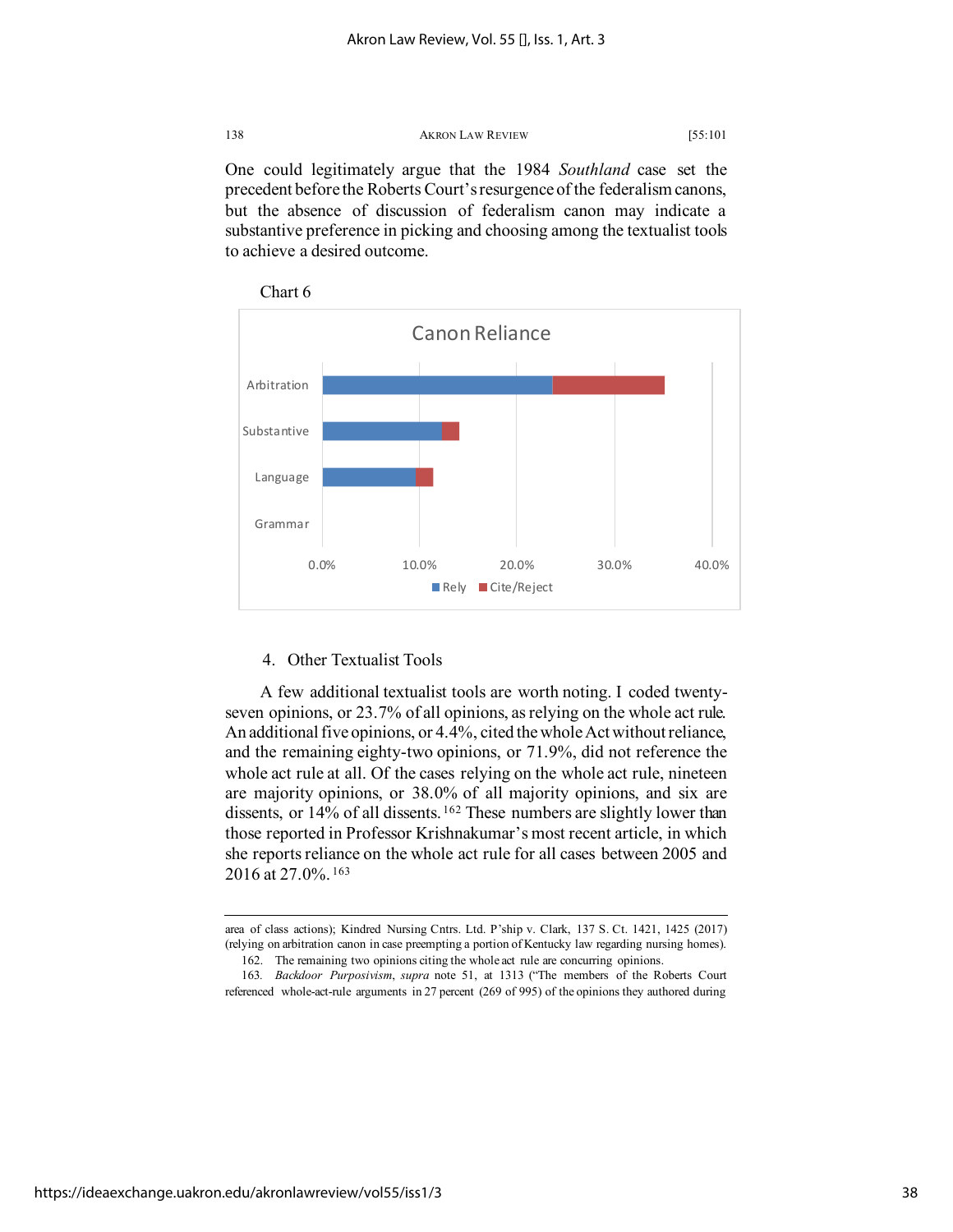The greatest use of the whole act rule can be found in the Court's earliest FAA cases, including four of the first five majority opinions decided by the Court. [164](#page-39-0) Broken down by decade, the percent of opinions relying on the whole act rule is: 33% before 1980; 11% in the 1980s, 23% in the 1990s; 31% in the 2000s; and 20% in the 2010s. Justices cited the whole Act, but did not rely on it, in five majority opinions. Prior to conducting this analysis, I expected the use of the whole act rule to be higher. The FAA is a short statute with sections that cross-reference one another. [165](#page-39-1) Perhaps the high rates of reliance on the text and FAA precedent make resorting to the whole act rule unnecessary.

Finally, dictionary use in FAA cases is low. The court relied on dictionaries in just one case (.9% of all cases) and rejected the use of a dictionary in one case (.9% of all cases). The remainder of the cases do not mention dictionaries at all. In 1995, the *Allied–Bruce Terminix v. Dobson* Court used a dictionary from 1933 to determine if the words *involving* and *affecting* are the same in a commerce clause analysis.<sup>[166](#page-39-2)</sup> More recently, Justice Gorsuch rejected the use of a recent Black's Law definition of *employment* to determine that term's meaning in *New Prime v. Olivera*. [167](#page-39-3) Otherwise, dictionaries are not mentioned.

Other scholars report higher dictionary usage. For instance, Professor Krishnakumar cites a 20.5% reliance rate on dictionaries for the Roberts' Court, while Professors Brudney and Distlear found only 6.3% dictionary reliance in tax cases and 4.4% in workplace cases. [168](#page-39-4) The *Warp and Woof* data, however, is more like the FAA data in terms of subject matter

<span id="page-39-1"></span>165*. See* Kristen M. Blankley, *Impact Preemption: A New Theory of Federal Arbitration Act Preemption*, 67 FLA. L. REV. 711, 720–23 (2015) [hereinafter *Impact Preemption*] (describing how the "front end" and "back end" provisions work together within each category).

<span id="page-39-2"></span>166. Allied–Bruce Terminix Cos. V. Dobson, 513 U.S. 265, 274 (1995) (The dictionary finds instances in which "involve" and "affect" sometimes can mean about the same thing.") (citing OXFORD ENG. DICTIONARY 466 (1st ed. 1933)).

<span id="page-39-3"></span>167. New Prime v. Olivera, 139 S. Ct. 532, 539 (2019) ("But this modern intuition isn't easily squared with evidence of the term's meaning at the time of the Act's adoption in 1925.").

<span id="page-39-4"></span>168*. Backdoor Purposivism*, *supra* note 51, at 1297 (citing table data); *Roberts Court*, *supra* note 3, at 236 (citing 18.5% reliance on dictionary definitions in the first three years of the Roberts Court); *Warp and Woof*, *supra* note 21, at 1253; *see also* Choi, *supra* note 17, at 397 (finding that "in many recent years, the IRS made almost no reference to . . . dictionaries.").

the period between January 31, 2006 and July 1, 2017."). I followed the lead of Professor Krishnakumar and recorded the whole act rule separately. Other scholars consider it to fall within other linguistic canons.

<span id="page-39-0"></span><sup>164.</sup> In order from earliest to latest: Marine Trans. Corp. v. Dreyfus, 284 U.S. 263, 274–75 (1932) (interpreting Section 8 of the FAA in connection with Section 3); Shanferoke Coal & Supply Corp. v. Westchester Serv. Corp., 293 U.S. 449, 452–53 (1935) (interpreting Section 3 in conjunction with Section 4); The Anaconda v. Am. Sugar Refin. Co*.*, 322 U.S. 42, 45–46 (1944) (interpreting Section 8 in conjunction with Section 4); Bernhardt v. Polygraphic Co. of Am., 350 U.S. 198, 201 (1956) ("Sections 1, 2, and 3 are integral parts of a whole.").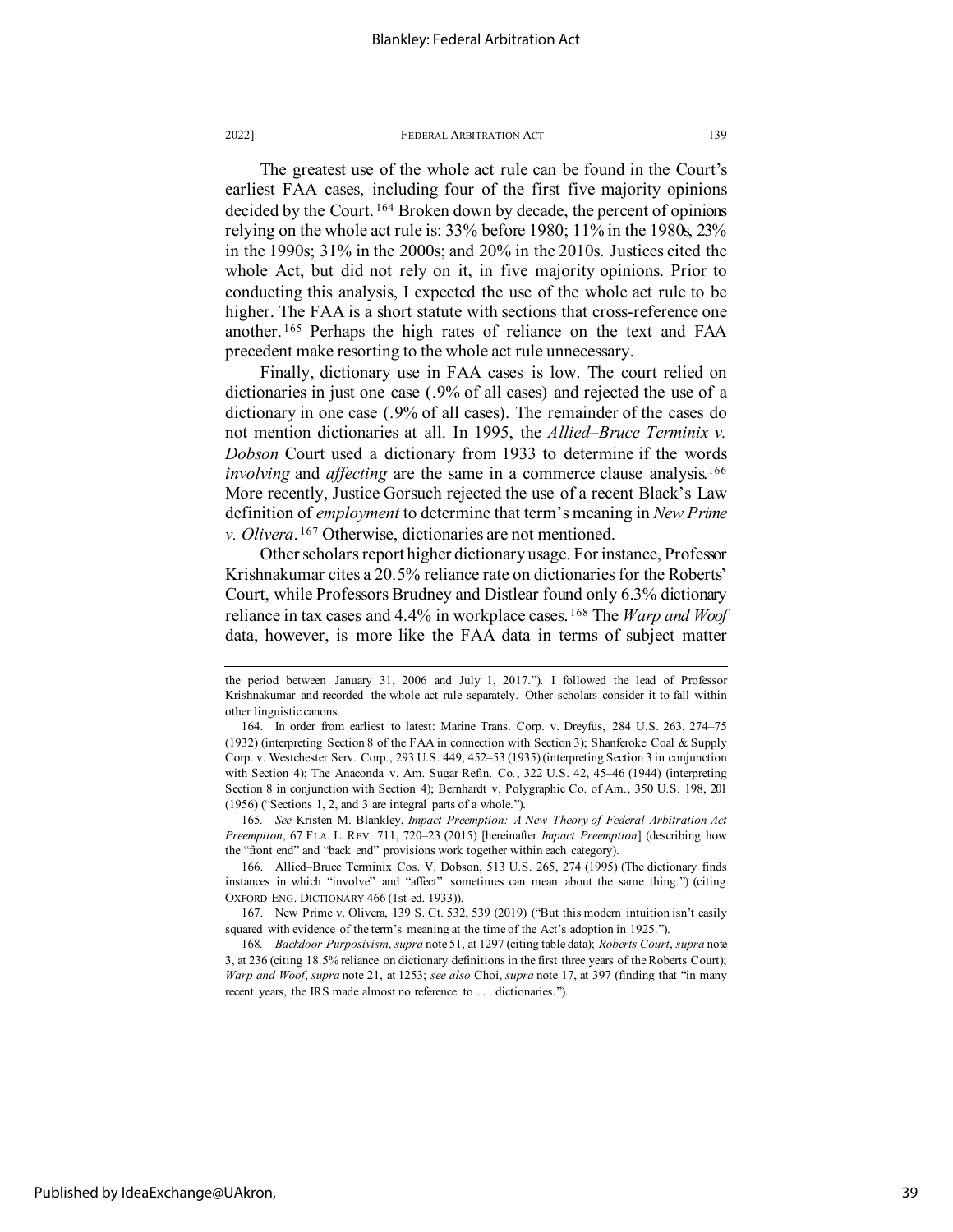limitations over a much longer period. Importantly, dictionary use is a relatively new tool for the Supreme Court, gaining popularity in the Rehnquist Court. [169](#page-40-0) By the time Chief Justice Rehnquist was elevated to the bench, the FAA was over sixty years old, and the Supreme Court had already decided fourteen FAA cases.

# *D. Intentionalist Tools*

Intentionalism examines the intent of Congress at the time of a statute's passing to determine its meaning. The best evidence of intentionalism is legislative history. Unfortunately, the "legislative history of the FAA is scant, at best," focusing primarily on the enforcement of arbitration agreements as written involving interstate commerce.<sup>[170](#page-40-1)</sup> Business interests sought passage of the bill, and they were the primary users of arbitration at the time. [171](#page-40-2) The advent of consumer and employment arbitration came later, as did the phenomenon of asking an arbitrator to resolve a claim arising under a statute. [172](#page-40-3)

Overall, the Supreme Court's reliance on legislative history in the FAA dataset was low compared to other tools. Approximately 14% of all opinions relied on legislative history, and another 9% cited or rejected the use of legislative history. The remaining 77% of opinions failed to mention legislative history at all. Dissenting opinions were twice as likely, while concurring opinions were four times as likely, to rely on legislative history than majority opinions. Majority opinions rejected legislative history the most. Table 3 shows the frequency and percentage of legislative history by opinion type.

<span id="page-40-0"></span><sup>169.</sup> Brudney & Baum, *supra* note 61, at 494–95 (discussing the dearth of opinions citing dictionaries prior to 1986).

<span id="page-40-1"></span><sup>170</sup>*. Impact Preemption*, *supra* note 165, at 725. The FAA was primarily a response to judges' refusal to enforce arbitration agreements as executory contracts. "A party could shirk the duty to arbitrate by filing a lawsuit at any time prior to the issuance of an arbitrator's award. Breaching an arbitration agreement resulted in nominal legal damages, and the courts deemed arbitration agreements as unenforceable." *Id.* at 719.

<span id="page-40-2"></span><sup>171</sup>*. See id.* at 725 (discussing the role of Julius Henry Cohen, the "primary drafter" of the FAA who championed the interests of the New York Chamber of Commerce and the American Bar Association Committee on Commerce, Trade, and Commercial Law).

<span id="page-40-3"></span><sup>172.</sup> Historically, arbitration sought to resolve contract issues between businesses, and expert businesspersons served as arbitrators. Business parties expected arbitrators to apply industry standards to disputes on matters such as workmanship, quality, and timeliness. *See* BLANKLEY & WESTON, *supra* note 83, at 176–77 (describing arbitration's history back to medieval European practice).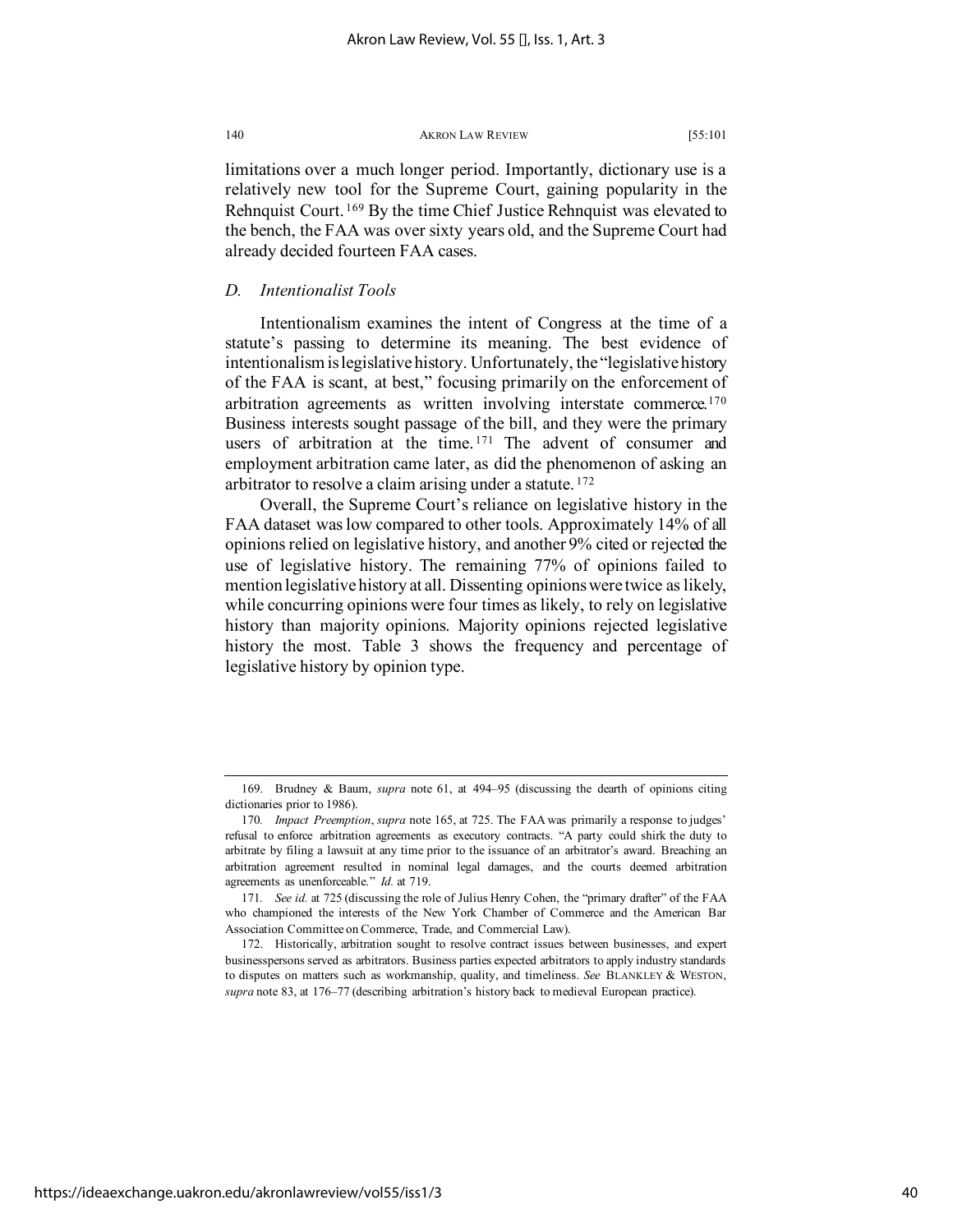Table 3

|                  | Majority  | Dissent     | Concur       | All $(n.114)$ |
|------------------|-----------|-------------|--------------|---------------|
|                  | (n.50)    | (n.43)      | (n.21)       |               |
| Reliance         | n.6(12%)  | $n.9(21\%)$ | n.1(5%)      | n.16(14%)     |
| Reference/Reject | n.8(16%)  | $n.1(2\%)$  | n.1(5%)      | $n.10(9\%)$   |
| Neither          | n.32(72%) | n.33(77%)   | $n.19(90\%)$ | n.88(77%)     |

The percentage of FAA cases relying on legislative history is low compared with other scholars's studies. For example, the research by Professors Zaring and Law found an average use of legislative history at just under 48%, with no statute studied involved less than 13.9% of opinions citing legislative history. [173](#page-41-0) Professor Cross similarly reported a frequency of legislative history use in 42% of the opinions he studied.[174](#page-41-1) In her study of the first three years of the Roberts Court, Professor Krishnakumar reported a lower number of legislative history use than other studies (overall use at 23%), and her most recent work reports similar rates of reliance.<sup>[175](#page-41-2)</sup>

The FAA, with 23% of its opinions citing legislative history in some way, would fit among the studies with the lowest percentages of reliance. [176](#page-41-3) Breaking this number down further, only 9% of majority decisions and 21% of dissenting decisions rely on legislative history in the opinion. These numbers are far lower than other reported studies, and the fact that dissenting options rely on legislative history more than twice as often as majority opinions is also out of line with previous research.<sup>[177](#page-41-4)</sup> One explanation of the low reliance on legislative history is that the FAA

<span id="page-41-0"></span><sup>173.</sup> Law & Zaring, *supra* note 14, at 1705–06. The Food and Drug Act is the statute with the highest percentage of opinions citing legislative history, at 73.7%. *Id.* This study reported that 47.9% of all opinions cited legislative history.

<span id="page-41-1"></span><sup>174.</sup> CROSS, *supra* note **Error! Bookmark not defined.**, at 145 ("In the data used for my analysis, some legislative history was used in 42% of the justices' opinions.").

<span id="page-41-2"></span><sup>175</sup>*. Roberts Court*, *supra* note 3, at 236 (finding legislative history referenced in 26.5% of majority opinions, 28.2% of dissenting opinions, and 6.2% of concurring opinions); *Backdoor Purposivism*, *supra* note 51, at 1298; *see also* Zeppos, *supra* note 45, at 1093 ("Legislative history is also frequently cited: congressional reports appear in 32% of the cases, congressional debates in 16.9% of the cases, and congressional hearings in 12.6% of the cases.").

<span id="page-41-3"></span><sup>176.</sup> Law & Zaring, *supra* note 14, at 1705–06 (reporting the following rates of reliance of legislative history for the following: Jones Act, 13.9%; Habeas Corpus 16.8%; Federal Employers' Liability Act 26.5%; and Sherman Antitrust 30.6%).

<span id="page-41-4"></span><sup>177</sup>*. Id.* at 1725 ("Our estimation of the model also revealed that the Justices were significantly less likely to cite to legislative history when authoring dissenting or concurring opinions than when authoring majority opinions.").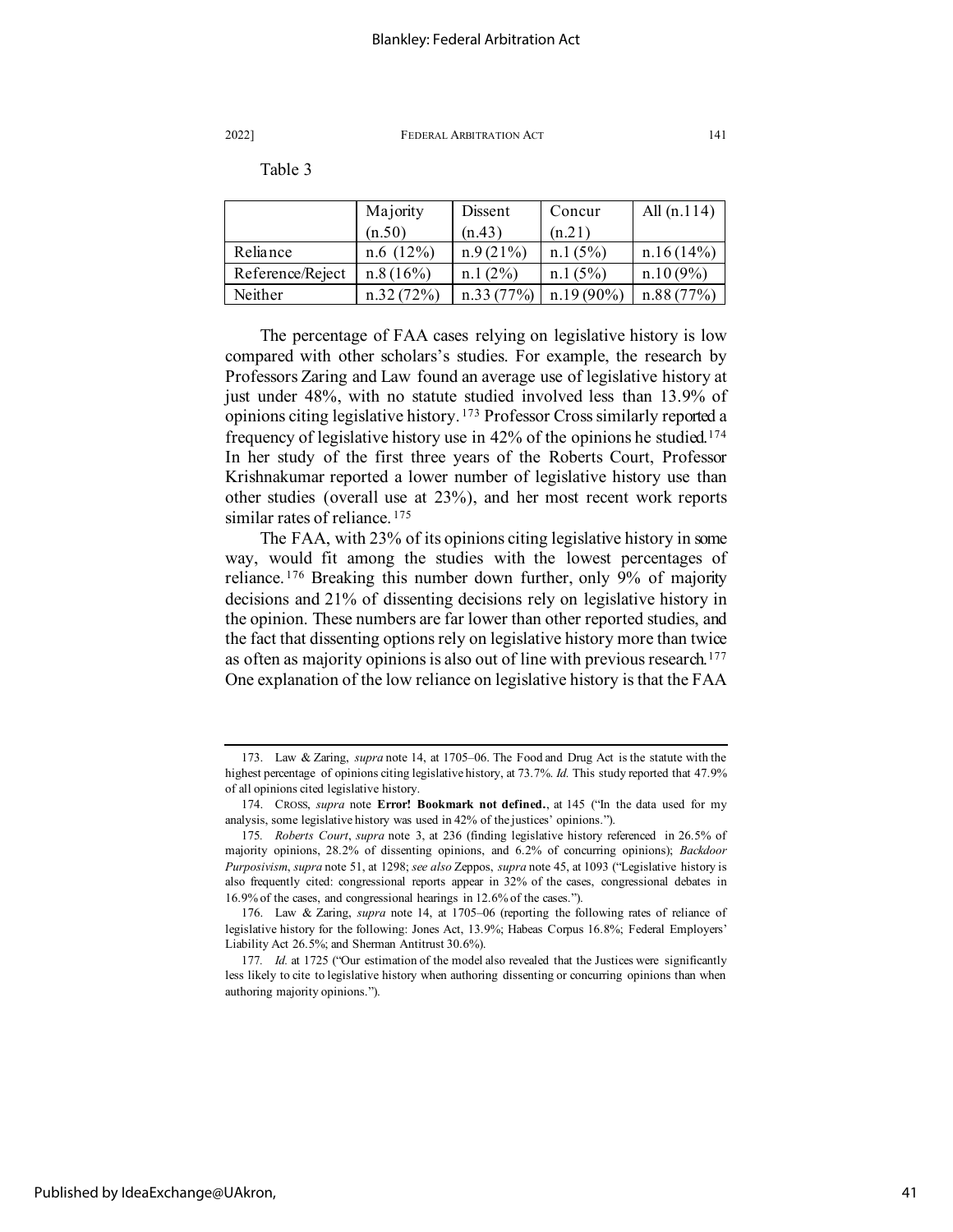is short and not particularly complex, suggesting that the Court does not need to use legislative history to determine its meaning.<sup>[178](#page-42-0)</sup>

Looking at the use of legislative history over time, the raw number of opinions utilizing legislative history charts is a V-shaped distribution with the lowest number of opinions in the 1990s. When those numbers are converted to percentages of total opinions, the normalized distribution shows a general decline in the use of legislative history over time. Interestingly, no majority opinion has relied on legislative history since 1995, when the Court decided *Allied–Bruce Terminix v. Dobson*. [179](#page-42-1) Since then, only dissenting opinions have relied on legislative history.[180](#page-42-2) In contrast, over the whole dataset, eight majority opinions declined to rely on legislative history, four post-date *Terminix*, meaning that nearly all modern FAA majority opinions ignore legislative history altogether.<sup>[181](#page-42-3)</sup> Charts 7 and 8 show the number and percentage of opinions using legislative history by decade. Perhaps the timing of *Allied–Bruce* is evidence of the controversial *Scalia effect*, theorizing that the Court relied on legislative history significantly less since Antonin Scalia was appointed as a Justice. [182](#page-42-4)

<span id="page-42-3"></span>181*. See Epic Sys. Corp.*, 138 S. Ct. at 1631 ("By contrast, the dissent rests its interpretation on legislative history. But legislative history is not the law."); *AT&T Mobility LLC*, 563 U.S. at 345 (relying on prior FAA precedent rather than legislative history); Vaden v. Discover Bank, 556 U.S. 49, 64 (2009) (referencing legislative history in a citation but without any discussion); *Cir. City*, 532 U.S. at 119 ("As the conclusion we reach today is directed by the text of § 1, we need not assess the legislative history of the exclusion provision.").

<span id="page-42-4"></span>182*. Legislative History*, *supra* note 108, at 143–44 & tbl. 6; *see also Warp and Woof*, *supra*  note 21, at 1256–57 (noting decease in use of legislative history during the Rehnquist and Roberts Courts, particularly in the area of employment cases). *But see* Law & Zaring, *supra* note 14, at 1729 (finding no evidence of a "Scalia effect").

<span id="page-42-0"></span><sup>178</sup>*. Id.* at 1720–21 (discussing complexity as a statistically significant variable in predicting the use of legislative history).

<span id="page-42-1"></span><sup>179.</sup> Allied–Bruce Terminix Co. v. Dobson, 513 U.S. 265, 274 (1995) (relying on committee reports).

<span id="page-42-2"></span><sup>180</sup>*. See* Epic Sys. Corp. v. Lewis, 138 S. Ct. 1612, 1642–43 (2018) (Ginsberg, J., dissenting) ("The legislative hearings and debate leading up to the FAA's passage evidence Congress' aim to enable merchants of roughly equal bargaining power to enter into binding agreements to arbitrate commercial disputes."); DIRECTV, Inc. v. Imburgia, 136 S. Ct. 463, 477 (2015) (Ginsberg, J., dissenting) (citing legislative history to determine Congress' intent); AT&T Mobility LLC v. Concepcion, 563 U.S. 333, 359–60 (2011) (Breyer, J., dissenting) (using legislative history to determine Congressional intent); Cir. City Stores, Inc. v. Adams, 532 U.S. 105, 126–27 (2001) (Stevens, J., dissenting) ("Nevertheless, the original bill was opposed by representatives of organized labor, most notably the president of the International Seamen's Union of America, because of their concern that the legislation might authorize federal judicial enforcement of arbitration clauses in employment contracts and collective-bargaining agreements."); *id.* at 136 (Souter, J., dissenting) ("That conclusion is in fact borne out by the statement of the then-Secretary of Commerce, Herbert Hoover."); Gilmer v. Interstate/Johnson Lane Corp., 500 U.S. 20, 39 (1991) (Stevens, J., dissenting) (relying on multiple pieces of legislative history).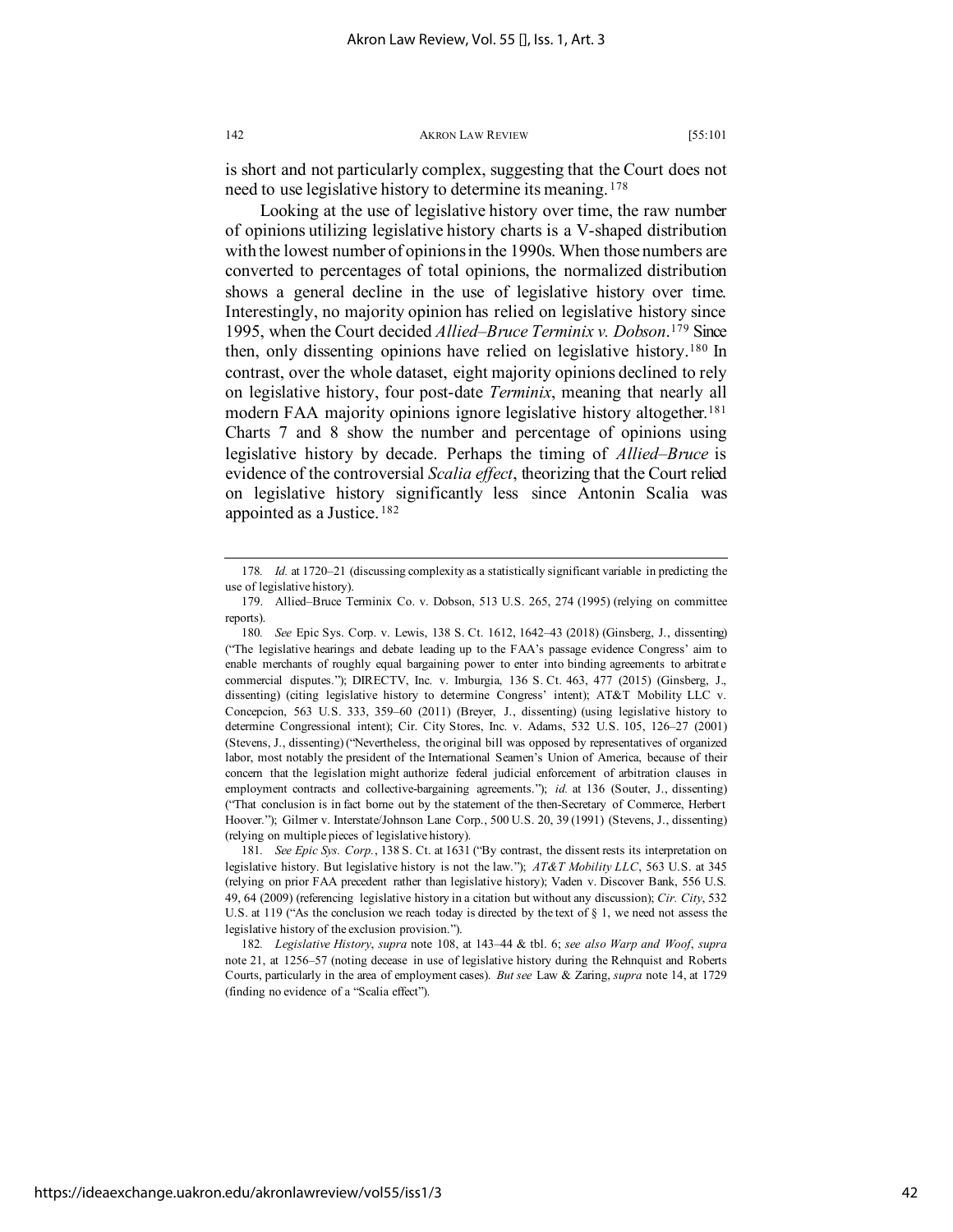Chart 7

# Number of Opinions Using Legislative History by Decade



Chart 8

# Percentage of Opinions Using Legislative History by Decade

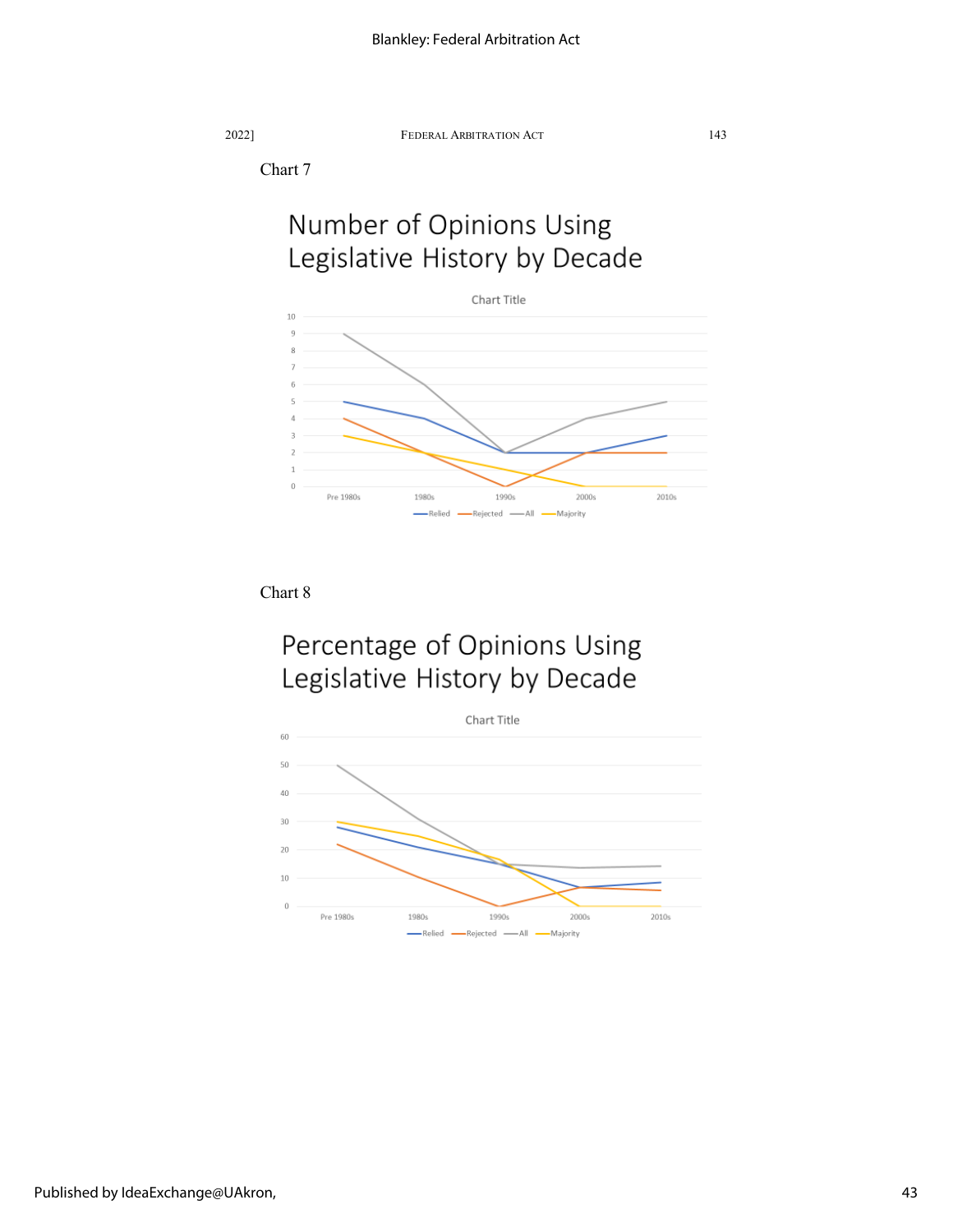This downward trend is also explainable. Congress did not generate much legislative history when it passed the FAA.<sup>[183](#page-44-0)</sup> Legislative history use usually goes down over time as the Court interprets the statute.<sup>[184](#page-44-1)</sup> Professors Zaring and Law noticed similar trends among other statutes and hypothesized that as a statute ages, precedent develops and legislative history is not needed to the same extent.<sup>[185](#page-44-2)</sup> They also note that when a statute turns approximately ninety, the Court begins to use legislative history again<sup>[186](#page-44-3)</sup> to either address uncontemplated problems<sup>[187](#page-44-4)</sup> or move in a new direction after being "hemmed in" with precedent "in need of repair."[188](#page-44-5) Under this theory, if the Court began relying on legislative history again, it would fit in a trend with other roughly ninety-year-old statutes.

One surprising finding is the type of legislative history the Court used. Committee reports are generally considered the most reliable form of legislative history because that material speaks for the whole committee. Statements made at hearings are among the least reliable.[189](#page-44-6) Previous studies confirm that the Court also finds committee reports most reliable by citing them most frequently, followed by debate statements, and then hearing statements.<sup>[190](#page-44-7)</sup> In the arbitration data, sixteen opinions

<sup>183</sup>*. See Impact Preemption*, *supra* notes 170–71 and accompanying text.

<span id="page-44-1"></span><span id="page-44-0"></span><sup>184.</sup> Law & Zaring, *supra* note 14 at 1720–21 (discussing age as a statistically significant variable in predicting the use of legislative history). In Professor Staudt's study shows nearly the exact opposite phenomenon examining tax statutes. *See* Staudt, et al., *supra* note 65, at 1944–45 (describing phenomenon). Her data show almost no use of legislative history in the first sixty years of the statute's existence, with reliance on legislative history "jumping" since the mid 1990s. *Id.*

<span id="page-44-2"></span><sup>185.</sup> Law & Zaring, *supra* note 14, at 1724 ("The older the statute becomes, however, the more substantial the body of precedent the Court develops, thus reducing the need for resort to legislative history.").

<span id="page-44-3"></span><sup>186</sup>*. Id.* at 1722 ("Initially, the probability of legislative history usage decreases with age and bottoms out when a statute is approximately ninety years old. Beyond that age, however, the likelihood of legislative history usage begins to increase as the statute gets older.").

<span id="page-44-4"></span><sup>187</sup>*. Id.* at 1724 ("It may be that, beyond a certain age, the guidance of precedent and the benefit of experience can no longer compensate for the interpretive uncertainty that surrounds an increasingly antiquated statute.").

<span id="page-44-5"></span><sup>188</sup>*. Id.* at 1725 (noting that Justices may feel "hemmed in by case law that strikes them as unmanageable, incorrect, or otherwise in need of repair. At that point, legislative history may constitute a useful tool for overcoming the restraint of stare decisis.").

<span id="page-44-6"></span><sup>189.</sup> CROSS, *supra* note **Error! Bookmark not defined.**, at 144–45 (discussing the difference among types of legislative history and citing the significantly higher use of committee reports compared to other types of legislative history in his data set).

<span id="page-44-7"></span><sup>190</sup>*. Warp and Woof*, *supra* note 21, at 1262 (chart depicting types of legislative history used by the Court in employment and tax cases); *see also* Law & Zaring, *supra* note 14, at (noting that the Court "cited congressional reports in approximately one-third of its statutory interpretation cases, congressional debates in another 17%, and congressional hearings in another 13% of cases"); Schacter, *supra* note 57 at 15 ("This is not entirely surprising, given that committee reports are widely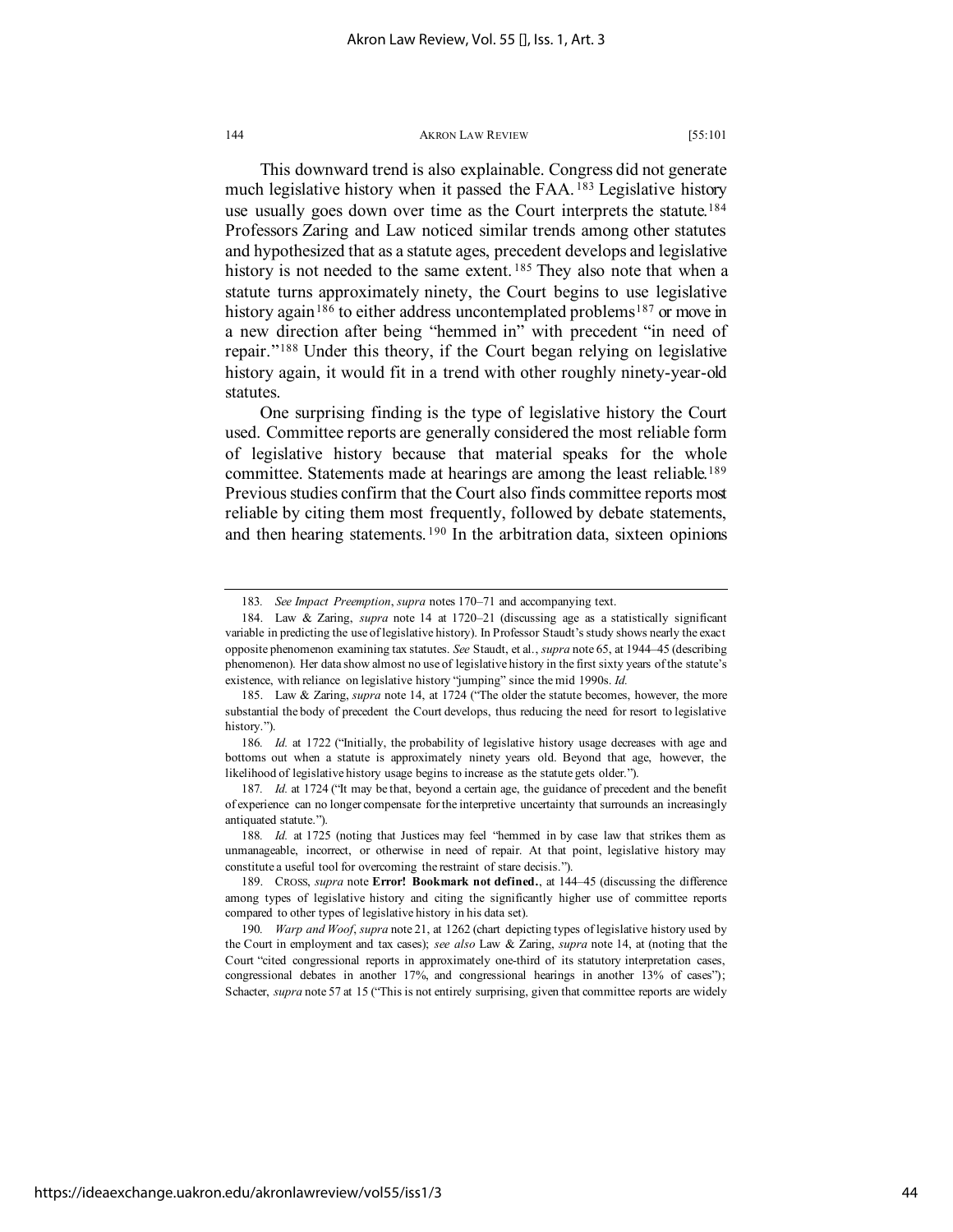cited legislative history; fourteen unsurprisingly relied on a committee report; however, seven relied on the testimony of a *witness* at a Congressional hearing, while only five relied on the testimony of a *Congress member*. Of the opinions that merely referenced or outright rejected the use of legislative history, in seven of the ten cases, the Court rejected the use of a committee report, while only one opinion rejected the testimony of a witness and one rejected the testimony of a Congress member. Why might a witness receive such deference? That witness was Julius Henry Cohen, who served as general counsel for the New York State Chamber of Commerce and was a principal drafter of the FAA.[191](#page-45-0) Thus, the Court understandably relies on Cohen's statements to determine the intent of the FAA, even though overall use of legislative history is comparatively low.

I originally hypothesized that reliance on legislative history would be most prominent in the earliest cases. This theory is supported by the data, although I cannot tell from the data whether this trend exists because the Court was more open to legislative history in the first half of the twentieth century or because the FAA was a newer statute with fewer interpretive cases. The somewhat surprising finding is the increased mention of legislative history in dissenting opinions in the most recent decade, supporting Professors Zaring and Law's theory that Justices return to an examination of legislative history to find a way to counter the weight of prior precedent.

# *E. Purposivist Tools*

This section considers two remaining: (1) practical consequences of its interpretation; and (2) statements of Congress's purpose and intent. Both tools seek to determine how the FAA would interpret the question today – as opposed to 1925. In the FAA cases, the Court relies on practical considerations in 51 of its 114 opinions, relying on this tool of interpretation in 44.7% of all opinions. Majority opinions relied on practical considerations in roughly 56% of all majority opinions, and dissents relied on this tool in roughly 63% of all dissenting opinions. Concurring and other opinions only relied on practical consideration 29% of the time, but many of those opinions are short and do not rely on a large

regarded as a more credible form of legislative history than, for example, the statements made by individual legislators.").

<span id="page-45-0"></span><sup>191.</sup> Stephen E. Freidman, *The Lost Controversy Limitation of the Federal Arbitration Act*, 46 U. RICH. L. REV. 1005, 1034 (2012); *see also* Stephen E. Friedman, *Trusting Courts with Arbitration Provisions*, 68 CASE W. RSRV. L. REV. 821, 826 (2018) (referring to Cohen as a "key driving force behind and advocate for the FAA").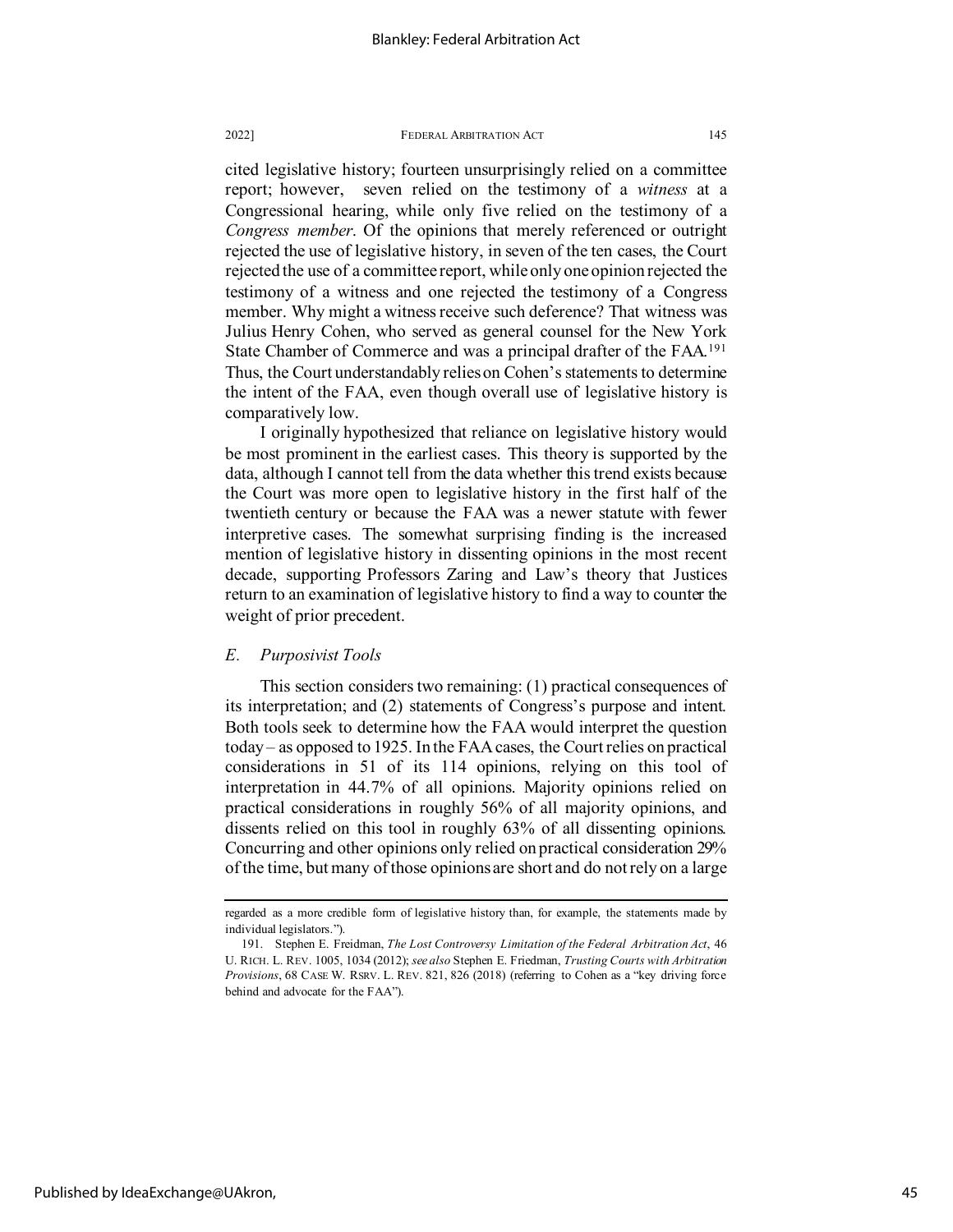number of tools. These numbers greatly exceed the percentage of opinions relying on practical considerations by other scholars; the FAA cases rely on practical considerations ten percentage points or more compared to other studies. [192](#page-46-0)

For every case involving practical consequences, I captured the type of practical concern addressed by the court. The Court's top practical concern was an administrative concern. Chart 9 depicts the breakdown of all the practical consequences discussed, and Chart 10 breaks down those numbers further by isolating the majority and dissenting opinions. Of the fifty-four cases discussing practical consequences (fifty-one relying on practical consequences, and three rejecting or not relying on the argument), twenty-nine considered administrative aspects, or 53.7% of all these references. Among majority opinions, administrative concerns arose nineteen times, or 38% of all majority opinions; dissenting opinions rely on administrative concerns only six times, or 15% of all dissents. Administrative concerns ranged from an arbitrator's ability to interpret arbitration forums rules, <sup>[193](#page-46-1)</sup> to forum shopping between federal and state courts, [194](#page-46-2) to the practical differences between bilateral and classwide arbitration, among others. [195](#page-46-3) The individual justices invoking practical consideration include both liberal and conservative justices, as well as originalist, purposivist, and intentionalist jurists. The high reliance on administrative concerns is not surprising given the subject matter at issue.

The second most frequently cited practical concern is fairness. The Court discussed fairness concerns in nineteen opinions, or 35.8% of all opinions discussing practical consequences. Unlike administrative concerns, fairness concerns appear disproportionally in dissenting

<span id="page-46-0"></span><sup>192</sup>*. Backdoor Purposivism*, *supra* note 51, at 1297 (finding reliance on practical consequences at 33.9%); *see id.* at 1319–20 (finding textualist judges "regularly invoked practical reasoning in the opinions they authored . . . [at a rate of 31.2%]. This in itself is significant, because practical considerations are entirely external to the statutory text and because textualists regularly denounce consequentialism as an inappropriate basis for judicial decision-making."); *Roberts Court*, *supra* note 3, at 236 (finding an overall rate of relying on practical consequences at 33.2%); McGowan, *supra*  note 66, at 174 (finding that Justice Scalia's dissents invoke practical consequences 55% of the time); Zeppos, *supra* note 45, at 1107 (finding practical considerations cited in 28.8% of cases).

<span id="page-46-1"></span><sup>193</sup>*. See* Howsam v. Dean Witter Reynolds, Inc., 537 U.S. 79, 85 (2002) ("Moreover, the NASD arbitrators, comparatively more expert about the meaning of their own rule, are comparatively better able to interpret and to apply it.").

<span id="page-46-2"></span><sup>194</sup>*. See* Vaden v. Discover Bank, 446 U.S. 49, 67–70 (2009) (discussing a number of practical consequences for interpreting the statute, particularly in refuting a contrary reading by the dissent).

<span id="page-46-3"></span><sup>195</sup>*. See* Am. Express Co. v. Italian Colors Rest., 570 U.S. 228, 239 (2013) ("Such a preliminary litigating hurdle would undoubtedly destroy the prospect of speedy resolution that arbitration in general and bilateral arbitration in particular was meant to secure. The FAA does not sanction such a judicially created superstructure."); AT&T Mobility LLC v. Concepcion, 563 U.S. 333, 347-50 (2011) (discussing a litany of practical differences between class arbitration and bilateral arbitration).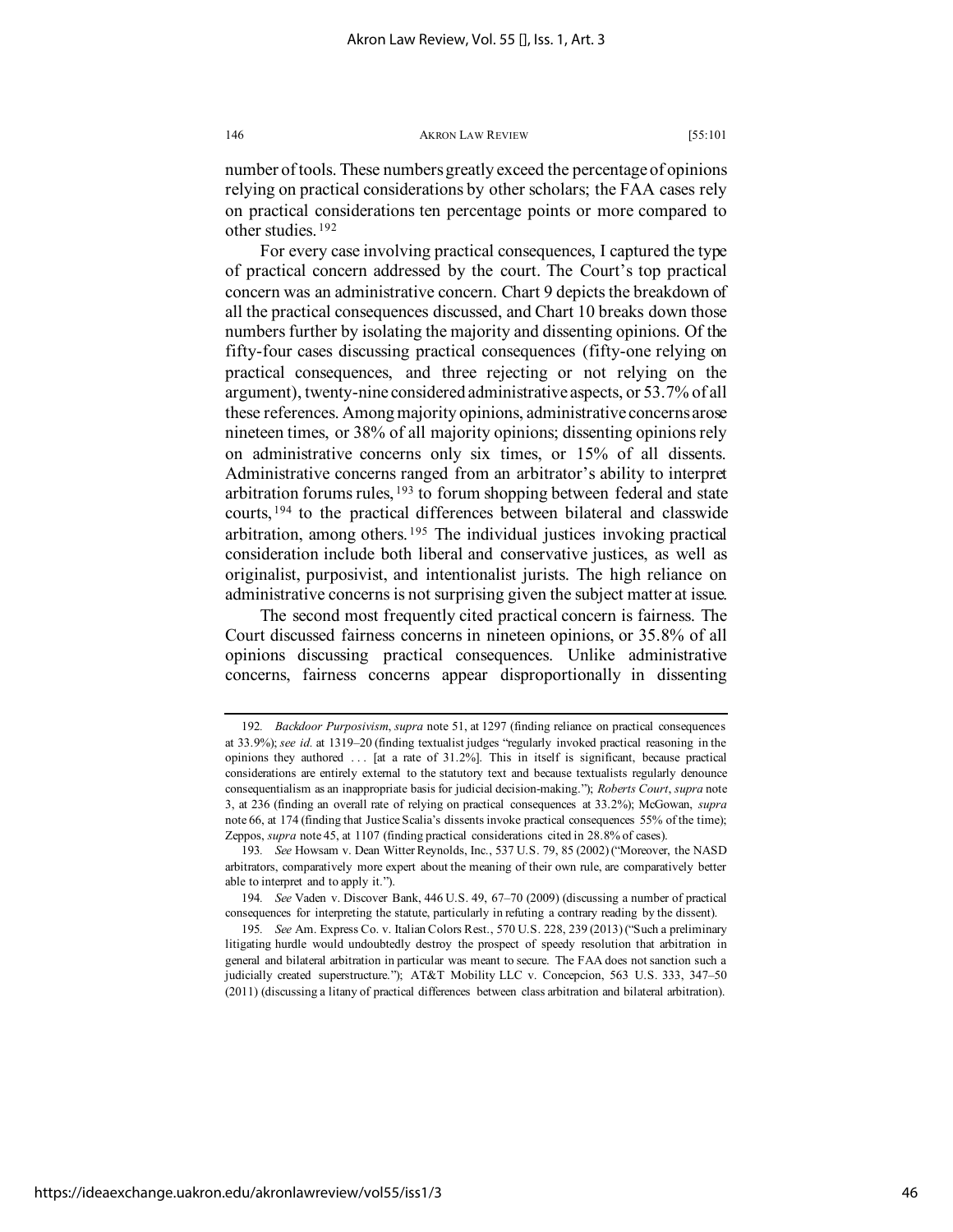opinions. Fairness concerns arise in nine dissenting opinions, or a rate of 22% of dissenting opinions, and only five times in majority opinions, or 10% of all majority opinions. Fairness concerns arise most commonly in opinions written by liberal-leaning justices, but these concerns are not new. As early as the overruled *Wilko v. Swan* case, the Court considered the implications of its ruling to individual investors in language that rings of fairness, even if that word is not expressly used. [196](#page-47-0) In more recent years, fairness concerns most frequently occur in dissents in cases limiting the availability of classwide procedures in arbitration. [197](#page-47-1)

A more recently articulated practical concern is the business consequences of an interpretation. Overall, five opinions rely on business concerns—three majority opinions and two dissents. The most notable decision relying on business concerns is Justice Scalia's majority opinion in *AT&T Mobility v. Concepcion.* [198](#page-47-2) The *Concepcion* case preempted a California rule that would have invalidated most class action waivers in consumer contracts and opened the door for class procedures in arbitration. [199](#page-47-3) The Court reasoned that "class arbitration greatly increases the risks to defendants" and that arbitration "is poorly suited to the higher stakes of class litigation."[200](#page-47-4) The Court further stated: "We find it hard to believe that defendants would bet the company with no effective means of review, and even harder to believe that Congress would have intended to allow state courts to force such a decision."[201](#page-47-5) However, the majority opinion's discussion of practical concerns is limited to business defendants. The Court does not engage in a similar analysis of the practical considerations for plaintiffs who would likely forego bringing a

<span id="page-47-0"></span><sup>196.</sup> Wilko v. Swan, 346 U.S. 427, 435–37 (1953) (discussing the potential harm to investors if non-lawyer arbitrators determine the applicability of statutory rights); *see also* Commonwealth Coatings v. Cont'l Cas. Co., 393 U.S. 145, 149 (1968) (positing that certain arbitrator disclosure requirements will result in a fairer process if the parties are satisfied that the arbitrator is not biased).

<span id="page-47-1"></span><sup>197</sup>*. See, e.g.*, Lamps Plus, Inc. v. Varela, 139 S. Ct. 1407, 1421 (2019) (Ginsburg, J., dissenting) ("The widely experienced neglect he identified cries out for collective treatment. Blocking Varela's path to concerted action, the Court aims to ensure the authenticity of consent to class procedures in arbitration."); *id.* at 1427 (Sotomayor, J., dissenting) ("Where, as here, an employment agreement provides for arbitration as a forum for all disputes relating to a person's employment and the rules of that forum allow for class actions, an employee who signs an arbitration agreement should not be expected to realize that she is giving up access to that procedural device."); DIRECTV, Inc. v. Imburgia, 136 S. Ct. 463, 477 (2015) (Ginsburg, J. dissenting) ("These decisions have predictably resulted in the deprivation of consumers' rights to seek redress for losses, and, turning the coin, they have insulated powerful economic interests from liability for violations of consumer-protection laws.").

<sup>198.</sup> AT&T Mobility LLC v. Concepcion, 563 U.S. 333 (2011).

<sup>199</sup>*. Id.* at 352 ("California's Discover Bank rule is pre-empted by the FAA.").

<span id="page-47-4"></span><span id="page-47-3"></span><span id="page-47-2"></span><sup>200</sup>*. Id.* at 350.

<span id="page-47-5"></span><sup>201</sup>*. Id.* at 351.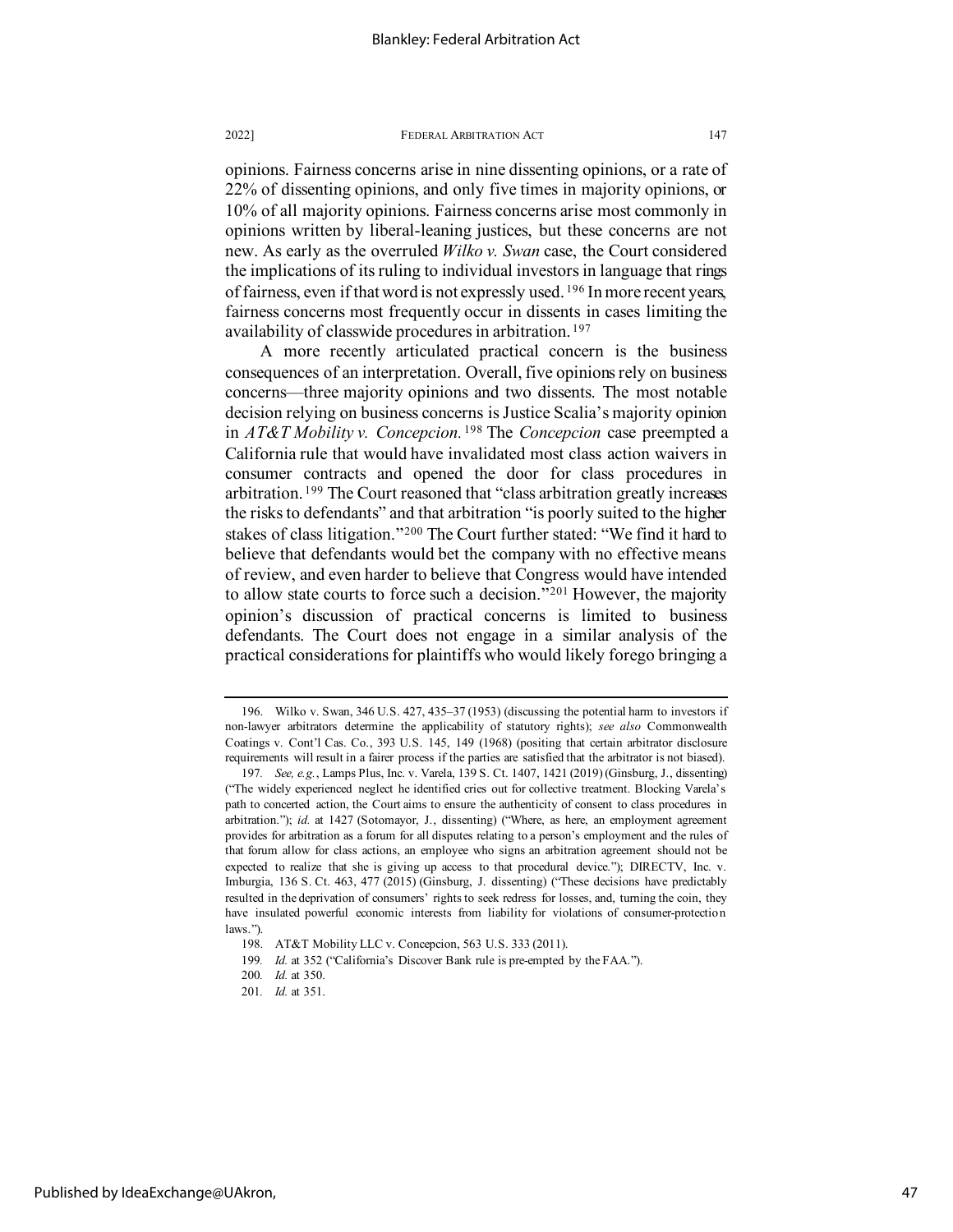claim at all if the case cannot proceed in a class. [202](#page-48-0) Instead, the Court appears to be selectively using the tool of practical consequences to achieve the ultimate outcome—a limitation to class procedures.









<span id="page-48-0"></span>202. The *Concepcion* case involved such a situation: a low dollar claim that would not be worth pursuing on its own. The Concepcions suffered an economic loss of only \$30.22. *Id.* at 337.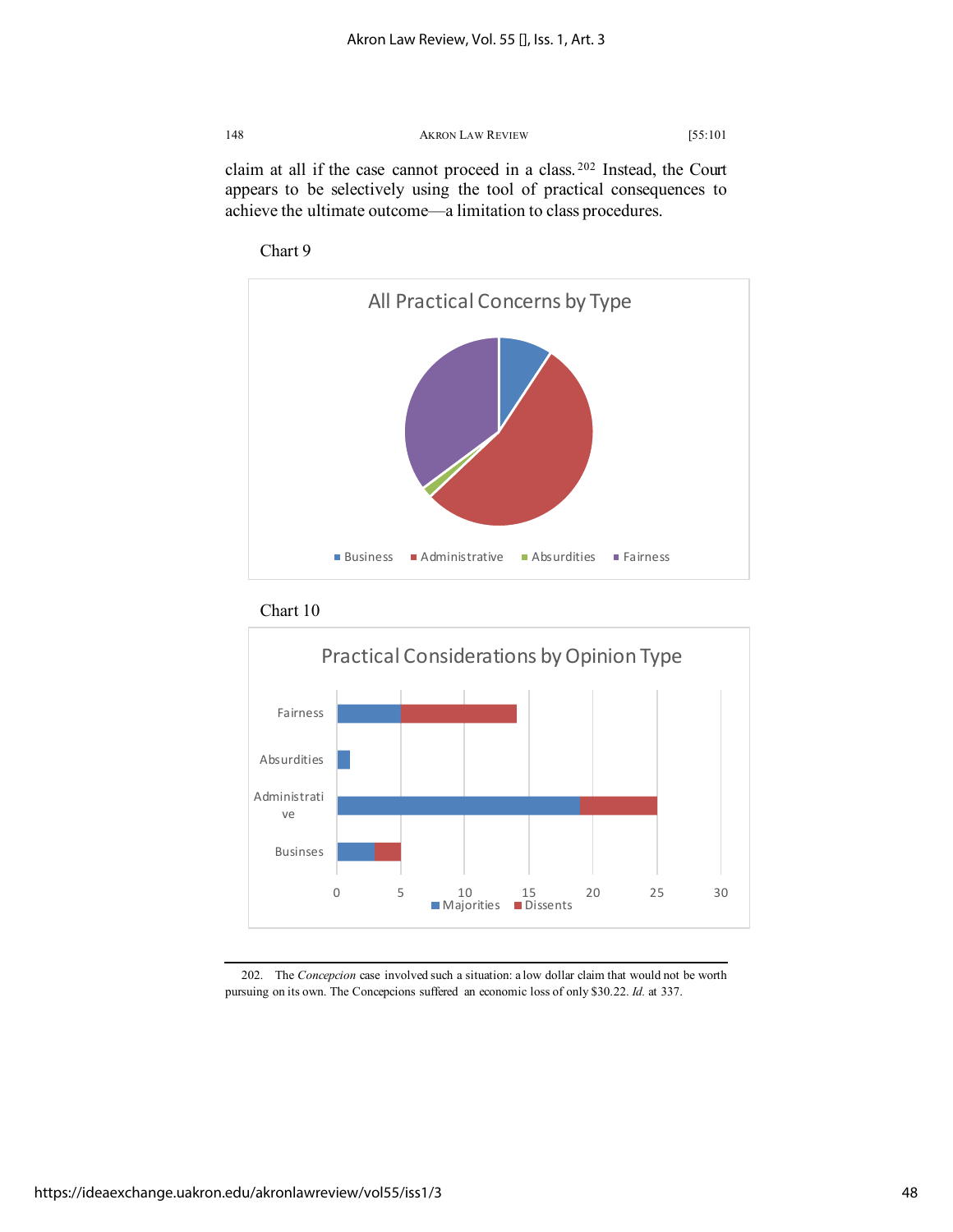The Court's reliance on the FAA's purpose and intent, like its reliance on practical considerations, is surprisingly high. Overall, 41.2% of all opinions relied on intent or purpose (47 of 114), and only five opinions (or 4.4%) invoked but rejected or refused to rely on the intent on Congress or the purpose of the statute. By decision type, 44.0% of all majority opinions and 51.2% of all dissents relied on Congress' intent or purpose, while only 14.3% of concurring and other opinions relied on these practical considerations. These numbers are difficult to compare to other scholars because every study includes different things in this category. [203](#page-49-0) In the arbitration dataset, invoking purpose or intent cuts across time, political leanings, and legal category.

The Court and individual Justices cite to several different purposes and intents, giving rise to the question of whether Congressional intent or legislative purpose leads to consistent results or simply an end to a preferred outcome. Perhaps the most cited Congressional intent is that "[t]he preeminent concern of Congress in passing the Act was to enforce private agreements into which parties had entered," requiring rigorous enforcement of agreements to arbitrate.<sup>[204](#page-49-1)</sup> Indeed, the arbitration canon first pronounced in *Moses H. Cone Memorial Hospital* is based on this Congressional intent. [205](#page-49-2) Similarly, the Court noted that the purpose of the FAA is to "place arbitration agreements on the same footing as other contracts."[206](#page-49-3) Since roughly 2010, the Court has consistently presumed that Congress did not intend for arbitration to proceed on a classwide basis, even though class procedures did not exist in 1925 the way they do now. [207](#page-49-4)

<span id="page-49-0"></span><sup>203</sup>*. See, e.g.*, *Backdoor Purposivism*, *supra* note 51, at 1298 (finding 24.9% of all Roberts' Court opinions relying on the statute's purpose and 11.9% of opinions relying on legislative intent); *Canons of Construction*, *supra* note 20, at 30 (finding that 81.2% of opinions rely on "legislative purpose," which appears to include purpose, intent, and practical consequences); Staudt, et al., *supra*  note 57, at 1946 (including a broad range of tools and finding that "nearly 50 percent of the Court's decisions invoked materials associated with congressional intent and purpose.").

<span id="page-49-1"></span><sup>204.</sup> Dean Witter Reynolds, Inc. v. Byrd, 470 U.S. 213, 221 (1985) (the Court's first arbitration provision contained similar language, albeit in the area of admiralty); Marine Trans. Corp. v. Dreyfus, 284 U.S. 263, 275 (1932) ("The intent of section 8 is to provide for the enforcement of the agreement for arbitration, without depriving the aggrieved party of his right, under the admiralty practice, to proceed against 'the vessel or other property' belonging to the other party to the agreement.").

<span id="page-49-2"></span><sup>205.</sup> Moses H. Cone Mem'l Hosp. v. Mercury Constr. Corp., 460 U.S.1, 24 (1983) (regarding the "liberal federal policy favoring arbitration agreement").

<sup>206.</sup> Gilmer v. Interstate/Johnson Lane Corp., 500 U.S. 20, 33 (1991).

<span id="page-49-4"></span><span id="page-49-3"></span><sup>207.</sup> AT&T Mobility LLC v. Concepcion, 563 U.S. 333, 348 (2010) ("First, the switch from bilateral to class arbitration sacrifices the principal advantage of arbitration—its informality—and makes the process slower, more costly, and more likely to generate procedural morass than final judgment.").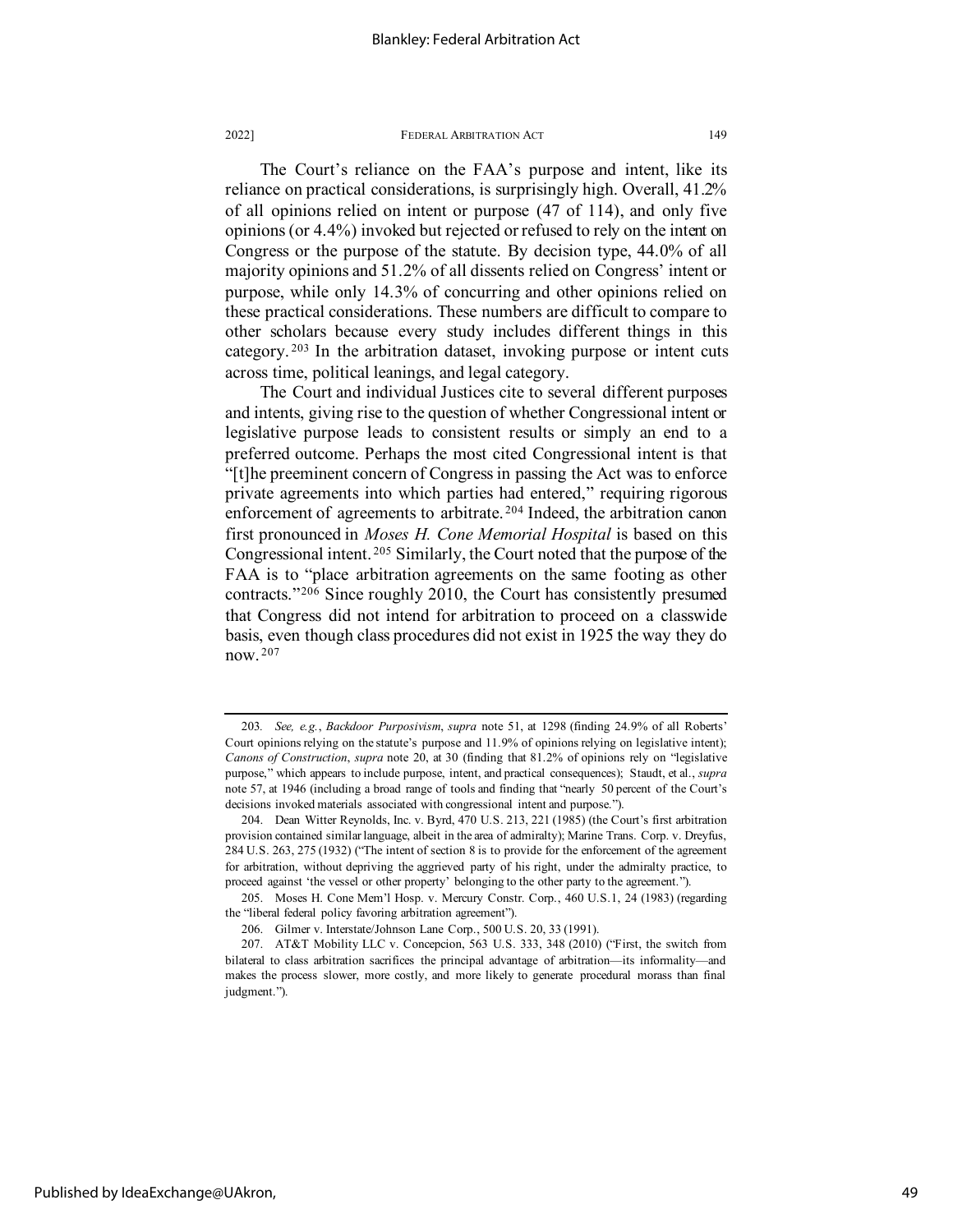A final purposivist tool is *legislative inaction*, inferring the legislature's intent from its failure to amend a statute following the Court's precedent. Only two majority opinions rely on legislative inaction. [208](#page-50-0) Given the age of the statute, I expected to see legislative inaction relied on more frequently, particularly given the increased number of arbitration cases heard by the courts since 2000.

# *F. Overarching Observations and Musings on the Future of the FAA*

In many respects, this discussion demonstrates that the Court frequently interprets the FAA like other statutes, with some exceptions. Two of the most interesting exceptions are reliance on substantive canons—notably the arbitration canon—and reliance on the practical effects of the given cases. These two types of tools are malleable and can support a number of outcomes. While practical considerations are an obvious purposivist tool, the use of canons has come under criticism for being as outcome-determinative as other purposivist tools, such as legislative history. [209](#page-50-1) This section considers the outcome-determinative nature of the Court's arbitration jurisprudence and Congress's likelihood to engage in an override of these cases.

# 1. The Court Interprets the FAA in an Outcome-Determinative Manner

This research appears to overlap with other scholars' observations that the Supreme Court acts in ways that are purposivist and, at times, outcome determinative. Even as the Court relied less on legislative history over the last three decades, the Court may simply be replacing the tools of interpretation to achieve certain ends, a technique that Professor Krishnakumar calls "backdoor purposivism."[210](#page-50-2) Professor McGowan's study of Justice Scalia dissents concludes that despite his textualist rhetoric, he commonly relies on legislative purpose, including "his own sense of a statute's aims."<sup>[211](#page-50-3)</sup>

<span id="page-50-0"></span><sup>208.</sup> Cir. City Stores, Inc. v. Adams, 532 U.S. 105, 122 (2001) ("In *Allied–Bruce the*Court noted that Congress had not moved to overturn *Southland*, and we now note that it has not done so in response to *Allied–Bruce* itself."); Allied–Bruce Terminix Co., v. Dobson, 513 U.S. 265, 272 (1995) ("Further, Congress, both before and after *Southland*, has enacted legislation extending, not retracting, the scope of arbitration.").

<sup>209</sup>*. See supra* notes 23–24 and accompanying text.

<span id="page-50-3"></span><span id="page-50-2"></span><span id="page-50-1"></span><sup>210</sup>*. Backdoor Purposivism*, *supra* note 51, at 1290–91 (describing the phenomenon of textualist justices using new tools to achieve the ends those justices have criticized of purposivist jurists).

<sup>211.</sup> McGowan, *supra* note 66, at 189.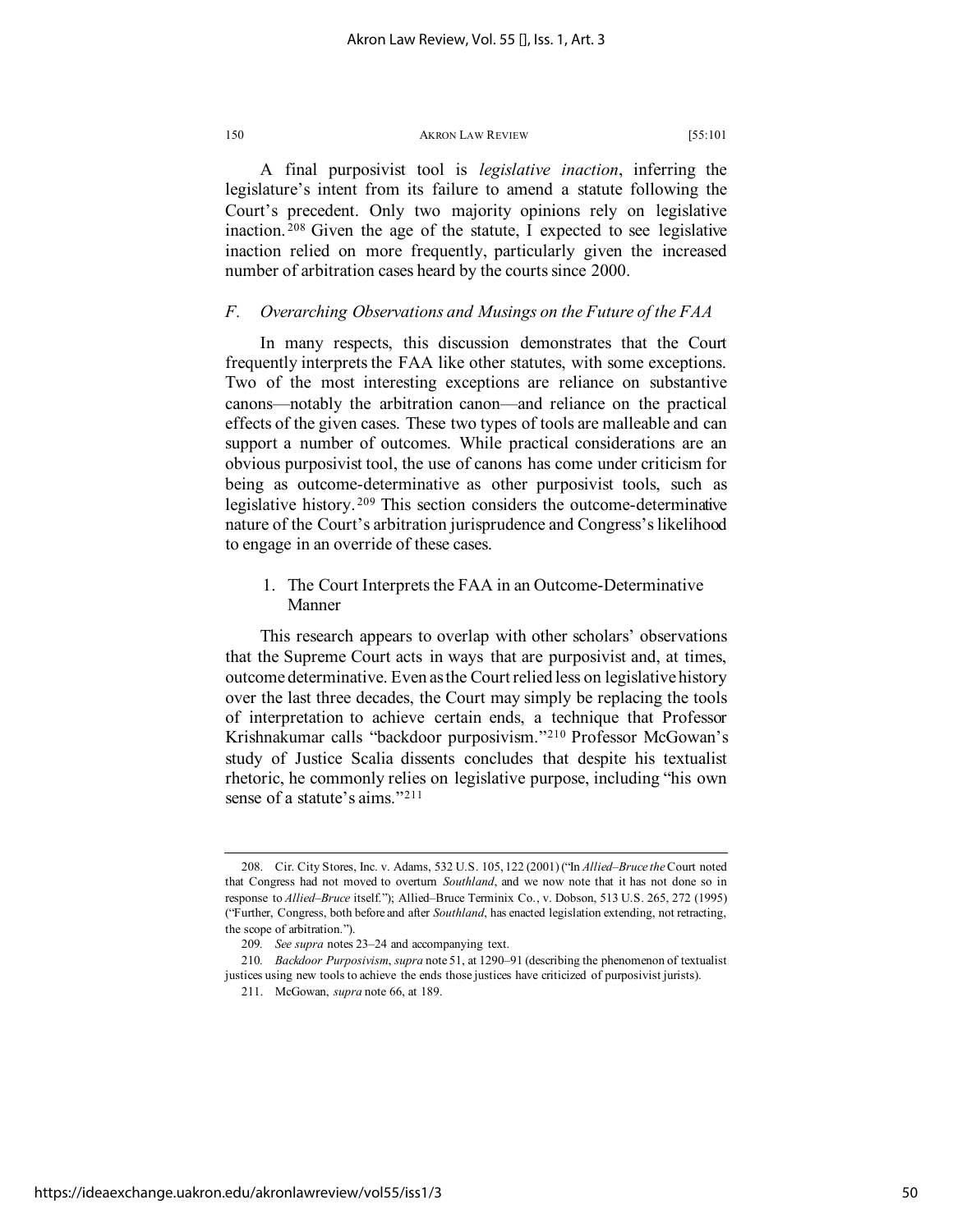This study aligns with an overarching theme within the literature that tools are used subjectively, even when the stated intent of the tool is to reduce subjectivity. For instance, Professors Brudney and Baum concluded that the Court's "highly subjective and ad hoc approach to choosing dictionaries" is not subject to any specific practice or rules. [212](#page-51-0)

If the results of this data suggest that the Court is highly purposivist in its opinions, what are those purposes? While the primary purpose of the FAA is to enforce arbitration agreements, that purpose has expanded greatly to include enforcement of arbitration agreements at almost all costs. Beginning in the 1980s and continuing to the present, the Court has found more agreements subject to arbitration, and using arbitration law (such as the doctrine of arbitrability) increased the power of arbitrators and put them in self-interested positions. Additionally, the Court has used arbitration to further limit the availability of class actions. Stated differently, increasing arbitration and decreasing class action processes appear to be the Court's twin purposes.

The other overarching theme evident from this data is the insular nature of the Court's arbitration jurisprudence. Compared to other studies, the Court's overreliance on FAA precedent, the text of the FAA, and the arbitration canon (created by FAA precedent) builds a body of law more reliant on the Court than any outside source. This self-reliance leads to the expanded applicability of the FAA. As a result, the Court's cases are becoming increasingly controversial, as evidenced by increased concurring and dissenting opinions and the recent emergence of arguments based on legislative history in dissenting opinions.

These themes are clear in some of the most recent cases decided by the Supreme Court—notably the *Epic Systems* and the *Lamps Plus* decisions. Although both cases involve the availability of class action arbitration, the cases pose different legal questions for the Court. In *Epic Systems*, Justice Gorsuch authored the majority opinion in a five to four decision of the Court. [213](#page-51-1) This may be considered among the cases involving a *Thomas Effect*, Justice Thomas providing the critical fifth vote while also authoring a concurring opinion critical of aspects of the Court's FAA jurisprudence. [214](#page-51-2) The question for the Court was whether the National Labor Relations Act (NLRA) required the availability of class

<sup>212.</sup> Brudney & Baum, *supra* note 61, at 566.

<sup>213.</sup> Epic Sys. Corp. v. Lewis, 138 S. Ct. 1612 (2018).

<span id="page-51-2"></span><span id="page-51-1"></span><span id="page-51-0"></span><sup>214</sup>*. Id.* at 1632 (Thomas, J., concurring) (noting disagreement with the Court's interpretation of Section 2 of the FAA).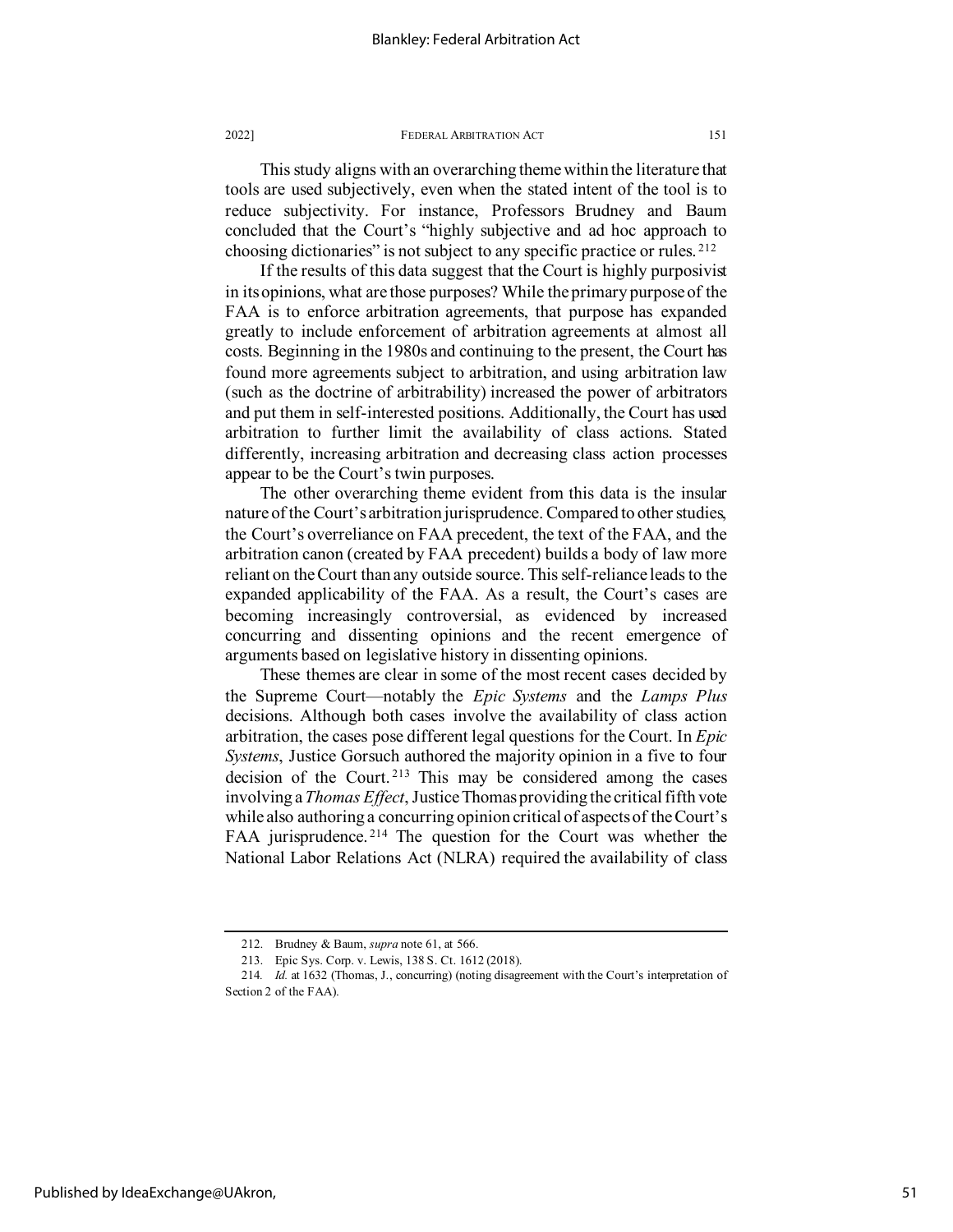procedures in labor and employment arbitration. [215](#page-52-0) In answering this question in the negative, the Court began by relying on the text, prior precedent, and a statement of Congress's intent to enforce agreements to arbitrate as written, even when an employer includes a class action waiver in an employment contract. [216](#page-52-1) After considering whether the NLRA provided a contrary congressional command, the Court's decision relied on a series of precedent and the fact that no Supreme Court opinion had ever found such command to override the FAA. [217](#page-52-2) The Court also relied on the practical consequence that class action procedures may unfairly pressure corporate defendants into settling unmeritorious lawsuits as it holds that NLRA's language does not prohibit employers and employees from agreeing to bilateral arbitration. [218](#page-52-3) Stated another way, the Court relies on the text, prior precedent, and purpose in a decision that extends the enforcement of arbitration agreements in the employment context at the expense of classwide procedures—even classwide procedures in arbitration.

In the following term, the *Lamps Plus* majority decision, again authored by Justice Gorsuch, further limits the availability of class actions by expanding on prior precedent.<sup>[219](#page-52-4)</sup> The case involved courts' authority to determine whether an arbitration agreement supported an order to compel classwide arbitration. [220](#page-52-5) The FAA does not address classwide arbitration, so the Court turned to previous FAA precedent hostile to classwide arbitration and policy reasons favoring individual arbitration. [221](#page-52-6)The Court further relies on practical considerations such as expense, time, and formality, as additional reasons for its holding hostile to classwide arbitration. [222](#page-52-7) The *Lamps Plus* decision also involves the *Thomas Effect*: Justice Thomas joins the majority of the five-to-four decision with a separate concurring opinion. All four dissenting justices

<span id="page-52-1"></span><span id="page-52-0"></span><sup>215</sup>*. Id.* at 1619 ("Should employees and employers be allowed to agree that any disputes between them will be resolved through one-on-one arbitration? Or should employees always be permitted to bring their claims in class or collective actions, no matter what they agreed with their employers?").

<sup>216</sup>*. Id.* at 1621 (discussing intent, text, and prior precedent).

<sup>217</sup>*. Id.* at 1627–28.

<sup>218</sup>*. Id.* at 1632 (noting business pressures involved in class action procedures).

<sup>219.</sup> Lamps Plus, Inc. v. Varela, 139 S. Ct. 1407 (2019).

<sup>220</sup>*. Id.* at 1413 (reviewing the 9th Circuit decision allowing the order of classwide arbitration).

<span id="page-52-6"></span><span id="page-52-5"></span><span id="page-52-4"></span><span id="page-52-3"></span><span id="page-52-2"></span><sup>221</sup>*. Id.* (citing Stolt-Nielsen, N.A. v. International AnimalFeeds, Int'l Corp., 599 U.S. 662, 684 (2009) and Epic Sys. Corp., 138 S. Ct. at 1623).

<span id="page-52-7"></span><sup>222</sup>*. Id.* at 1416 ("Our reasoning in *Stolt-Nielsen* controls the question we face today. Like silence, ambiguity does not provide a sufficient basis to conclude that parties to an arbitration agreement agreed to sacrifice[ ] the principal advantage of arbitration.") (internal quotation marks and citations omitted).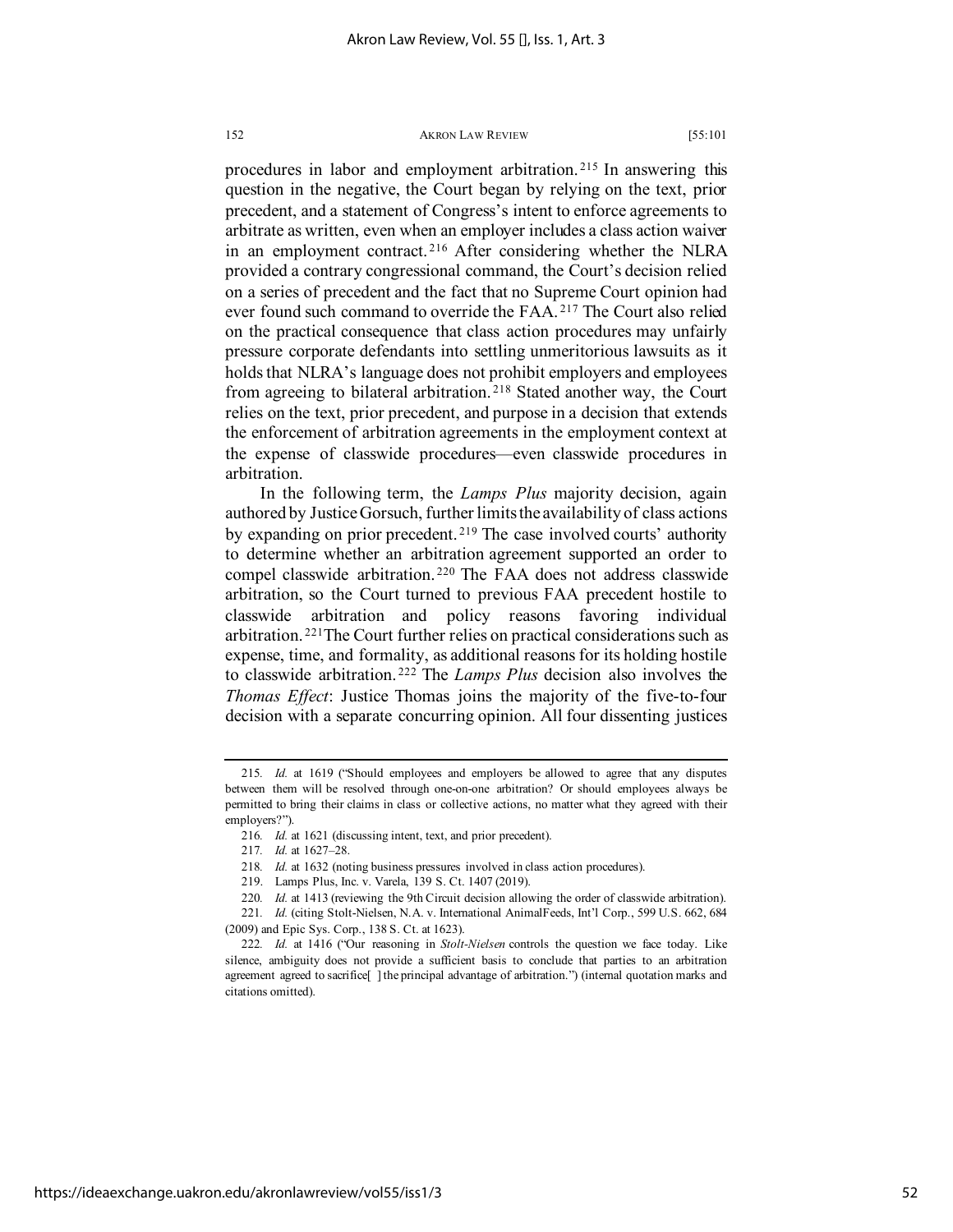wrote opinions in the matter. *Lamp's Plus'* six separate opinions marks the most separate decisions in a single arbitration case.

However, even in the Court's less controversial decisions, the themes of reliance on prior precedent and expanded power for arbitration continue Ato shine through. For example, Justice Kavanaugh's unanimous decision in *Henry Schein v. Archer & White* begins with the arbitrator's broad powers to determine matters of arbitrability, i.e., the arbitrator's own jurisdiction: "Under the Act and this Court's cases, the question of who decides arbitrability is itself a question of contract. The Act allows parties to agree by contract that an arbitrator, rather than a court, will resolve threshold arbitrability questions as well as underlying merits disputes.<sup> $223$ </sup> Although this statement is not itself controversial, it is telling that the Court's authority for this proposition does *not* include the text of the FAA but relies only on FAA precedent. [224](#page-53-1) Indeed, the Court cannot cite the FAA because it does not speak directly to the issue of arbitrability. Ultimately, the *Henry Schein* Court broadens the scope of arbitrators' powers primarily on precedent and, to a lesser degree, practical considerations (such as the interplay between courts and arbitrators). [225](#page-53-2) 

# 2. Congressional Override of FAA Jurisprudence?

Finally, a question arises as to what this research shows about the future of the FAA in Congress. Research on congressional overrides (i.e., Congress's overturning a Supreme Court decision by revising a statute) suggests that certain factors may predict whether Congress will amend a statute, including: (1) close vote margins; (2) the United States on the losing end of a decision; (3) decisions relying on highly textualist tools, such as the whole act rule; and (4) Justices inviting Congress to amend the statute. [226](#page-53-3) Applying these criteria to the FAA, one might expect Congress to override current arbitration jurisprudence by amending the Act. For the first criterion, recent cases such as *Epic Systems v. Lewis* and *Lamps Plus v. Varela* involved close vote counts and multiple opinions. While the second criterion is not applicable, this analysis shows the

<sup>223.</sup> Henry Schein Inc. v. Archer & White Sales, Inc. 139 S. Ct. 524, 527 (2019).

<span id="page-53-1"></span><span id="page-53-0"></span><sup>224</sup>*. Id.* (citing Rent-A-Center, W., Inc. v. Jackson, 561 U.S. 63, 68 (2010) and First Options of Chi. Inc. v. Kaplan, 514 U.S. 938, 943–44 (1955)); *see also id.* at 529 ("We conclude that the 'wholly groundless' exception is inconsistent with the text of the Act and with our precedent.").

<span id="page-53-2"></span><sup>225</sup>*. Id.* at 531 (discussing practical concerns). This particular case is an interesting example of a conservative leaning justice rejecting the application of the whole act rule because prior precedent leaned towards providing the arbitrator additional power to render the decision at hand. *Id.* at 530 (noting "that ship has sailed" regarding a different reading of Section 4 of the FAA).

<span id="page-53-3"></span><sup>226.</sup> Christiansen & Eskridge, *supra* note 59, at 1387–90 (discussing prior literature and providing brief summary of results).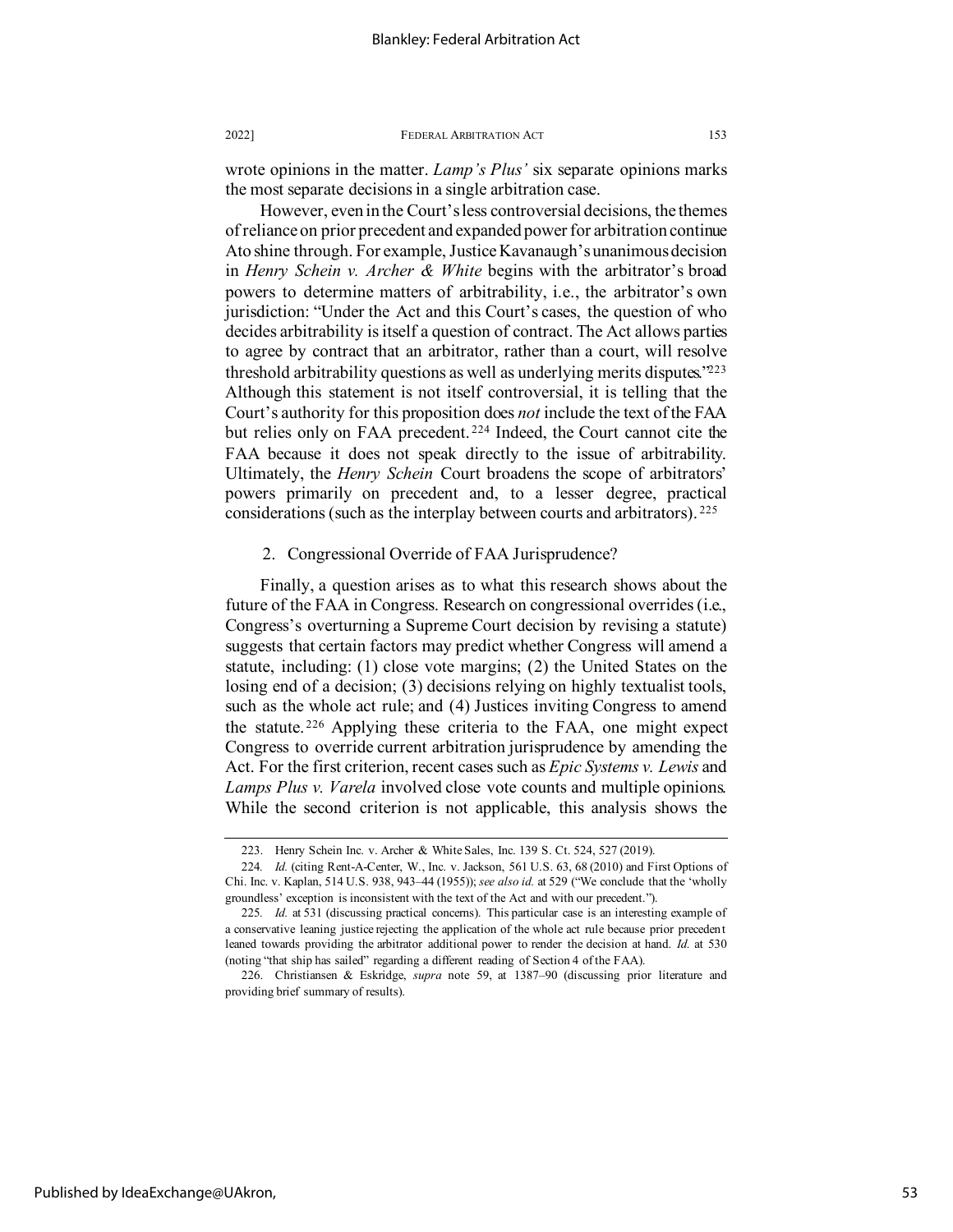reliance on textualist tools, including the whole act rule. As for the fourth criterion, the *Epic Systems* Court, while not exactly inviting Congress to amend the FAA, specifically notes that Congress is "always free to amend" the statute if it disagrees with the Court.<sup>[227](#page-54-0)</sup> These factors indicate that the time may be right for Congress to override the Court's decision.

Arbitration scholars have been asking Congress to amend the FAA in some way, shape, or form for years. [228](#page-54-1) Professors Christiansen and Eskridge theorize that one reason Congress has not overridden the FAA is that the business entities benefiting from Court's rulings are effective in keeping the matter off "the congressional agenda."[229](#page-54-2) Although Congress has not engaged in an overhaul of the FAA, it has passed legislation regulating arbitration in niche areas, such as mortgage lending and cases involving sexual harassment. [230](#page-54-3)

Another reason why Congress may be hesitant to step in and override is that while the decisions since the mid-1980s have largely expanded the powers of arbitrators and favored business interests, a sprinkling of welltimed cases have leaned in favor of consumer and employee interests, which might lessen political will to change the statute. For instance, *First Options of Chicago v. Kaplan* clarified the role of courts in determining whether an agreement to arbitrate exists, [231](#page-54-4) *Green Tree v. Randolph* preserved the possibility of court if the arbitral forum is prohibitively expensive, and *Oxford Health Plans v. Sutter* preserved an arbitrator's

<span id="page-54-0"></span><sup>227</sup>*. Epic Sys. Corp. v. Lewis*, 138 S. Ct. 1612, 1632 (2018); *see also* Compucredit Corp. v. Greenwood, 565 U.S. 95, 109 (2012) (Sotomayor, J., concurring) ("Of course, if we have misread Congress' intent, then Congress can correct our error by amending the statute.").

<span id="page-54-1"></span><sup>228</sup>*. See, e.g.*, Sarah Rudolph Cole, *Blurred Lines: Are Non-Attorneys Who Represent Parties in Arbitrations Involving Statutory Claims Practicing Law?*, 48 U.C. DAVIS L. REV. 921, 971 (2015) (noting that many have called for Congress to amend the FAA and the difficulties with that suggestion); Imre Stephen Szalai, *Correcting a Flaw in the Arbitration Fairness Act*, 2013 J. DISP. RESOL. 271, 272–73 (2013) (noting that the FAA intended to cover only business disputes and Congress needs to amend it to achieve those original goals); Richard A. Bales & Sue Irion, *How Congress Can Create a More Equitable Federal Arbitration Act*, 113 PENN. ST. L. REV. 1081, 1083– 84 (2009) ("This article proposes amending the FAA to ensure more equitable arbitration contracts and procedures. An amended FAA will save time and expense in predispute contract enforcement litigation.").

<sup>229.</sup> Christiansen & Eskridge, *supra* note 59, at 1380 n.228.

<span id="page-54-3"></span><span id="page-54-2"></span><sup>230</sup>*. See* 9. U.S.C. §402 (2022) (prohibiting enforcement of pre-dispute arbitration agreements for cases of sexual assault and sexual harassment); Kristen M. Blankley, *Creating a Framework for Examining Agency Rules Impacting Arbitration*, 63 WASH. U. J.L. & POL'Y 9, 11–12 (2020) (discussing Congress' inability to pass sweeping arbitration legislation and success in some smaller areas).

<span id="page-54-4"></span><sup>231.</sup> First Options of Chi., Inc. v. Kaplan, 514 U.S. 938, 947 (1995) (finding no agreement to arbitrate under the facts of the case).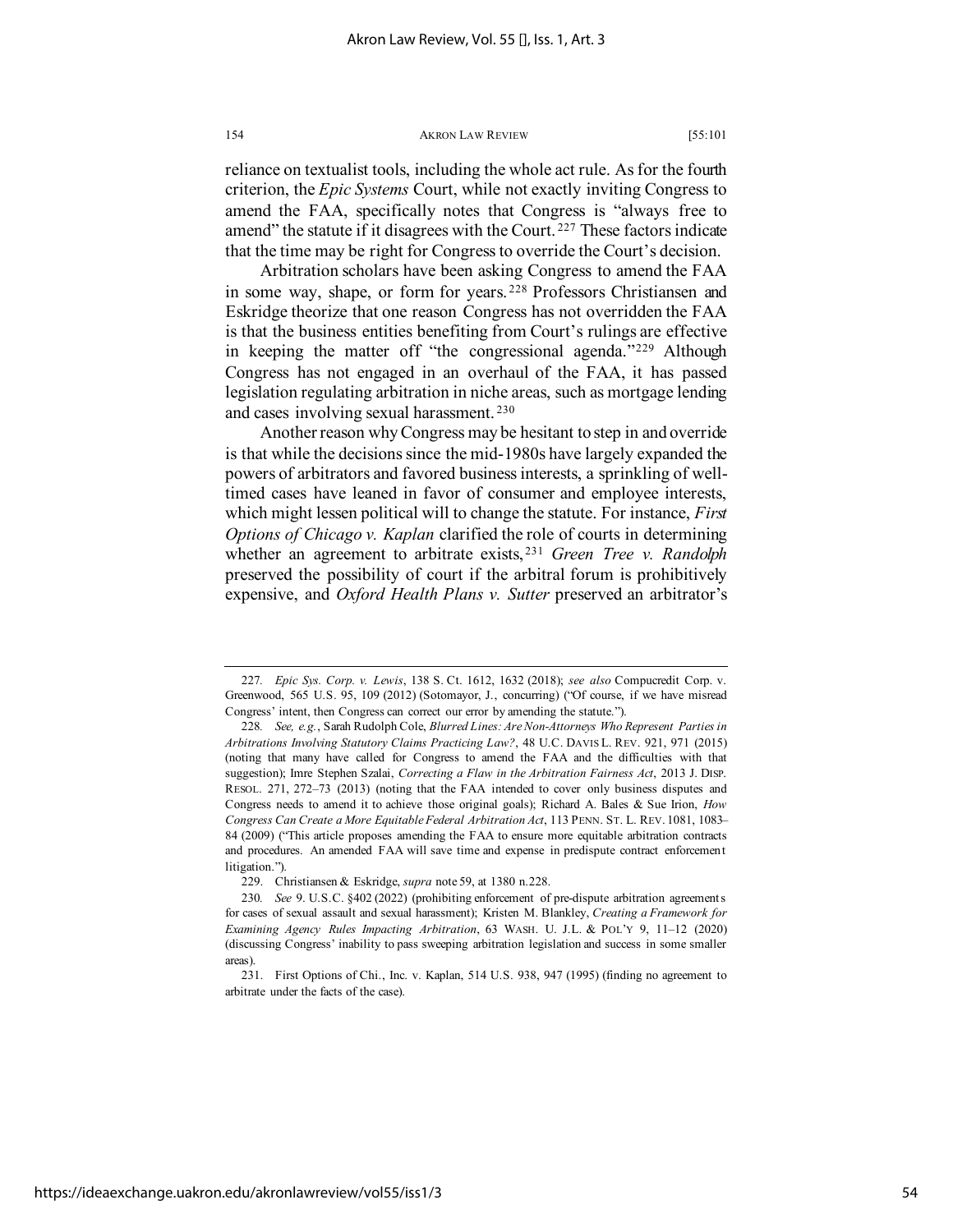reading of a contract allowing for classwide arbitration.<sup>[232](#page-55-0)</sup> Most recently, in *New Prime v. Oliveria*, the Court affirmed that independent contractors in the trucking industry fall outside of the FAA, and thus courts cannot compel them to arbitrate.<sup>[233](#page-55-1)</sup> This push and pull may make arbitration reform less urgent. [234](#page-55-2) If Congress attempts to rein in arbitrator power and the business interests advanced in many of these decisions, it will likely only have the will to amend the FAA with a liberal Congress and liberal White House.

# VII. CONCLUSION AND FURTHER RESEARCH

Under other circumstances, this statutory interpretation analysis may show an upcoming tipping point in FAA jurisprudence. On the one hand, the increasingly divided Court on arbitration issues, the closer vote counts in recent years, and the renewed interest in legislative history might indicate that the interpretation of the FAA has reached its limits. On the other hand, the current ideological makeup of the Court with six conservative-leaning and three liberal-leaning Justices may indicate that the business interests protected in recent cases—particularly class action cases—will continue to be protected into the future.

This research raises additional questions to be explored in future papers. While the purpose of this Article is to compare the arbitration dataset with previous research by other scholars, it should be examined for trends specific to arbitration. Notably, a future article should examine whether different analytical trends emerge among different arbitration issues, i.e., the data should be analyzed to determine if the court utilizes different tools in arbitrability cases compared to preemption cases. Similarly, an analysis comparing the tools of interpretation used on the FAA and those used to interpret other statutes in arbitration cases might yield interesting patterns. Additional research should also consider the tools used in class action arbitration cases compared to non-class action cases to see if significant differences exist between those cases. Further,

<span id="page-55-0"></span><sup>232.</sup> Green Tree Fin. Corp. v. Randolph, 531 U.S. 79, 90 (2000) ("It may well be that the existence of large arbitration costs could preclude a litigant such as Randolph from effectively vindicating her federal statutory rights in the arbitral forum."); Oxford Health Plans LLC v. Sutter, 569 U.S. 564, 573 (2013) ("The arbitrator's construction holds, however good, bad, or ugly.").

<sup>233.</sup> New Prime, Inc. v. Oliveira, 139 S. Ct. 532, 544 (2019) (finding the FAA not applicable).

<span id="page-55-2"></span><span id="page-55-1"></span><sup>234</sup>*. But see* Imre Szalai, *The Supreme Court's Landmark Decision in* New Prime v. Oliveira*: A Panoptic View of America's Civil Justice System and Arbitration*, 68 EMORY L. J. ONLINE 1059, 1068 (2019) (describing the Court's precedent as more akin to a "decades-long, steady, pro-arbitration" march).